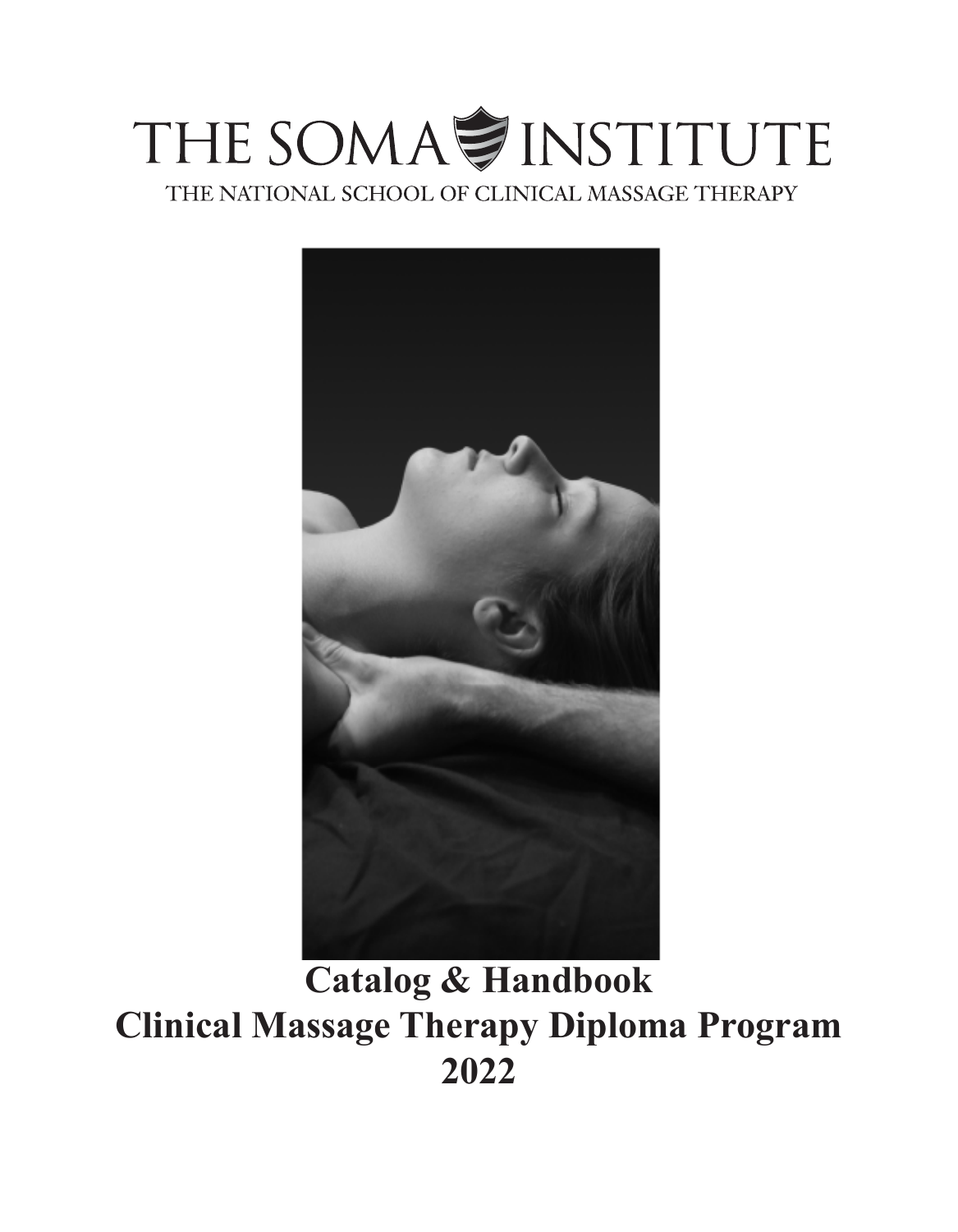# Accreditation and Approvals



Certificate of Approval to Operate issued by the Illinois Board of Higher Education, 1 N. Old State Capitol Plaza, Suite 333, Springfield, Illinois 62701-1377



Accrediting Council for Continuing Education & Training 1722 N. Street N.W., Washington, D.C. 20036

The Accrediting Council for Continuing Education & Training is listed by the U.S. Department of Education as a nationally recognized accrediting agency.



Soma graduates are qualified to apply for municipal and most state licensing and for certification by the Federation of State Massage Therapy Boards.



Soma is a school member of The American Massage Therapy Association.



The State of Illinois Department of Veterans' Affairs has granted a Certificate of Approval for the Clinical Massage Therapy Diploma Program.



The Soma Institute is owned by The National School of Clinical Massage Therapy Limited Partnership established in Ontario, Canada in 1998. The Limited Partner is Joan L. Hannant. The General and Managing Partner is HCKD & Associates Inc. whose President is Joan L. Hannant.

The Soma Institute . The National School of Clinical Massage Therapy 55 East Jackson Boulevard . Suite 300 . Chicago . Illinois . 60604-4110 312.939.0171 (Facsimile) www.soma.edu

Catalog Accuracy

The information in this catalog was accurate at the time of publication, June, 2022. The School, however, reserves the right to change, without notice, any information appearing herein, including, but not limited to, admission standards and promotion and<br>graduation requirements. Changes are subject to approval by the Superintendent, Illinois State Board of

© June 2022 The Soma Institute – The National School of Clinical Massage Therapy LP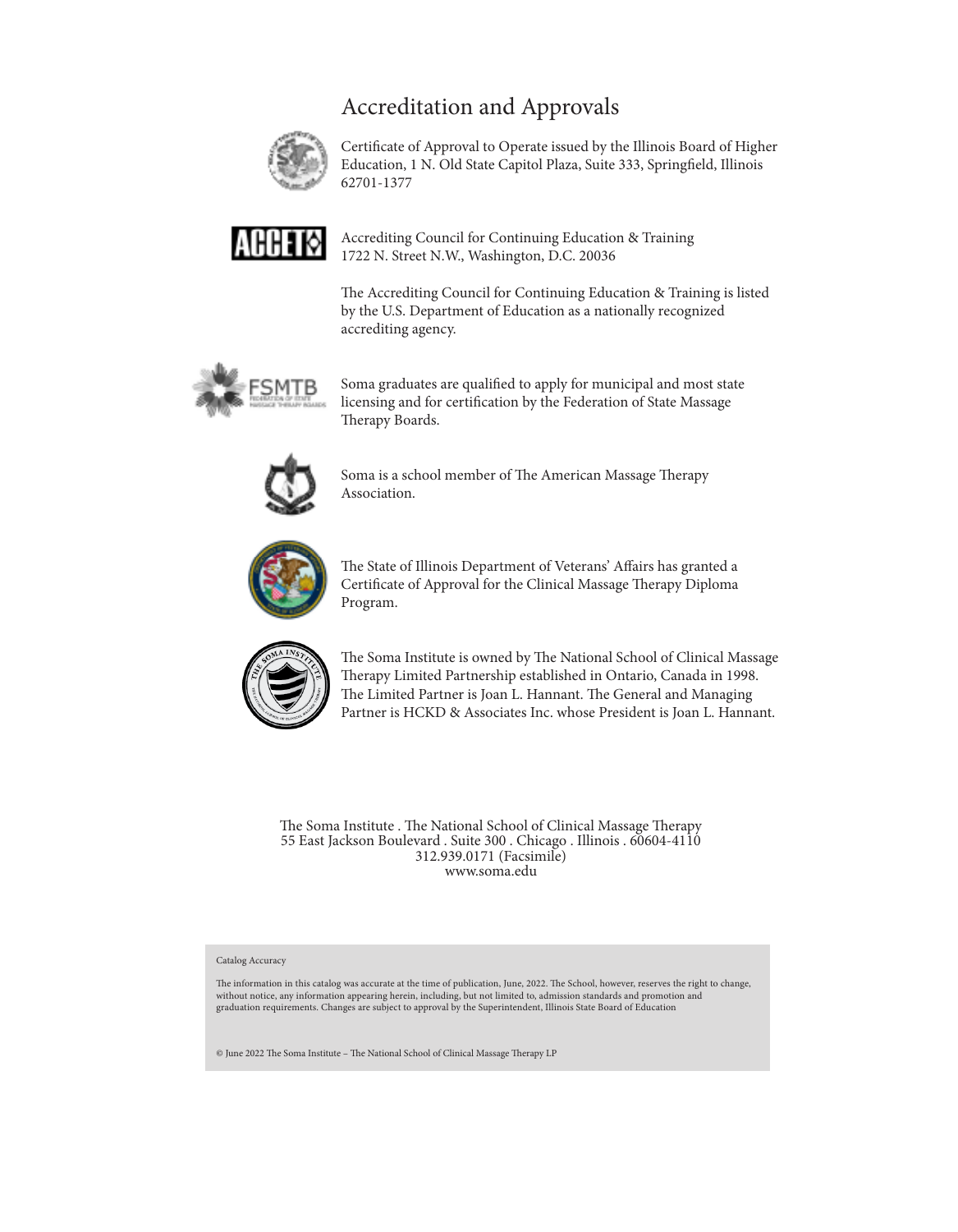# **Table of Contents**

| Α.             |  |
|----------------|--|
| <b>B.</b>      |  |
| C.             |  |
| D.             |  |
| Е.             |  |
| F.             |  |
| G.             |  |
|                |  |
|                |  |
|                |  |
| A.             |  |
| B <sub>1</sub> |  |
| $\mathcal{C}$  |  |
| D.             |  |
| Ε.             |  |
| F.             |  |
|                |  |
|                |  |

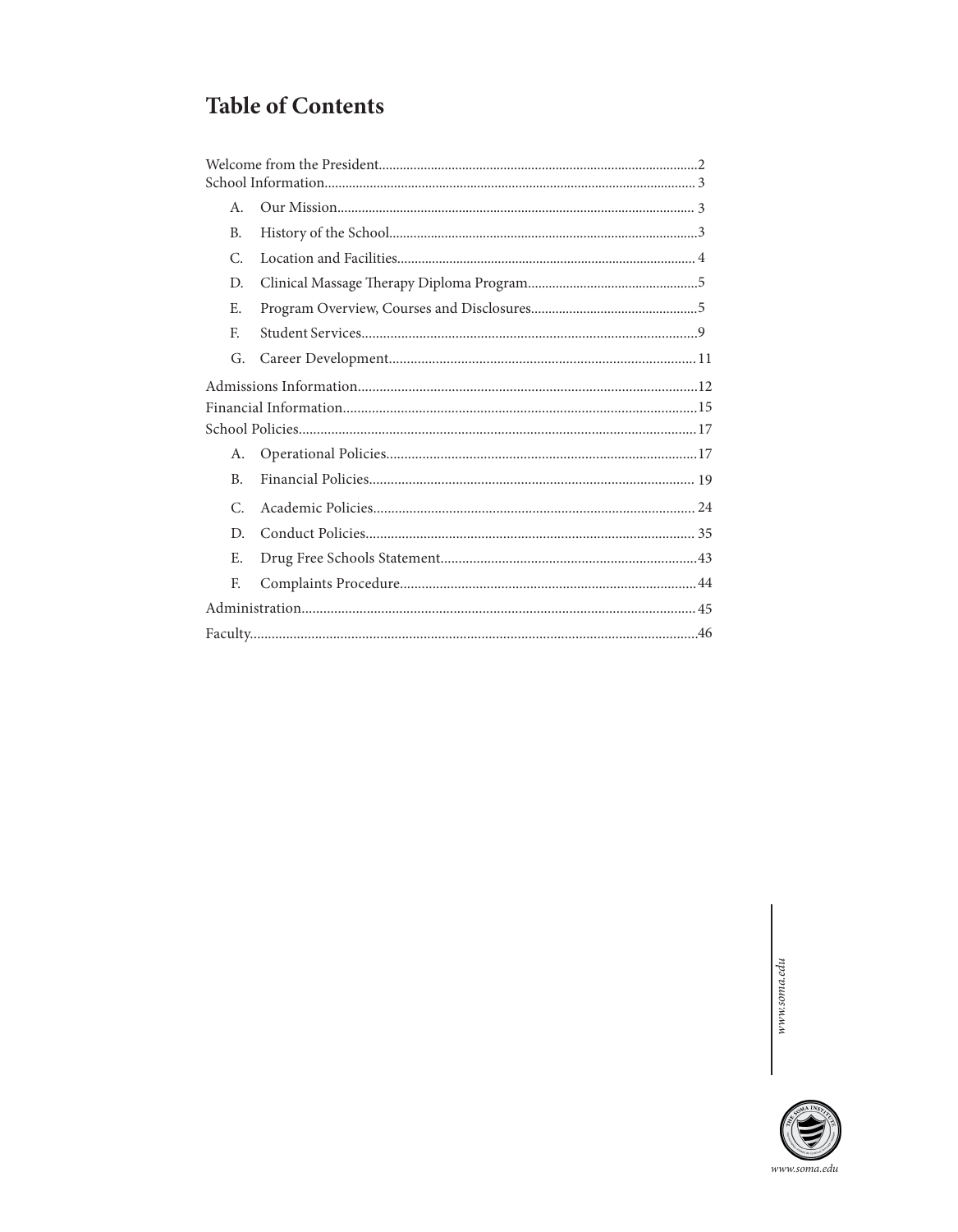# **Welcome Letter from the Founder and President**

What makes Soma so special? Our enthusiastic students, our dedicated faculty and staff, and our unique philosophy of education. It is a philosophy of education that emphasizes not only the memorization of data, but also critical thinking, development of excellent clinical skills, and dedication to professional behavior.

At Soma, we are committed to the notion of community. When you become part of ours, we will do everything we can to help you thrive in it.

The first lesson in massage therapy school is to pay attention to yourself: your thoughts, feelings, fears, hopes and needs. By caring for yourself, you are able to care for others.

We are here to ensure that you have the support you need to flourish intellectually and personally at Soma. The policies and procedures outlined herein are to help you navigate your time at Soma successfully. Please become familiar with them and be sure to ask questions about anything that is unclear

If there is any way that I can assist as you embark on this exciting new journey, please do not hesitate to contact me.

Joan L. Hannant Founder & President joanhannant@soma.edu



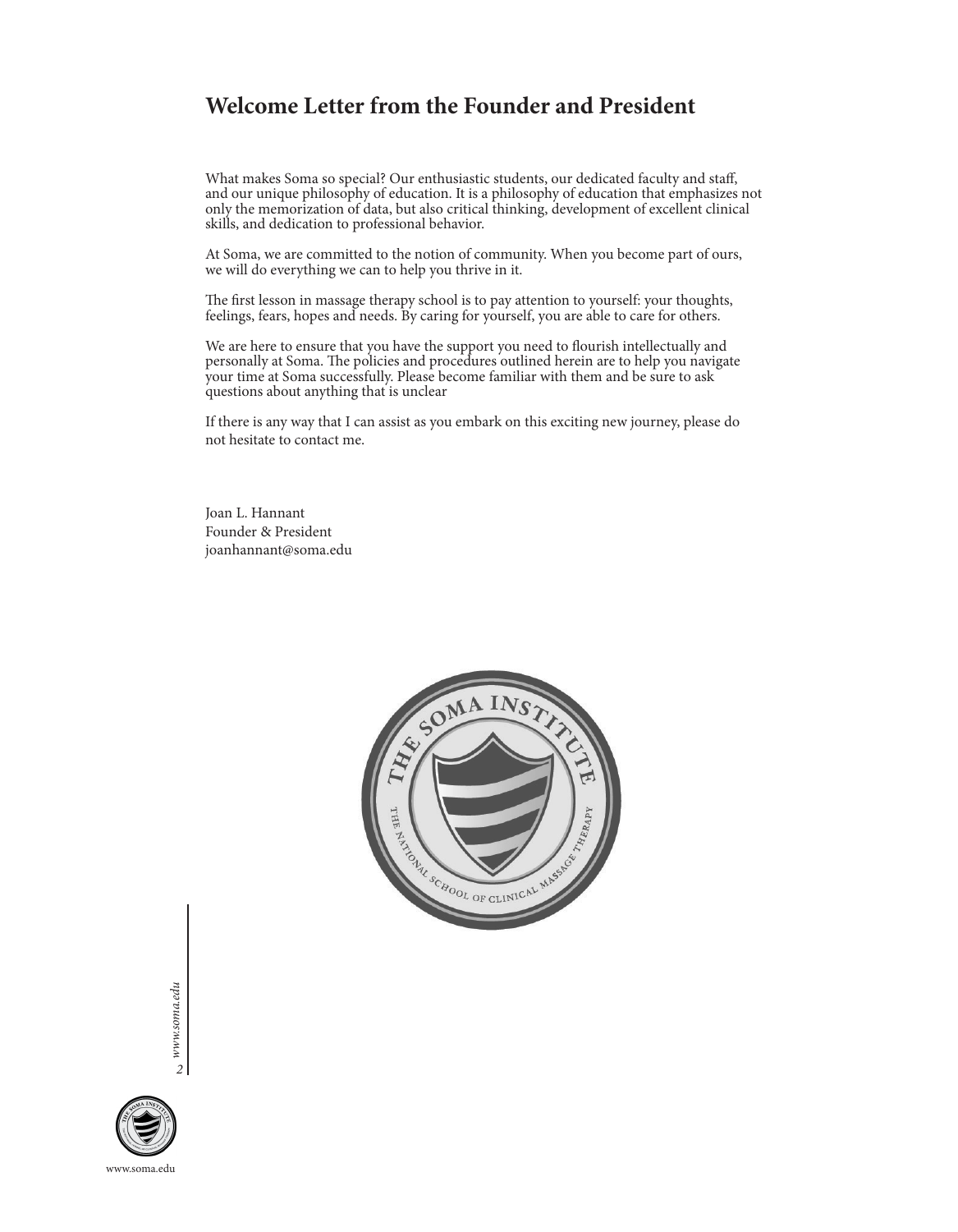# **School Information**

# **A. Our Mission**

The Soma Institute is committed to excellent teaching and to the personal and intellectual growth of its students. We are continually building on our mission to be a part of the way healthcare is redefined in the United States and to play a larger role in the field of complementary medicine. Soma is dedicated to preparing graduates who will be successful practitioners providing exemplary health care and demonstrating commitment to lifelong learning and community service.

# **B. History of the School**

Over the years, The Soma Institute has achieved a number of significant milestones putting it at the forefront of clinical massage therapy. The Illinois State Board of Education approved the School for operation and enrollment of students in July 1998. The founder and President, Joan Hannant, assembled an accomplished administrative and faculty team that shared her commitment to and passion for setting a new standard of excellence in the field of clinical massage therapy education. The first classes were held in September 1998 and, in that same year, Soma became a member of the American Massage Therapy Association's Council of Schools. Additionally, graduates of the School became eligible to take the Certification Examination of the National Certification Board for Therapeutic Massage and Bodywork.

In 1999, the Clinical Massage Therapy program was approved by the Department of Veterans' Affairs, Division of Vocational Rehabilitation. Also in that year, Soma established clinical externships at Aids Alternative Health Partners and The Special Olympics.

In 2000, Soma was selected by the LaSalle Bank Chicago Marathon to be the exclusive provider for the corporate team challenge program.

In 2001, Soma's Program Director was invited to work with Olympic athletes at the 2002 Winter Olympics in Salt Lake City, Utah.

In 2002, the Clinical Massage Therapy program was approved by the Illinois Department of Veteran's Affairs for GI Bill ® students (GI Bill ® is a registered trademark of the U.S. Department of Veteran's Affairs [VA]. More information about education benefits offered by VA is available at the official U.S. government website at https://www.benefits.va.gov/ gibill.

Also in 2002, Soma established clinical massage therapy externships for the Chicago Style Gymnastics Meet – the largest women's gymnastics invitational meet in the world.

Soma's Program Director was invited to work with Olympic Athletes at the 2004 Summer Olympics in Athens, Greece.

In November 2004, the School received institutional eligibility to participate in Title IV Student Financial Assistance Programs.

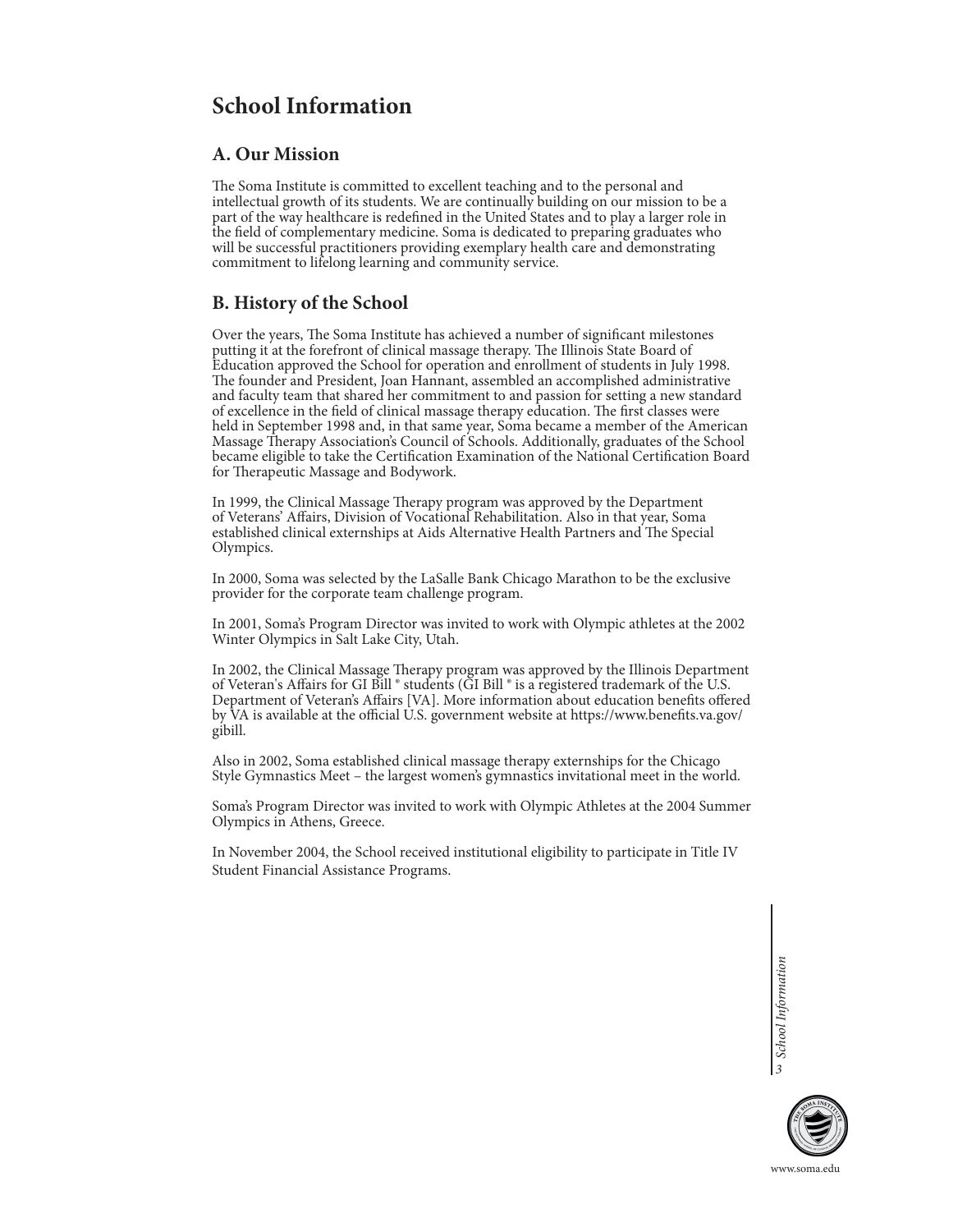In 2012, the Soma Institute and Loyola University's Department of Intercollegiate Athletics joined forces to create a satellite massage therapy clinic at Loyola University. At this unique externship, Soma students work alongside athletic trainers and team physicians to provide massage therapy to NCAA- Division I athletes.

In 2014, Soma was granted approval to offer a 110 clock hour Health and Wellness Coaching Certificate Program. The program trains students to develop their coaching skills so that they can work with individuals to help them establish goals, maintain motivation, and concentrate on their successes as they change and manage their lifestyle so that it embodies health and wellness.

In 2015, Soma launched its exclusive on-line job board allowing licensed graduates to apply for massage therapy positions directly through the website. That same year, Soma introduced its Lunchtime Lecture Series where owners, managers, and professionals in the field speak about their experiences and recommend actions for new graduates entering the massage therapy profession.

# **C. Location and Facilities**

Soma is located in the heart of the academic and cultural corridor in downtown Chicago. This location is ideally suited to student life as it is a stimulating and culturally rich urban area boasting an array of cafés, restaurants, theaters, galleries and bookstores. The School is convenient to public transportation and parking facilities, and is a short walk from Lake Michigan, Millenium Park, Grant Park, DePaul University, the Shedd Aquarium, the Field Museum and the Art Institute of Chicago. Detailed directions to Soma can be found at www.soma.edu.

The campus is comprised of classrooms, administrative offices, and break rooms. The equipment in the classrooms supports student education by making available the necessary educational tools. Massage tables with face rests and bolsters and massage chairs are provided for student training. Computerized presentation equipment, TV CD/DVD players, hydrotherapy equipment, white boards, educational charts, model skeletons, massage lotions, table disinfectants and hand sanitizers are provided. The building in which the School is located is also wheelchair accessible.

# **D. Clinical Massage Therapy Diploma Program**

Soma's 750 clock hour program which is offered both in day (48 weeks) and evening (62 weeks) schedules (see Catalog Schedule Supplement) adheres to high academic standards and exceeds municipal and most state licensing requirements. Graduates receive a diploma in Clinical Massage Therapy.

A Clinical Massage Therapy diploma from Soma prepares students to be employed as massage therapists providing massage treatments in spas, salons, health and fitness clubs, resorts, medical and chiropractic offices, in hospitals and in sports massage for amateur and professional teams and athletes. Many graduates also choose to pursue self-employment by establishing private practices.

The maximum lecture class size is 54. In laboratory classes, the student-faculty ratio is 18:1. Schedule information is issued as a supplement to the catalog.

The program's curriculum is reviewed on a regular basis. Student input into the review is obtained through confidential surveys conducted at the end of every course. Ad hoc surveys are also conducted with employers and faculty members.

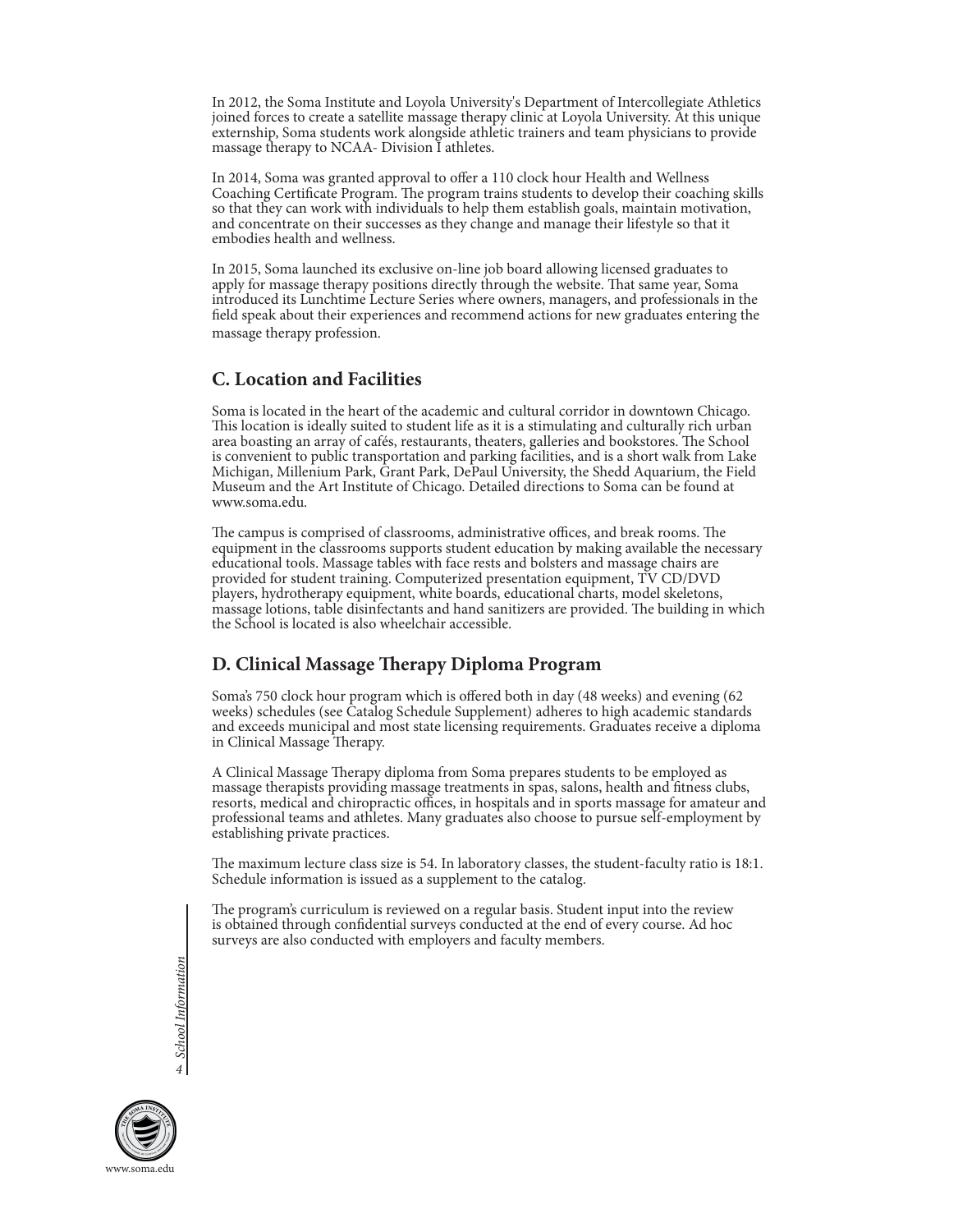# **E. Program Overview, Courses and Disclosures**

During the course of the program, students will participate in both didactic (classroom) and clinical (hands-on) educational experiences. Success in both areas is vital to the student's education and professional development as a clinical massage therapist. Students are taught the theory and techniques of massage therapy in both the classroom and laboratory. Students then take this knowledge and apply it during their clinical rotations under the supervision of faculty members.

# **Course Descriptions**

# **Clinical Anatomy 1 (ANAT1)**

This course provides an overview of the basic tissues that compose the body as well as the integumentary, nervous, and endocrine systems as they relate to the practice of clinical massage therapy. *(20 clock hours, all lecture)*

### **Clinical Anatomy 2 (ANAT2)**

This course provides an overview of the cardiovascular, lymphatic, digestive, urinary, respiratory and reproductive systems as they relate to the practice of clinical massage therapy. *(20 clock hours, all lecture)*

# **Clinical Education 1 (CLED1) - Competency Clinic**

In this course, students apply the knowledge, skills, and attitudes learned in the didactic and clinical courses and demonstrate their ability to perform the common set of clinical skills required of an entry-level massage therapist in a competency clinic. Attendance is required at the time of the competency clinic test. *(20 clock hours, 2 lecture & 18 lab)*

# **Clinical Education 2 (CLED2) - Clinic Orientation**

This course prepares students to work with the public in a faculty-supervised clinical environment by making sure students are familiar with the policies and procedures relevant to Teaching Clinic and Externship sites. Documenting treatment protocols, developing a treatment plan and communicating professionally with clients, medical personnel and colleagues will be reviewed. *(20 clock hours, all internship/externship hours)*

> *School Information* **5** School Information



www.soma.edu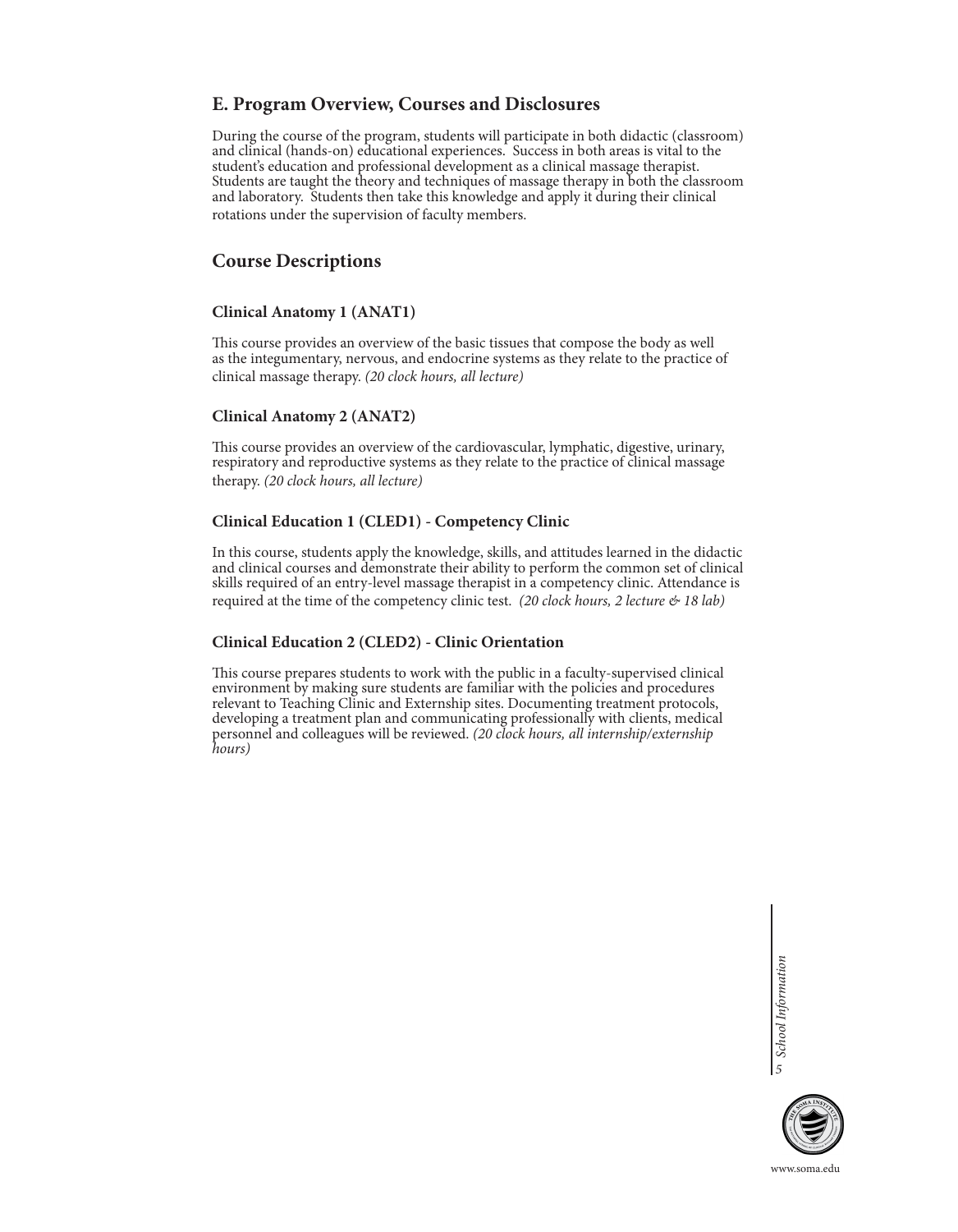# **Clinical Education 3 (CLED3) – Supervised Clinic**

The on-campus Teaching Clinic provides students with an opportunity to apply knowledge, skills and attitudes as they work with the public in a faculty-supervised clinical environment. Through a clinical affiliation agreement established with Loyola University's Norville Center for Intercollege Athletics, students participate in externships in which they interact with student athletes and medical teams under faculty supervision. Prerequisites: Satisfactory completion of Clinical Education 1. Note: Faculty-supervised Massage Events associated with working on the general public prior to the completion of CLED 1 and which have been approved by the Program Director will count towards CLED 3. Where such events take place outside The Soma Institute, students must cover their own travel expenses. *(70 clock hours, all internship/ externship hours)*

# **Clinical Integration 1 (CLIN1)**

This course introduces client intake forms, client history documentation and posture analysis. *(10 clock hours, 5 lecture & 5 lab)*

# **Clinical Integration 2 (CLIN2)**

This course introduces cervical joint range of motion and orthopedic tests related to the practice of clinical massage therapy. Students study the clinical significance of palpatory findings. *(20 clock hours, 8 lecture & 12 lab)*

# **Clinical Integration 3 (CLIN3)**

This course introduces joint range of motion, palpatory findings and orthopedic tests for the upper extremity and lumbosacral spine, related to the practice of clinical massage therapy. *(20 clock hours, 8 lecture & 12 lab)*

# **Clinical Integration 4 (CLIN4)**

This course introduces joint range of motion, palpatory findings and orthopedic tests for the hip & knee, related to the practice of clinical massage therapy. *(20 clock hours, 8 lecture & 12 lab)*

# **Clinical Massage Techniques and Protocols (CMTP)**

Building on the skills learned in Clinical Massage Therapy 1, this course introduces trigger point therapy, fascial techniques, lymphatic drainage, neuromuscular techniques, sports massage techniques and the general protocol that guides clinical massage therapy treatments. The principles and applications of therapeutic hydrotherapy and thermotherapy modalities are also introduced. Students apply thermal agents commonly used in a clinical setting and observe their physiological effects on the human body. *(60 clock hours, 18 lecture & 42 lab)*

# **Clinical Massage Therapy 1 (CMT1)**

This course introduces the principles of Swedish massage therapy. Professional standards and techniques of therapeutic communication, draping, client positioning, health, hygiene and body mechanics are demonstrated and practiced. In addition, the anatomical and physiological effects of massage are examined, together with the indications, precautions, and contraindications for particular massage therapy techniques. *(80 clock hours, 24 lecture & 56 lab)*

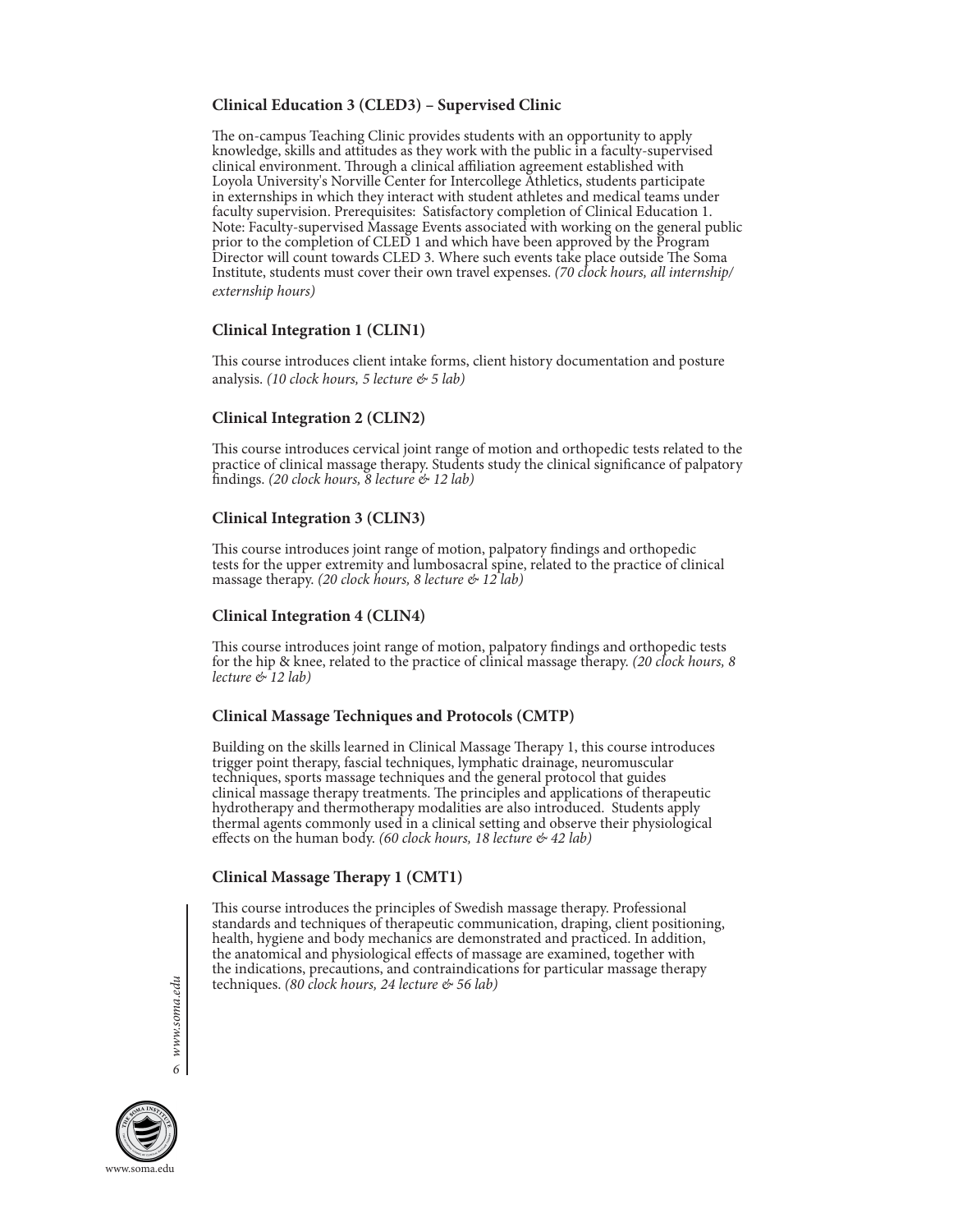# **Clinical Massage Therapy 2 (CMT2)**

Building on the skills learned in Clinical Massage Therapy 1 and Clinical Massage Techniques & Protocols, this course introduces clinical massage therapy treatment indications, precautions, and contraindications for pathologies of the cervical region. *(20 clock hours, 6 lecture & 14 lab)*

### **Clinical Massage Therapy 3 (CMT3)**

This course focuses on specific-soft tissue pathologies of the upper extremity, the trunk, and postural distortion. Specific massage therapy techniques are refined and incorporated into the general protocols for each condition. Students learn to recognize specific pathologies, develop treatment goals, and implement a massage therapy treatment plan. *(50 clock hours, 25 lecture & 25 lab)*

### **Clinical Massage Therapy 4 (CMT4)**

This course focuses on specific-soft tissue pathologies of the lower extremity. Specific massage therapy techniques are refined and incorporated into the general protocols for each condition. Students learn to recognize specific pathologies, develop treatment goals, and implement a massage therapy treatment plan. *(30 clock hours, 8 lecture & 22 lab)*

### **Kinesiology 1 (KIN1)**

This course introduces students to the principles of movement. The relationship between the anatomy and the kinesiology of joints and muscles is studied, as are complications, precautions and contraindications when applying basic therapeutic movement protocols. The muscles of the upper extremity and trunk will be presented in this class. *(30 clock hours, 8 lecture & 22 lab)*

### **Kinesiology 2 (KIN2)**

This course builds on skills from Kinesiology 1. The relationship between the anatomy and the kinesiology of joints and muscles is studied, as are complications, precautions and contraindications when applying basic therapeutic movement protocols. The muscles of the lower extremity will be presented in this class. *(20 clock hours, 5 lecture & 15 lab)*

### **Musculoskeletal Anatomy 1 (MSA1)**

This course provides a detailed overview of muscles of the upper body and the skeletal and articular systems as they relate to the practice of clinical massage therapy. There is a strong emphasis on precise palpation of muscles, tendons, bones, and ligaments in order to locate and assess tissues of the human body. *(40 clock hours, 20 lecture & 20 lab)*

### **Musculoskeletal Anatomy 2 (MSA2)**

This course provides a detailed overview of muscles of the trunk as they relate to the practice of clinical massage therapy. There is a strong emphasis on precise palpation of muscles, tendons, bones, and ligaments in order to locate and assess tissues of the human body. *(40 clock hours, 20 lecture & 20 lab)*

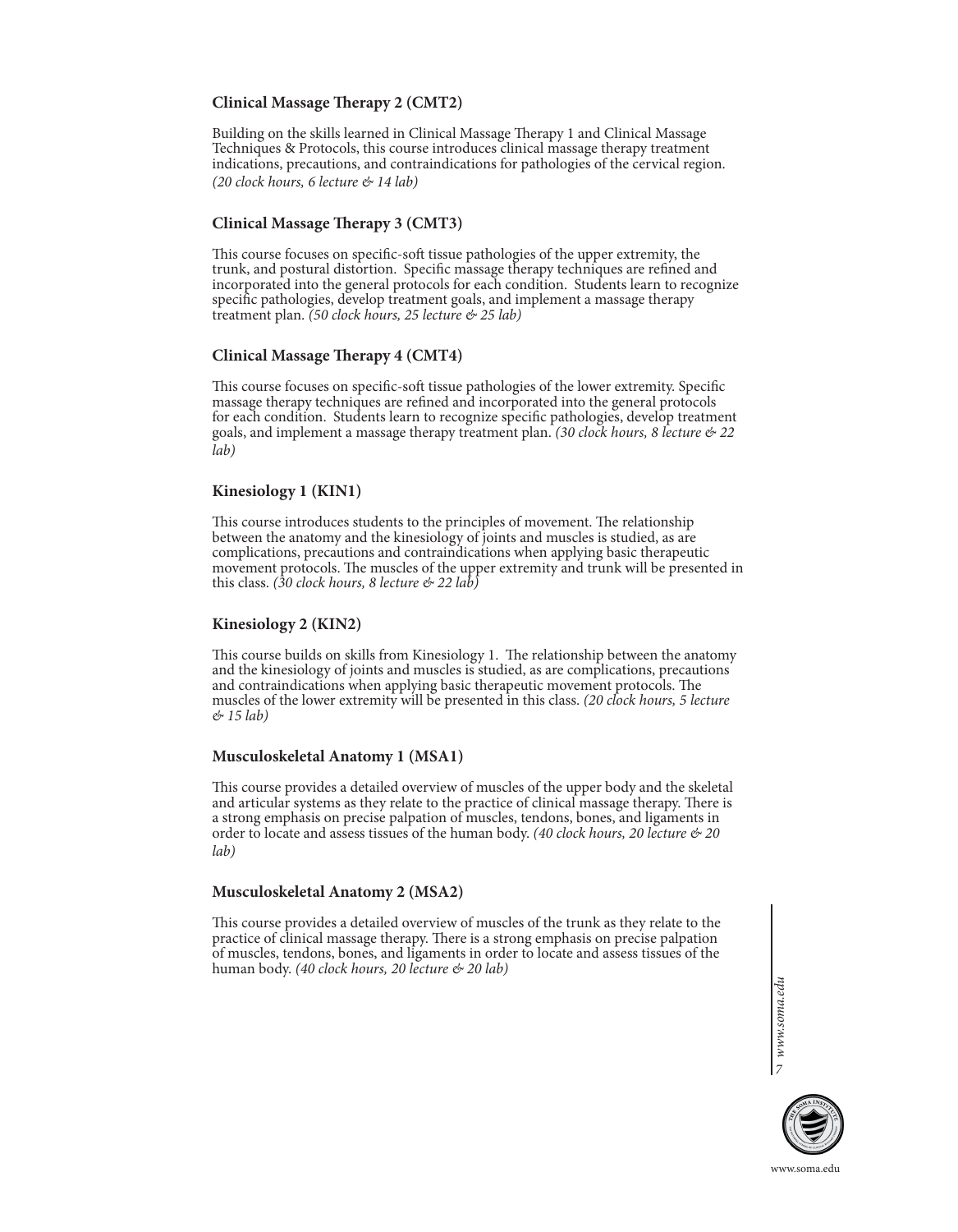# **Musculoskeletal Anatomy 3 (MSA3)**

This course provides a detailed overview of muscles of the lower body as they relate to the practice of clinical massage therapy. There is a strong emphasis on precise palpation of muscles, tendons, bones, and ligaments in order to locate and assess tissues of the human body. *(30 clock hours, 15 lecture & 15 lab)*

# **Pathology 1 (PATH1)**

In this course students are taught to identify etiology, signs and symptoms, as well as massage indications and contraindications for various commonly occurring pathological conditions relating to the integumentary, skeletal and cardiovascular systems. This course also includes a brief description of basic CPR/First Aid concepts. *(30 clock hours, all lecture)*

# **Pathology 2 (PATH2)**

In this course students are taught to identify etiology, signs and symptoms, as well as massage indications and contraindications for various commonly occurring pathological conditions relating to the endocrine, immune, lymphatic, respiratory, digestive and reproductive systems*. (20 clock hours, all lecture)*

# **Physiology 1 (PHYS1)**

This course introduces students to the basic processes that underlie the functions of the major anatomical systems of the human body such as cell structure, integumentary, skeletal, muscular, and nervous systems so that the clinical massage therapist understands the effects of specific massage treatments and is able to determine the most effective techniques*. (20 clock hours, all lecture)*

# **Physiology 2 (PHYS2)**

This course introduces students to the basic processes that underlie the functions of the major anatomical systems of the human body, such as the endocrine, lymphatic, digestive and respiratory systems so that the clinical massage therapist understands the effects of specific massage treatments and is able to determine the most effective techniques. *(40 clock hours, all lecture)*

# **Professional Development 1 (PROD1)**

This course focuses on the professional development of massage therapists and the issues affecting contemporary massage therapy practice. Key ethical issues, including scope of practice, informed consent, confidentiality, boundaries, and dual relationships are also introduced*. (10 clock hours, all lecture)*

# **Professional Development 2 (PROD2)**

This course examines the fundamentals of starting a successful clinical massage therapy career. Students are introduced to a variety of career development topics including: resume writing, interviewing, basic marketing, state licensure, professional insurance and credentialing requirements. A final written comprehensive examination offers preparation for the Massage and Bodywork Licensing Exam (MBLEX) from the FSMTB. *(10 clock hours, all lecture)*

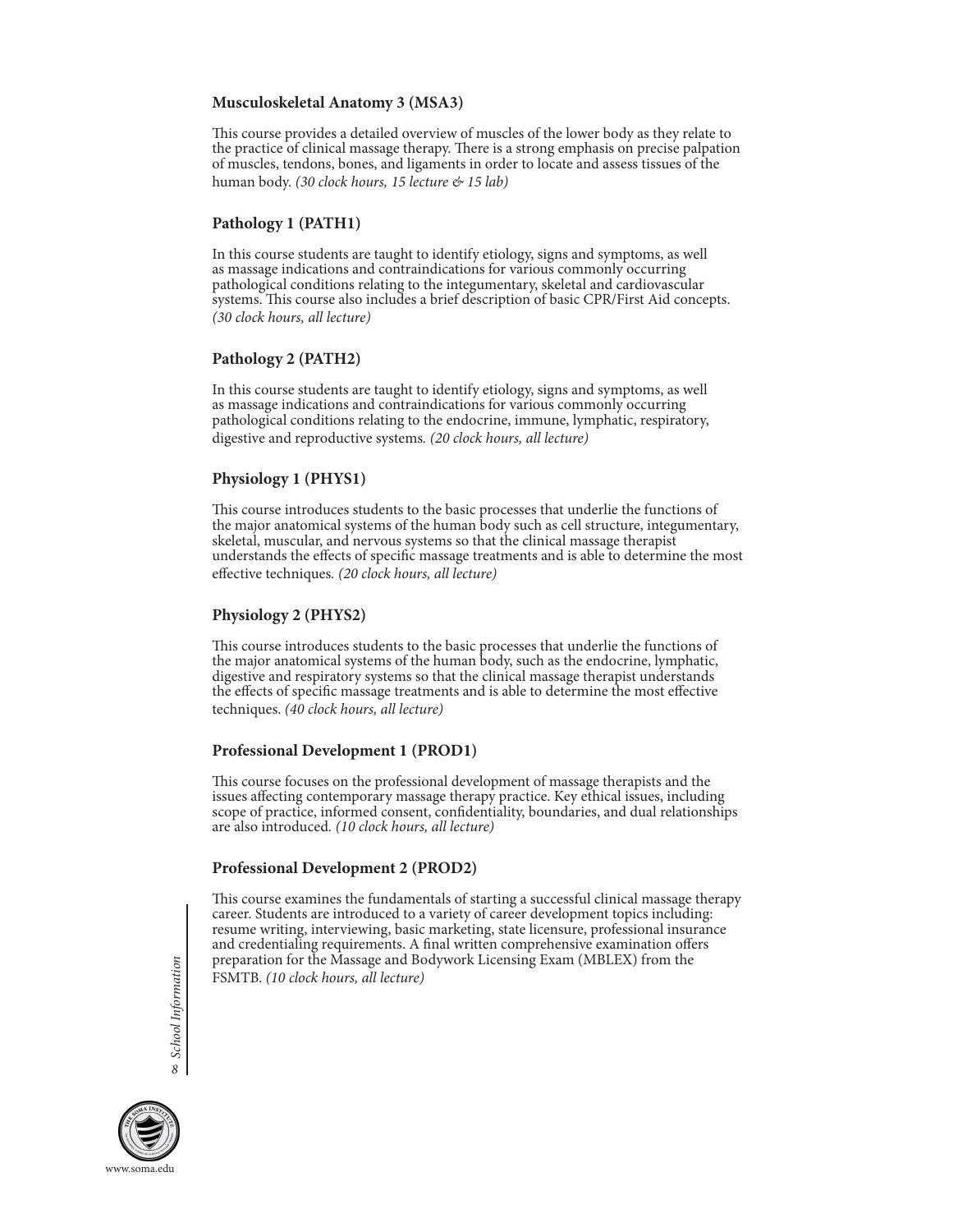#### **Disclosures**

| Statement of Data required by the <i>Private Business and Vocational Schools Act</i> (2012 Section1095.240 |  |  |  |  |  |
|------------------------------------------------------------------------------------------------------------|--|--|--|--|--|
| Disclosures)                                                                                               |  |  |  |  |  |

| Reporting Period July 1, 2019-June 30, 2020 - CMT<br><b>Program Outcomes</b>                                                                                                                                            | Number/Per Cent |
|-------------------------------------------------------------------------------------------------------------------------------------------------------------------------------------------------------------------------|-----------------|
| Number of students enrolled in Clinical Massage Therapy<br>Program (208 Students Enrolled at 7/1/19 PLUS 286 New<br>Starts, 0 Re-enrollments, & 4 Transfers In through<br>6/30/2020)                                    | 492             |
| Withdrawal rate = Percentage of enrolled students not<br>completing course of instruction during reporting period -<br>(Withdrawals 87 & 0 Transfers Out/492 enrollments)                                               | 17 7%           |
| Completion/Graduation Rate = Number of students who<br>Completed or Graduated in the Reporting Period (127)<br>divided by Number of Students Scheduled to<br>Complete/Graduate in the Period (163)                      | 77.9%           |
| Number of graduates available for placement assistance by<br>the school (127 graduates less 42 not available for<br>placement due to personal reasons)                                                                  | 85              |
| Percentage of Graduates available for Placement who were<br>placed in a related field (0), outside the field (0), in the field<br>(53 through Placement Assistance plus 14 self-placed) =<br>67/85), not employed (18). | 78.8%           |
| Percentage of students who Passed the State Licensing<br>Examination/Professional Certification out of 64 who took<br>exam 60/64 in the reporting period                                                                | 93.8%           |
| Average starting salary for all graduates employed as<br>employees, independent contractors, and in private<br>practice                                                                                                 | \$40/hour       |

# **F. Student Services**

To help bring out a student's best, Soma offers a comprehensive student support program.

# **Academic Tutoring**

Soma tutors help develop effective note-taking, time management, study skills, and test-taking strategies. Open tutoring is an important part of the Soma experience. Private tutoring is available to students who are experiencing difficulty making Satisfactory Academic Progress requirements. Appointments can be scheduled through Student Services. There is no fee for tutoring services.

# **Lunch Time Lecture Series**

Soma has developed an ongoing program that brings in professionals in the field to speak about their experiences and recommendations for new graduates entering the massage therapy field.

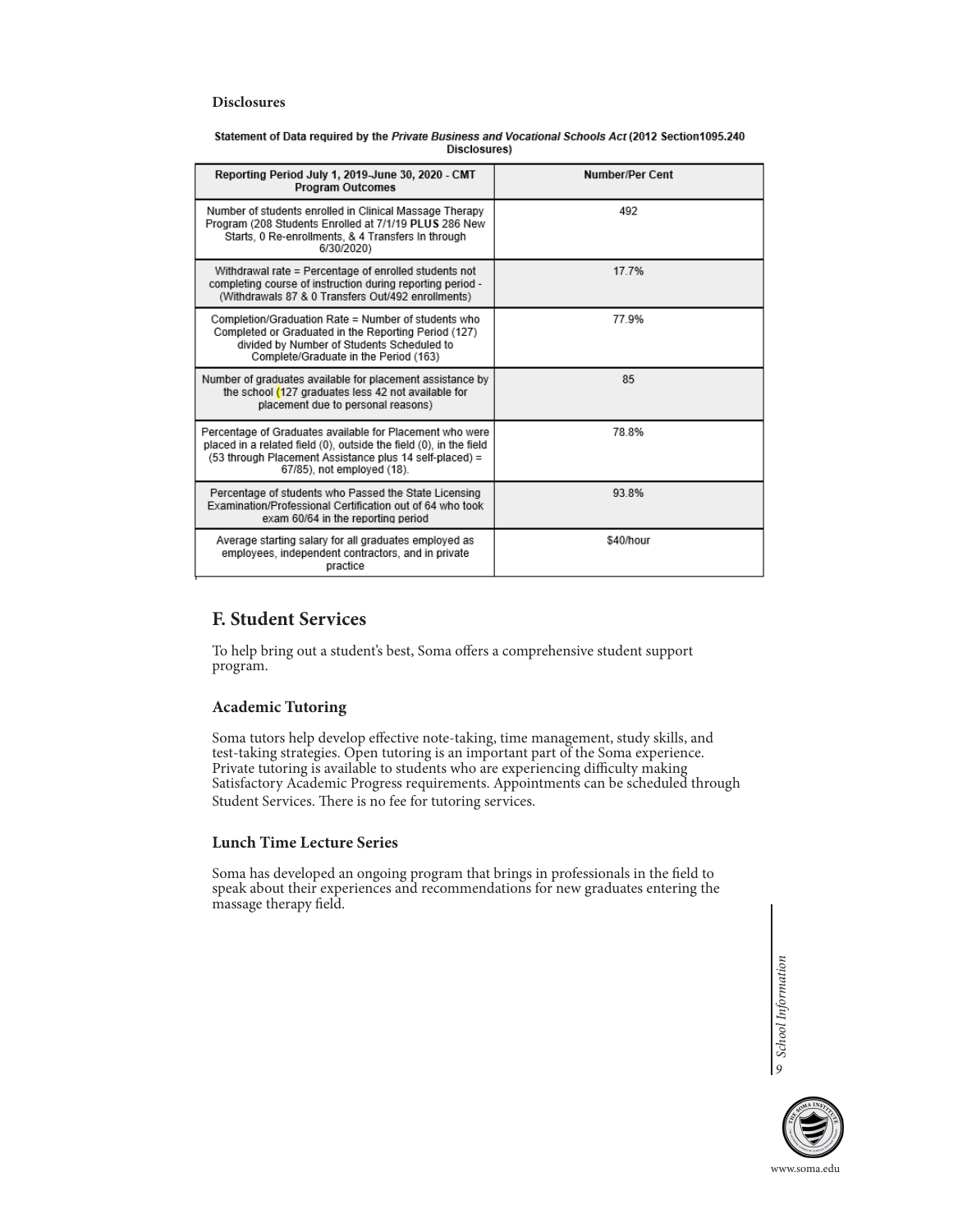### **Course Evaluations**

Evaluations are conducted at the end of each course. They represent students' ratings of the courses and their instructors. The survey is anonymous and is not returned to the instructors until grades for the courses have been released. The evaluations are taken very seriously and curricular changes are frequently based on student feedback. The student voice at Soma is powerful and is listened to.

### **Course Audits**

Students may register to audit any non-clinical education course which they have successfully completed. The audit is for review and reinforcement of areas they are already knowledgeable in. Auditors are not permitted to submit written or oral assignments or to take tests and examinations. They do not receive academic or attendance credit. Laboratory classes are subject to space availability and participation in laboratory classes is at the sole discretion of the Instructor. No tuition is charged for course audits.

### **YouTube Tutorial Videos**

Soma has created a variety of instructional videos. For details and to view the channel visit www.soma.edu.

# **Verifications Made to Outside Agencies**

(i) Verification of Enrollment Students needing verification or confirmation of their enrollment status with the School for health insurance, student loan deferment, or day care purposes may request that verification be sent by the Financial Aid Office after the first 15 calendar days of their program schedule.

 Please note that enrollment can only be verified if the student completes and signs a Student Authorization for Release of Information form. Please allow ten (10) business days to process any requests. There is no charge for an enrollment verification.

(ii) Verification of Good Standing

 A student is considered to be in good standing while enrolled at The Soma Institute. That standing is not normally terminated until the student completes their diploma, withdraws from the School, or is separated for academic, attendance, disciplinary, or financial reasons.

 If the student is on probation or disciplinary action has been taken which does not, however, separate them from the School, the student is still considered to be in good standing for the purpose of verifying enrollment to a third party. It should be noted that "in good standing" does not necessarily mean the student is making satisfactory academic progress. Good standing does not exclude the possibility that the student can be terminated if their performance does not improve.

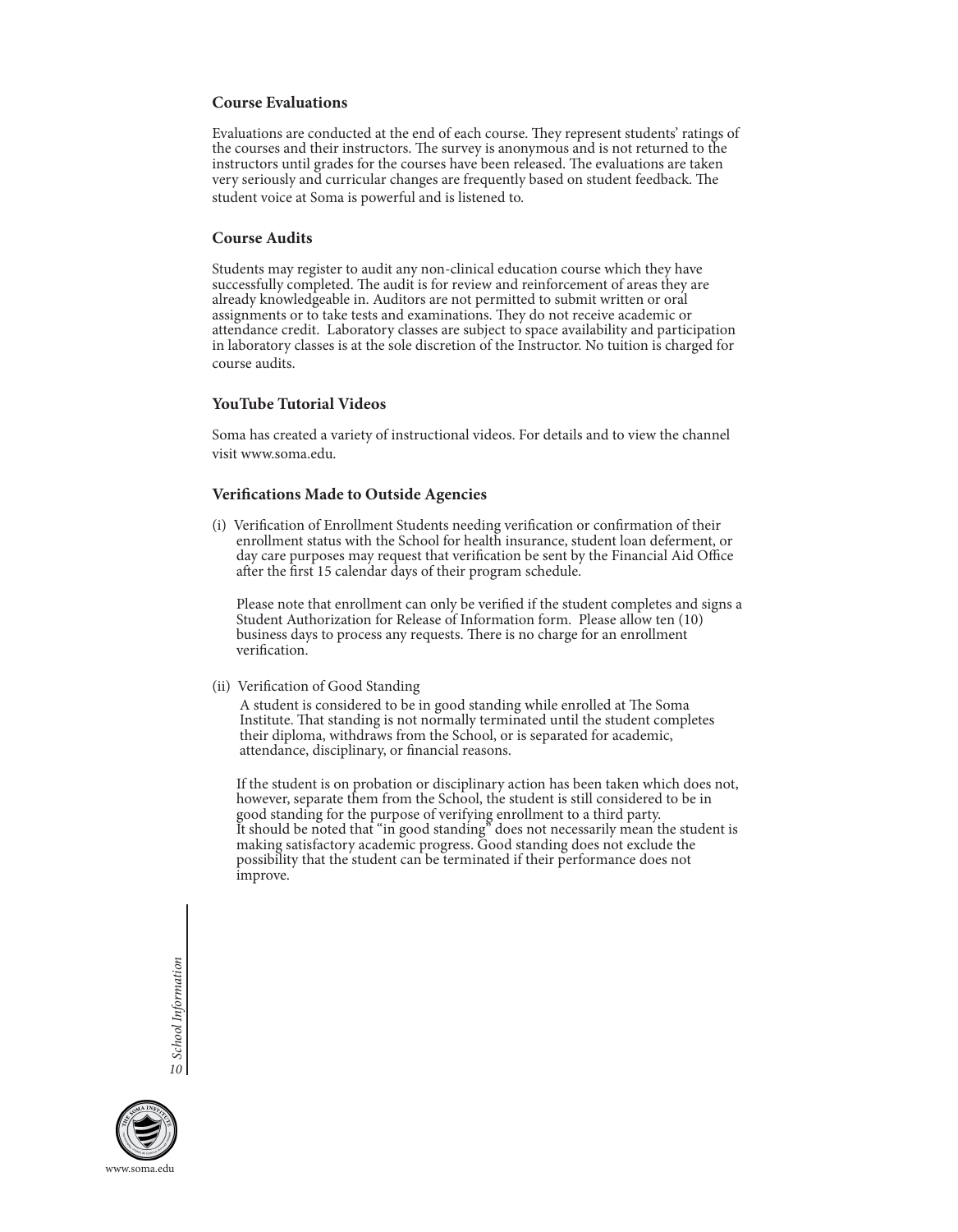### **Graduation Ceremonies**

Graduation ceremonies are normally held once per year. Caps and gowns are provided by Soma at no additional charge and must be worn at the graduation ceremony.

Students who have not met all the graduation requirements outlined on page 28, including the payment of all tuition fees and any incidental administrative charges due to the School, are not eligible for graduation and therefore will not be able to walk with their class.

### **Temporary Diplomas**

Temporary diplomas are normally awarded to qualified graduates in advance of graduation ceremonies in order to facilitate the state licensing process. Official diplomas are awarded at graduation.

# **G. Career Development**

Building a successful career is a process that requires careful planning and strategic action. Soma offers a comprehensive career counseling program and job referral system designed to help students reach their career goals. The Soma Institute cannot, however, make any guarantee with regard to placement. There is no fee for career services. Soma's Career Services Office actively assists our graduates by:

- 
- 
- 
- 
- 
- 
- maintaining an online listing of job opportunities<br>identifying career goals and preferences<br>developing effective job search methods<br>critiquing and proofreading resumés<br>offering interview coaching and feedback<br>assisting wit Diploma program. There is a \$25 registration fee for each audited course.

### **Illinois State Licensing**

The State of Illinois requires that persons engaged in massage for compensation must be licensed by the Illinois Department of Financial and Professional Regulations (IDFPR). In order to be licensed in the State of Illinois, graduates must pass the Massage and Bodywork Licensing Examination conducted by the Federation of State Massage Therapy Boards (FSMTB) and then make an application to the Illinois Department of Financial and Professional Regulation. Cost of an initial application, including fingerprinting costs, are included in tuition fees (see tuition  $\&$  fees).

If a student fails the initial Massage and Bodywork Licensing Examination (MBLEX), all costs for retakes will be incurred by the student. Students will not be able to proceed with the licensing process until they pass the MBLEX. (Please see the FSMTB Candidate Handbook for Fail Policy).

> School Information *11*

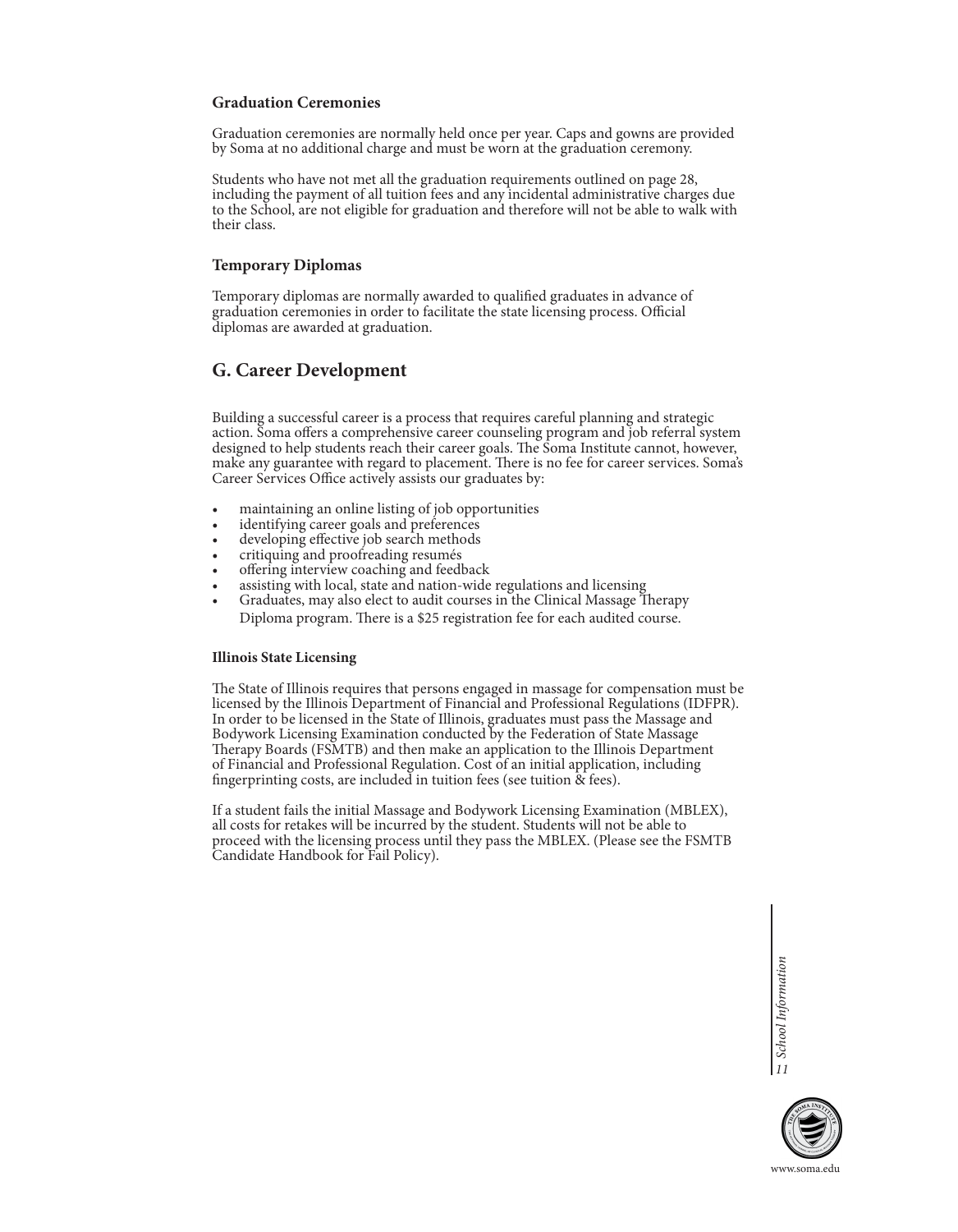# **Admissions Information**

### **Requirements**

Those considering massage therapy as a profession should be of good character and display sufficient motivation and commitment to succeed in a program aimed at producing clinical massage therapy professionals.

Massage therapists must demonstrate a high degree of functionality in many areas, such as:

- physical stamina and fine motor coordination;
- good communication and interpersonal skills;
- trustworthiness and professionalism.

Candidates for the Clinical Massage Therapy Diploma Program must:

- 1. be at least 18 years of age; and,<br>2. minimally show satisfactory co
- minimally show satisfactory completion of secondary education or the General Education Development (GED) examination by providing an official high school transcript from a recognized high school, a copy of the GED certificate, or a statement signed by the applicant that attests to graduation and includes the date of graduation, name, address, and telephone number of the high school last attended. If you wish to seek GED certification, you are advised to contact agencies offering state approved testing and certification in your location.

### **Felony Conviction and Admissions**

The Soma Institute reserves the right to deny admission to an applicant who has been convicted of any felony. Failure to fully disclose all misdemeanors and felony convictions as required by The Soma Institute application for admission constitutes grounds for the denial of admission. Note: Clinical Education externships may require criminal background checks and drug screening.

### **Misdeamors, Felonies and State Licensing**

Applicants should note that in determining good moral character, the IDFPR may take into consideration conviction of any crime under the laws of the United States or any state or territory thereof that is a felony or a misdemeanor or any crime that is directly related to the practice of the massage therapy profession. Such a conviction shall not operate automatically as a complete bar to a license, except in the case of any conviction for prostitution, rape, or sexual misconduct or where the applicant is a registered sex offender.

#### **Non-discrimination**

We welcome applications from all qualified individuals regardless of race, color, creed, gender, sexual orientation, religion, national origin, or physical or mental handicap unrelated to ability. The School does not discriminate on any of these grounds in any of its school-administered programs.

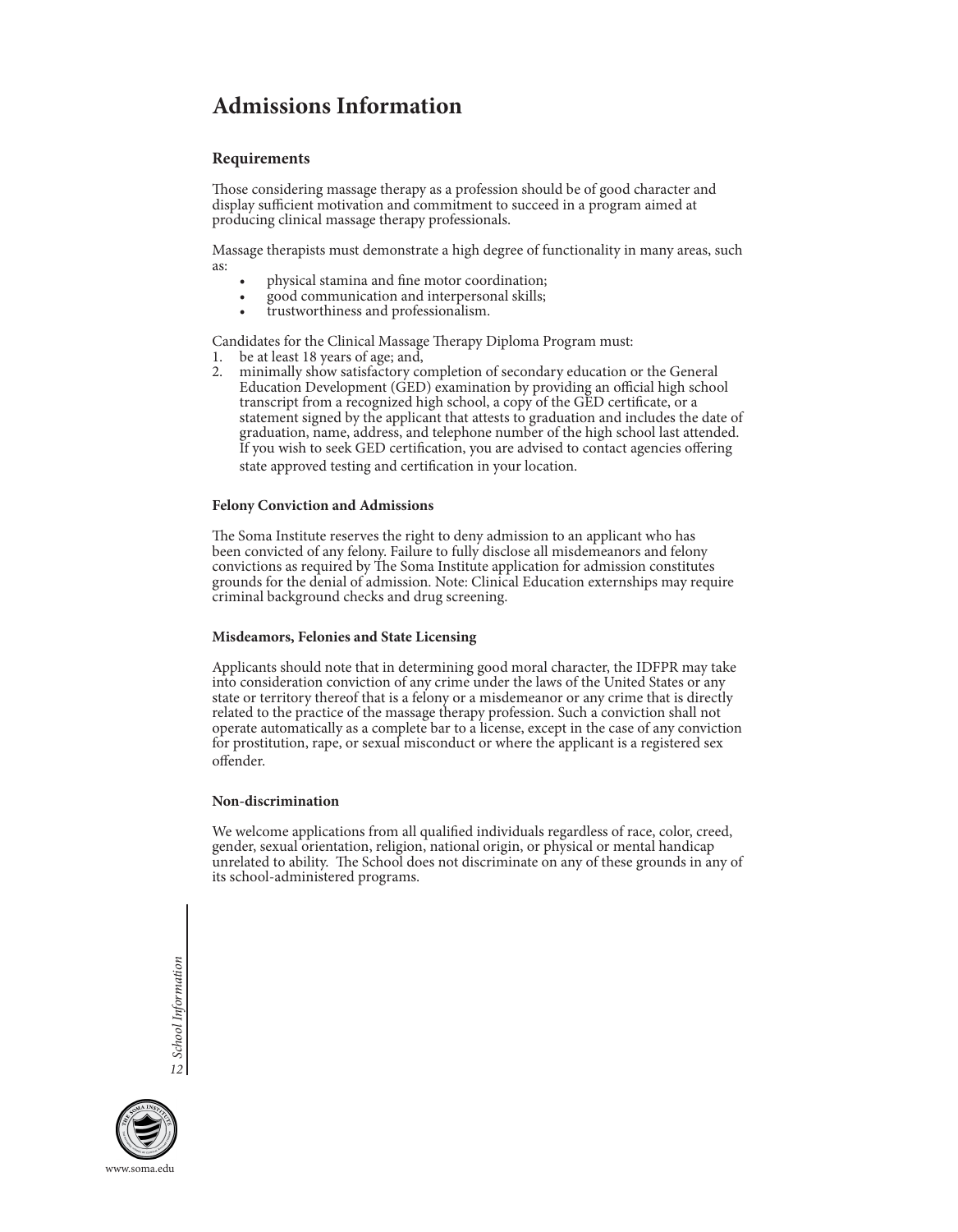### **The Application Process**

Prospective students can obtain an application by contacting Soma or by visiting our website at www.soma.edu. Completed applications are accepted throughout the year and may be mailed, faxed, emailed or delivered.

If applicable, the School can assist students in obtaining official documents to support their application (e.g., high school transcripts, GED certificate, etc.).

The applicant will be asked to complete an interview with an admissions representative. Applicants who live out of state and/or more than 50 miles from the School may choose to be interviewed by telephone.

The applicant is given a copy of the catalog and any supplements at the time of the enrollment interview. These documents contain consumer information including tuition and fees, current schedule of program start dates, and a list of faculty. The information is reviewed with the enrolling student.

### **Transfer of Credit to The Soma Institute**

If The Soma Institute determines, through a review of educational records (transcripts, catalog, syllabi or course outlines), that an applicant has had adequate previous education and attained at least a 70 percent grade in one or more of CMT1, CA1, CA2, PHYS1, PHYS2, KINES1 or KINES2 completed at an institution or in a program accredited by an agency recognized by the U.S. Department of Education, the applicant may apply in writing to the Program Director to write an equivalency examination. Requests will not be accepted once the program has commenced.

There will be a \$50 fee for each equivalency examination. The grading will be done on a pass/fail basis. If the applicant passes the examination(s), a grade of TC (Transfer of Credit) for the course $(s)$  will appear on any transcript issued to them by The Soma Institute.

The qualified applicant will be exempted from the course(s) and the tuition fees reduced accordingly. If the successful applicant has already filled out a Free Application for Federal Student Aid (FAFSA) for the academic year with another institution and has received a copy of their Student Aid Report (SAR), they would simply ask the School to obtain a copy of the Institutional Student Information Report, commonly referred to as an ISIR. There may, however, be additional paperwork and financial aid applications required. The student should arrange a meeting with the Financial Aid Office to discuss their particular requirements

If the applicant fails the examination, they may appeal in writing to the President within seven (7) calendar days of receiving the results. The President will provide a decision in writing to the applicant within ten (10) calendar days of receiving the appeal.

Transcripts of Veterans who have had a previous post secondary education, prior to training at the Soma Institute, will be reviewed. The Soma Institute will determine whether credit can be given for previous training at another institution. Failure of a veteran to provide transcripts for evaluation of transfer credit may result in the loss of VA Educational Benefits. If a Veteran is awarded credit for previous training at another institution, a grade of TC (Transfer Credit) for the course(s) will appear on any transcript issued to them by The Soma Institute.

Students who are awarded a grade of TC (Transfer of Credit) will be exempted from the course(s) and the tuition fees reduced accordingly. These students must also arrange a meeting with the Financial Aid Office to make appropriate adjustments, if necessary, to their financial aid package as a result of being awarded a TC.

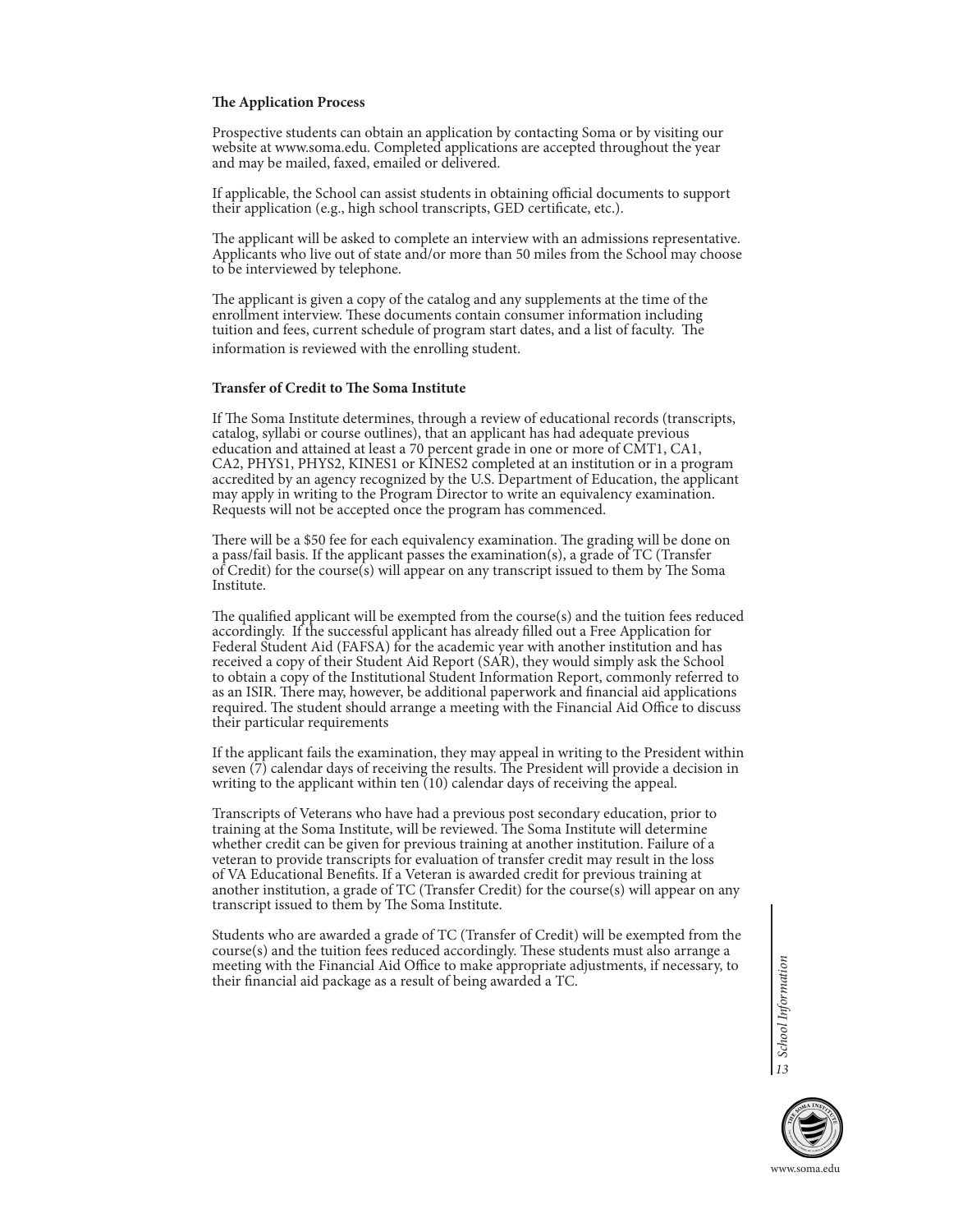# **Transfer of Credit from The Soma Institute**

For students or alumni who may wish to apply for credit at another institution, Student Services or Career Services will assist with the provision of course syllabi and, for graduates, the provision of official transcripts which are not released until the program is completed Applicants for transfer of credit to another institution should be aware that it is completely at the discretion of the other institution whether to accept credits from The Soma Institute.

### **Readmission**

Students who have withdrawn from The Soma Institute may apply for readmission at any time for transfer or reentry, except for students who have been dismissed. Those students may not reapply until six months from their dismissal date. In both cases, readmitted students will be subject to all fees, policies, and standards in effect at the time of reapplication.

If students applying for readmission will not exceed maximum time frame (see Satisfactory Academic Progress) and can demonstrate a change in their circumstances which would favor successful completion of the program, then they will be readmitted and, if they were not making Satisfactory Academic Progress (SAP) at the time of withdrawal or transfer, will be placed on a special probationary status for 90 calendar days. During that time, their files will be reviewed monthly to ensure their attendance is 80 percent in each course and their grade average is 70 percent in each course (see Satisfactory Academic Progress). If the readmitted student is not meeting either or both of the attendance/grade requirements while on probation, that is, if they fail a course for attendance and/or grades, they will be immediately and permanently terminated from The Soma Institute by written notice with right of appeal.

Eligibility for financial aid may be reinstated immediately for readmitted students who were meeting SAP at the time of withdrawal or transfer. All others must comply with the standards for academic progress at the end of the probationary period before eligibility may be reinstated.

### **Services for Students with Disabilities**

The Soma Institute is committed to providing appropriate services to students with documented learning, physical, and other disabilities. Disabled students are encouraged to take advantage of opportunities available to help them in order to achieve their educational goals. The Soma Institute does not discriminate against qualified individuals with disabilities in either admission or access to programs and activities.

### **(a) Procedure for Requesting Accommodations**

- 1. Students accepted to The Soma Institute should notify the Admissions Representatives requesting accommodations.
- 2. Appropriate supporting documentation, following precedent established by the Federation of State Massage Therapy Boards, should be an original letter from an appropriate professional who is licensed to evaluate the disability consistent with the provisions of the ADA (i.e. physician, psychologist, or educator). The letter, which cannot be in fax or photocopy form, must be on the healthcare professional's letterhead and include the professional's title, address, and telephone number. The letter must also include a diagnosis of the disabling condition, and explain why special learning accommodations are necessary. The letter must have an original signature from the professional and be dated no more than 3 years prior to application.
- 3. It is important to note that students must identify themselves as needing accommodations and initiate this process directly with their Admissions Representatives. Independent arrangements cannot be made with faculty members.
- 4. In consultation with the President, accommodations are approved, denied, or modified from their original request.
- 5. The President informs the student of their approved accommodations.

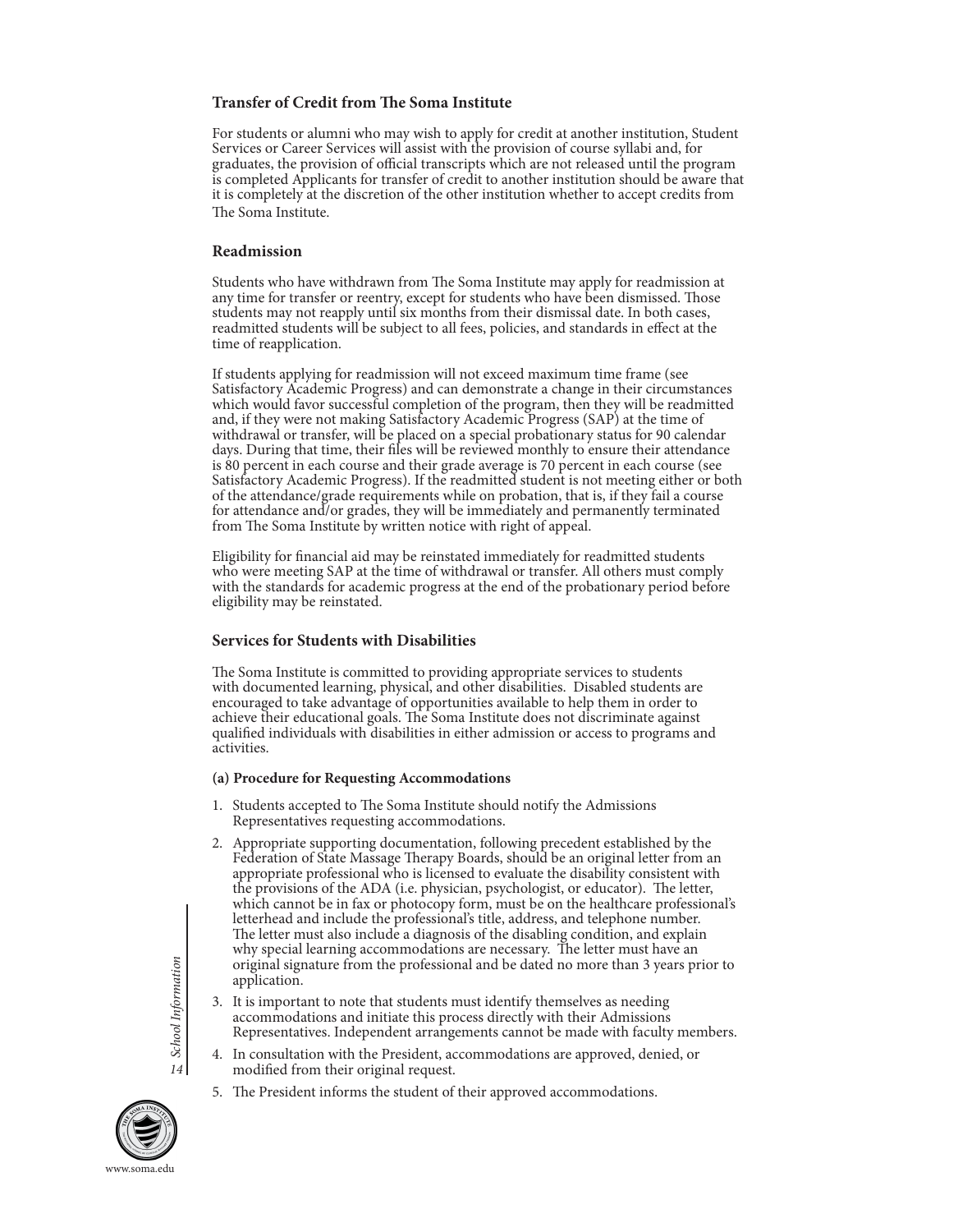### **(b) Confidentiality**

All student records concerning disabilities are maintained separately from academic records. All information is treated as confidential and disclosure is limited to individuals who have a legitimate need to know. Student Records will notify the instructor or appropriate staff in writing of any accommodations to be granted. This is most often accomplished through e-mail. The nature of the disability will not be disclosed, unless there is a compelling need to share this information in order to provide appropriate accommodations.

# **Financial Information**

### **Tuition and Fees**

Enrollment takes place by appointment throughout the year.

There is a non-refundable registration fee of \$25. The total tuition fee for students enrolled in either the day or the evening program schedule is \$14,315.00.

Deposits or down payments, which may be made by personal check, money order, cashier's check or credit card, become part of the tuition.

The tuition fee includes the cost of one Soma uniform polo shirt for Clinical Education, lotions, student professional liability insurance, and initial massage therapy licensure in the State of Illinois. The licensing costs covered are the fee for one sitting of the The Massage and Body Work Licensing Examination (MBLEX), the cost of one fingerprinting, and the Illinois State licensing fee.

Students can anticipate spending approximately \$315 on books, linens, and supplies not provided by the school. Purchase of a massage table is not required to participate in the program.

Students will pay tuition in full or any balance due after application of Federal Financial Aid through Education Loan Services, Inc. TuitionFlex® Payment Plans. For details on this affordable payment plan, contact the Financial Aid Office.

# **Tuition and Repeated Courses**

Tuition will be charged for repeated courses. The tuition charge will be calculated based on the student's original tuition charge, divided by the program clock hours and then multiplied by the clock hours in the repeated course. This will be added to the total tuition charges for the student.

### **Financial Aid & Assistance**

The Soma Institute maintains a Financial Aid Office. Individual tuition financing plans are specifically tailored to meet the needs of the applicant. The Financial Aid Office assists students in the completion of all documents applicable to various federal, state, local, and private sources of student financial aid.

Soma's Financial Aid Office can simplify the complex world of loan deferment, forbearance, consolidation, etc., and will, with the permission of the student, complete and submit the application to the U.S. Department of Education. Soma's Financial Aid Office will be the liaison communicating with loan servicers and the U.S. Department of Education. The following is a description of the types of financial aid programs currently offered by the School.

# **(a) Federal Financial Aid**

The Soma Institute has been approved by the United States Department of Education for the following programs for financial assistance. The programs listed below are available to eligible students to help meet the cost of their education.

School Information *15*

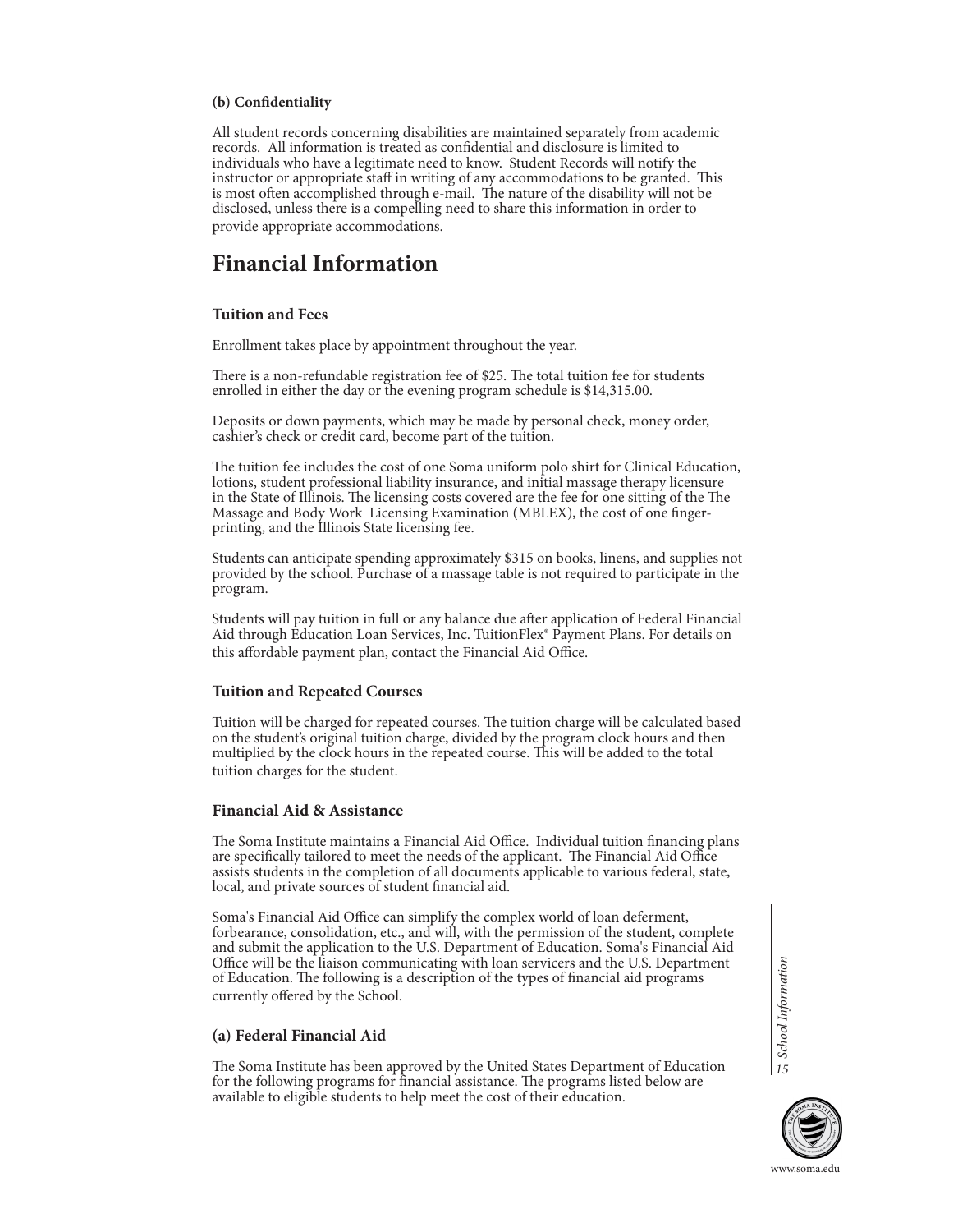- i. The Pell Grant Program: This federal grant is awarded to eligible undergraduate students who have not yet earned a Bachelor's degree. The grant does not have to be repaid.
- ii. Direct Loan (DL) Programs: The U.S. government provides federally guaranteed funds to students who meet the minimum half-time enrollment status as defined by the United States Department of Education.
- Stafford Loan (Subsidized) a low interest loan which is awarded on the basis of financial need. No interest is charged to the student on these loans while they are in attendance at least half-time.
- Stafford Loan (Unsubsidized) not a need-based loan and interest is charged from the date the loan is disbursed.
- PLUS Loan is a Parent Loan for dependent undergraduate students.

# **Federal Financial Aid Application Process:**

After prospective students complete the interview and admissions procedures, they begin the financial aid process. A financial aid advisor assists students in completing all the necessary paperwork to determine a student's eligibility for financial aid. Students submit their income and other pertinent information and complete a Free Application for Federal Student Aid (FAFSA) with assistance from their Financial Aid Advisor. The FAFSA is signed by the student, or parent, if applicable, and sent to the Federal Central Processor for processing. The School receives an Institutional Student Information Record (ISIR) electronically from the U.S. Department of Education based upon the FAFSA submitted. The School then awards Financial Aid based upon this ISIR.

# **Federal Financial Aid Eligibility**

In order to be eligible for federal financial aid, a student must be a citizen of the United States or an eligible non-citizen. The following documents are required as proof for an eligible non-citizen: an Alien Registration ("Green") Card, an I-94 with refugee, asylum or parolee status, or an I-551 stamped on the student's passport. The student also must be enrolled as a regular student in an eligible program pursuing a certificate of completion, sign a statement regarding Selective Service registration status (if applicable), attend regularly, and maintain satisfactory academic progress.

# **(b) The Soma Institute Payment Plan**

For details on this affordable payment plan, contact the Financial Aid Office.

# **(c) Veterans Administration Educational Benefits**

The State of Illinois Department of Veterans' Affairs has granted a Certificate of Approval for the Clinical Massage Therapy Diploma Program. Contact the Financial Aid Office for details.

VA Pending Payment Compliance beginning August 1, 2019 and despite any policy to the contrary, the Soma Institute – The National School of Clinical Massage Therapy will not take any of the four following actions toward any student using U.S. Department of Veterans Affairs (VA) Post 9/11 G.I. Bill ® (Ch. 33) or Vocational and Rehabilitation and Employment (Ch. 31) benefits, while their payment from the United States Department of Veterans Affairs is pending to the educational institution:

- Prevent their enrollment;
- Assess a late penalty fee to;
- Require they secure alternative or additional funding;
- Deny their access to any resources (access to classes, libraries, or other institutional facilities) available to other students who have satisfied their tuition and fee bills to the institution.

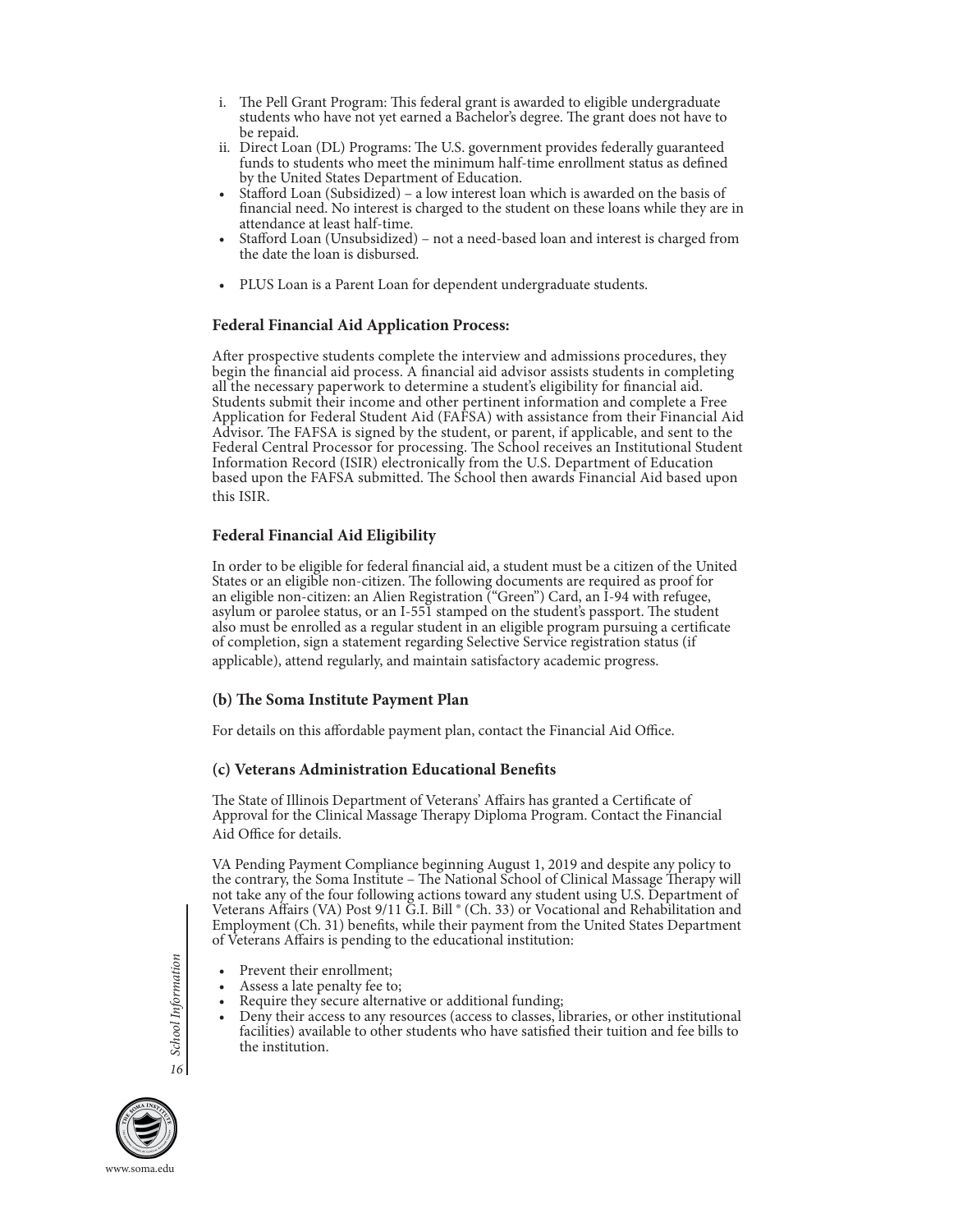However, to qualify for this provision, such students may be required to:

- Produce the VA's Certificate of Eligibility by the first day of class;
- Provide written request to be certified;
- Provide additional information to properly certify the enrollment as described in other institutional policies (See our VA school Certifying official for all requirements)

### **(d) Americorps Vouchers**

Soma accepts Americorps vouchers. Contact the Financial Aid Office for details

### **(e) Vocational Rehabilitation, Trade Act (TA)**

The Soma Institute accepts funds from Vocational Rehabilitation and the Trade Act Program. Contact the Financial Aid Office for additional information.

### **(f) The Soma Admissions Tuition Grant**

Effective, January 31, 2020, The Soma Institute may award up to \$1,900 to eligible Clinical Massage Therapy diploma candidates. The Soma Admissions Tuition Grant (Grant) will be awarded to all applicants who meet the award determination process as outlined below. Those who apply must complete the Soma Admissions Grant Application. To apply for this Grant, please contact your Admissions Representative at 312.878.4644 or at admissions@soma.edu

### **Admissions Grant Provisions**:

- Applicants must conduct a formal interview with a Soma Admissions Representative
- Applicants must apply as a new student to The Soma Institute for a 2021 Clinical Massage Therapy Diploma start
- Applicants must meet the admissions requirements for the Clinical Massage Therapy Diploma Program
- Applicants must be a U.S. citizen or eligible non-citizen (as defined by the United Stated Department of Education in determining eligibility for Federal Student Aid) or must have enrolled in a Tuition Flex Payment Plan
- Final award of the Grant is contingent upon receipt of all Admissions requirements by program start date
- Students who delay their start may forfeit their eligibility
- Interruption of training or withdrawal may result in the cancellation of the Grant award and disbursement. The Applicant understands that a change of student status
- may impact eligibility<br>• Funds from the Grant may be used only toward tuition for the Clinical Massage<br>• Therapy Diploma Program
- The Grant is nontransferable and has no redeemable cash value

17 Admissions

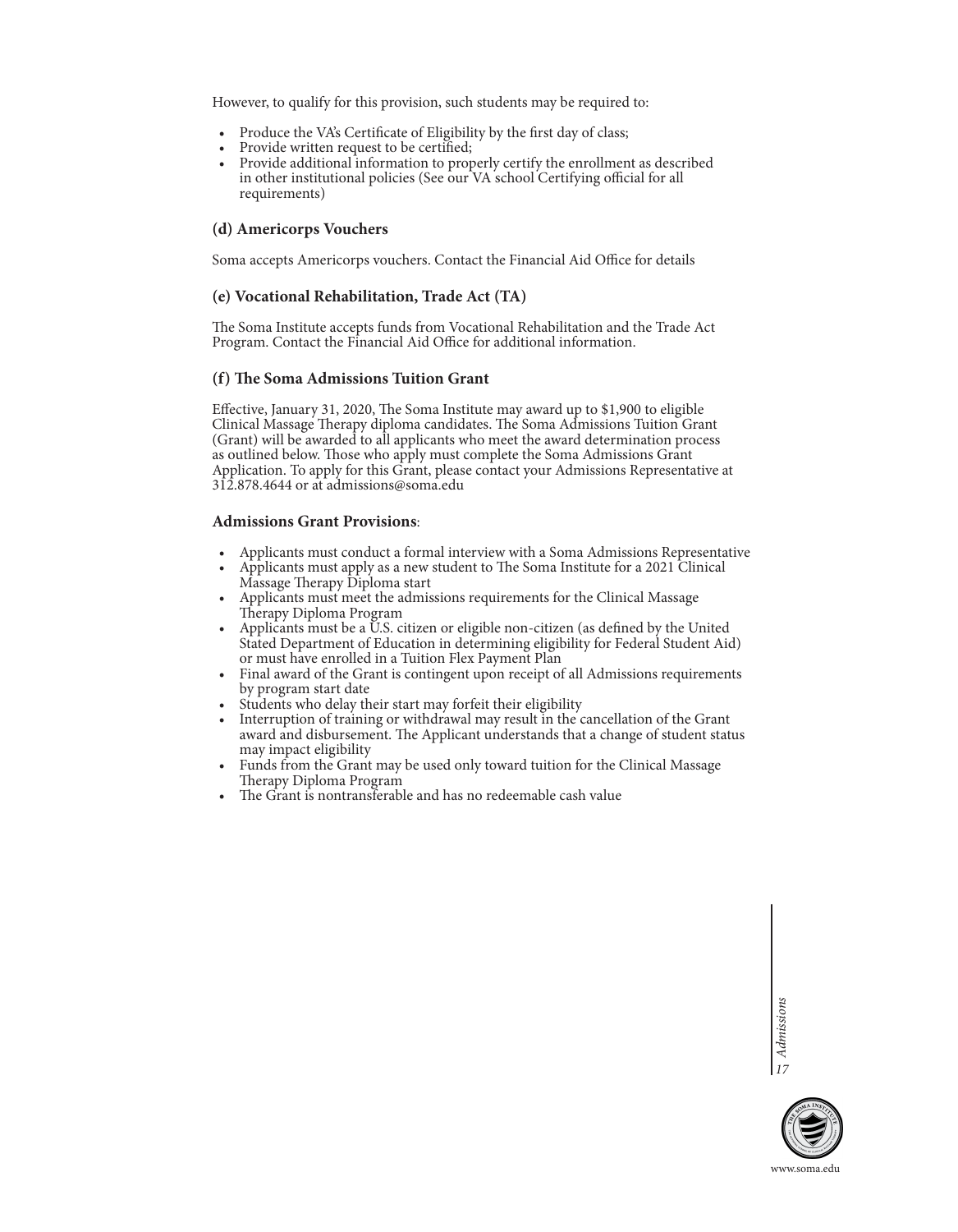# **School Policies**

# **A. Operational Policies**

# **Building Access and Security**

The building in which The Soma Institute is located provides 24 hour security. Students are issued photo identification cards which they must be prepared to present to security.

All students are required to sign in and out after hours. Building security may prohibit students from entering the building who do not comply with security regulations. Students are asked to be courteous and cooperative with building security, as they are here for your safety.

# **Campus Security Policy**

Under the requirements of federal law (The Jeanne Clery Disclosure of Campus Security Policy and Crime Statistics Act of 1990), as of October 1 each year, all current students, faculty, and staff are given a brochure presenting the School's updated Safety and Security Policy and Annual Crime Statistics Report on crimes reported to the School that occur on campus and on public property within or immediately adjacent to or accessible from the campus (i.e. building stairwells, lobby, hallways). Additionally, The Soma Institute, in accordance with federal mandates, provides Title IX and Violence Against Women Act (VAWA) training to all incoming students during their Professional Development 1 course. Any interested parties may obtain a copy of the report at the School's Financial Aid Office or from Student Services.

### **(a) Campus Security Authority**

The Vice-President, Operations & Financial Aid has been designated as the Primary Campus Security Authority. The Secondary Authority is the Student Records Director.

### **(b) Reporting Criminal Activity and Emergencies**

Students and employees are encouraged to report in a timely manner all criminal activity and emergencies that occur at the School, as follows:

- Emergencies requiring the response of fire, police, and/or medical assistance, first dial 9-1-1. Then contact a Campus Security Authority at 312.972.9197.
- Non-emergency criminal offense situation occurring on campus. Report the incident to a Campus Security Authority at 312.972.9197.

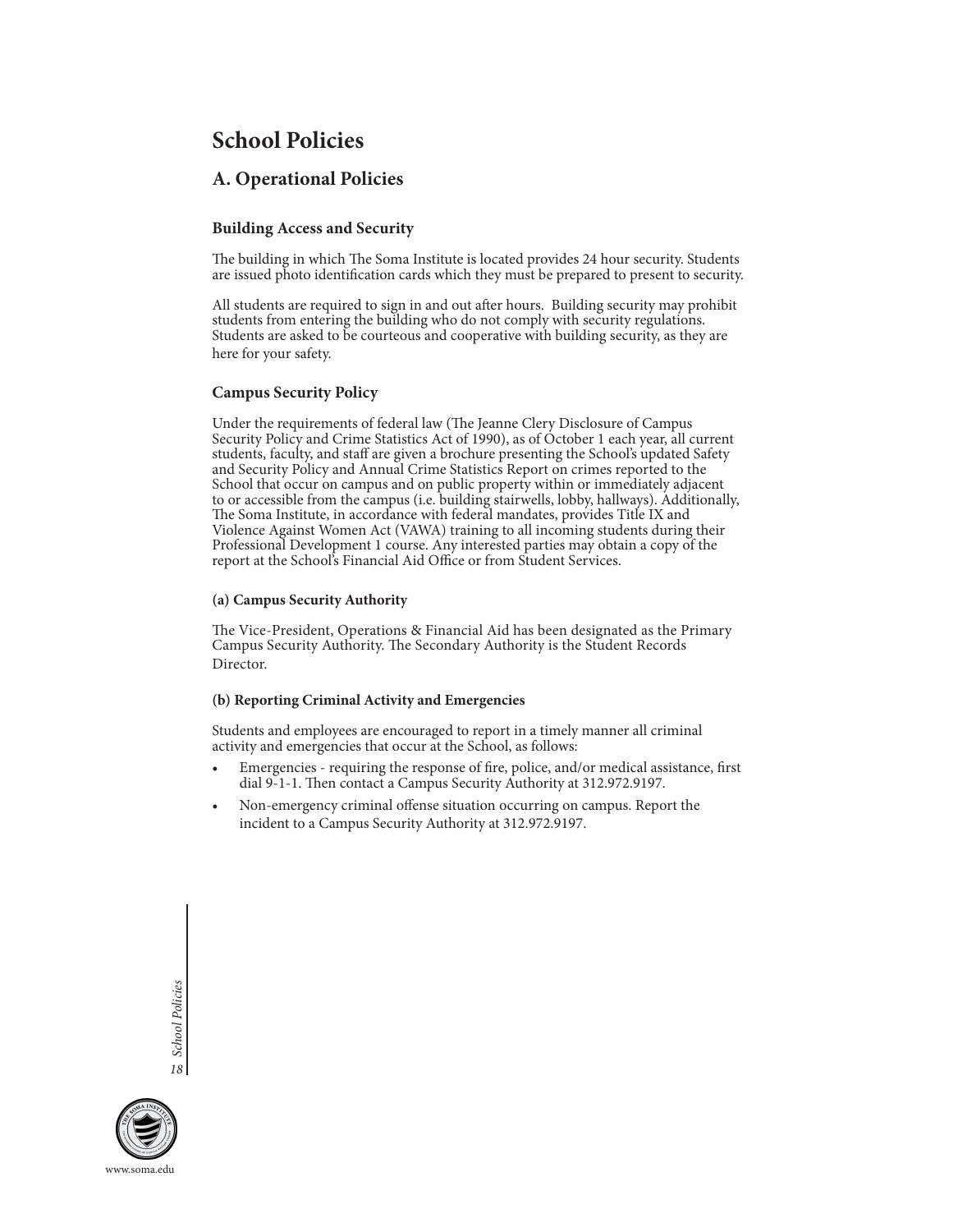### **Email Notification**

Email is a valid mechanism for official communication with students at The Soma Institute. The School has the right to send official communications to students to the email address which the School has on file. The School has the right to expect that students will read email in a timely fashion. When necessary, the email will be password protected using the Student I.D. number. A student's failure to check their official email address will not be accepted as a valid excuse for missing a deadline or for failing to comply with a requirement.

### **Emergency Messages to Students**

The Soma Institute does not transmit emergency messages to students. Students are advised to make suitable emergency contact arrangements.

### **In Case of Fire**

Students, faculty and staff should go to the closest stairwell identified by exit signs and proceed downstairs to the lobby exit. They should leave the building and await further instructions from the building security personnel.

### **Inclement Weather & Emergency Closing Policy**

In general, Soma teaching activities are expected to continue during inclement weather. In the event of a severe storm or other emergency in which state or local officials advise against travel to the downtown core and/or when public transportation facilities are limited or not functioning, the President may elect to close the School in the interest of faculty, staff, and student safety. The School will post a telephone message on 312.939.2723 if a decision has been made to close the School. Soma is obligated to reschedule any canceled classes.

### **Personal Belongings**

The Soma Institute bears no responsibility for the loss or theft of or damage to personal property of students.

### **Photo Identification Cards**

The School photo identification card for enrolled students should be carried at all times. The card is the property of The Soma Institute and is not transferable; its privileges may be canceled at any time if the card is misused. Students are required to surrender their card to School officials upon request. The student's ID number is encoded on the card and indicates whether the student is currently enrolled and if the card is valid. All students who withdraw from Soma must immediately surrender their Soma ID cards to the School. Immediately report a lost or stolen card to Student Services, at 312.878.4639. Cards may be replaced for a \$20 fee. Found cards should be returned or mailed to The Soma Institute.

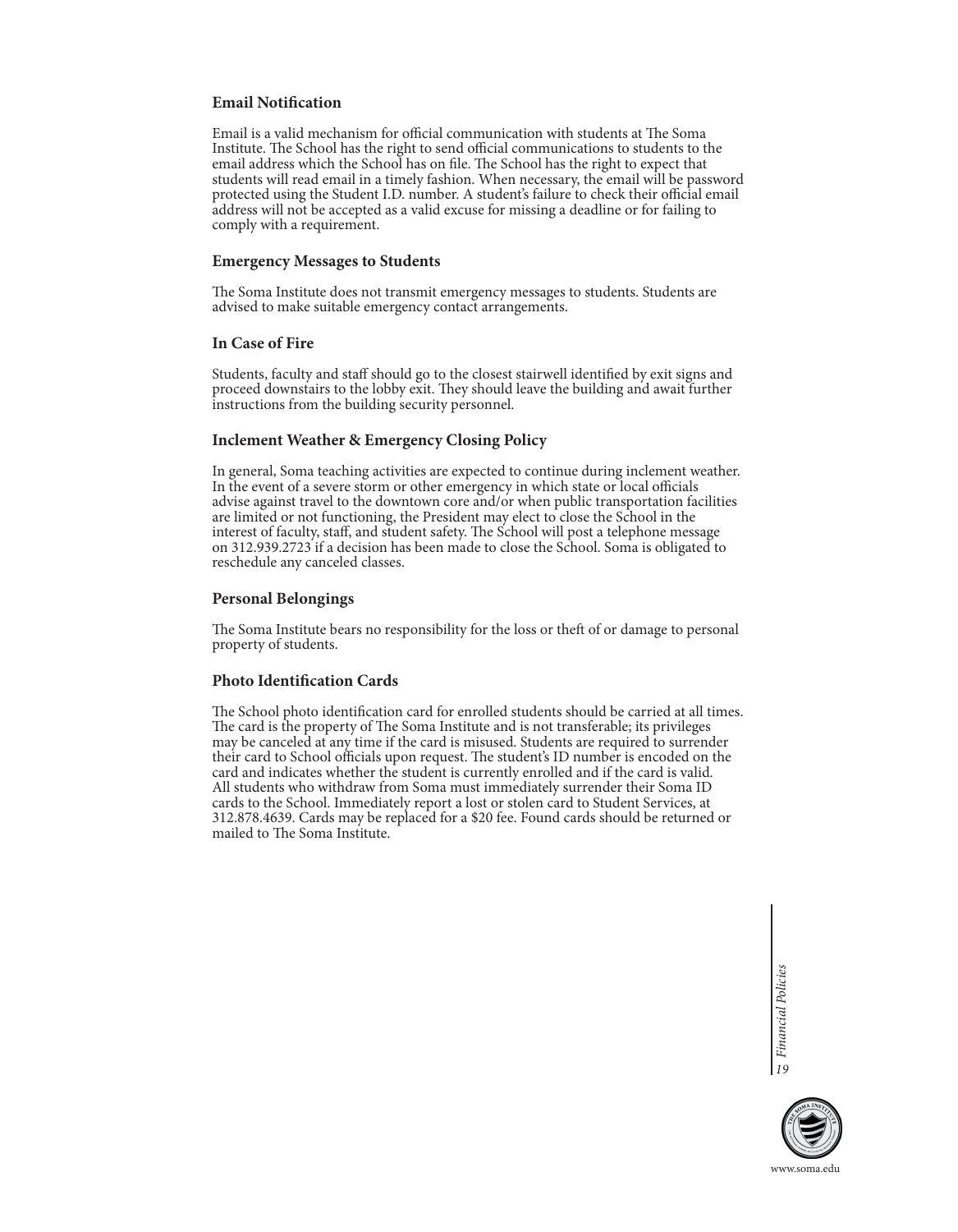### **Smoking**

Smoking is prohibited in any enclosed School facility and externship site (including but not limited to common work areas, classrooms, lunch rooms, private offices, hallways, stairways, and restrooms) and in any designated outdoor area. Electronic cigarettes (e-cigarettes) are strictly prohibited in any enclosed school facility (including but not limited to common work areas, classrooms, lunch rooms, private offices, hallways, stairways, and restrooms). Any individual who believes the policy is being violated should discuss the situation with the alleged violator and then, if necessary, with a supervisor, with the host of a visitor who allegedly violates the policy, or with the Vice-President Operations who is also responsible for compliance with this policy.

### **Teaching Clinic and Student Clients**

In order to qualify for complimentary treatments in the Teaching Clinic, students must bring their own linens. Failure to do so will result in paying the regular clinic charge. Students must also attend the scheduled appointment unless they give notice of cancellation 24 hours in advance. This policy, which is designed to encourage collegial professionalism and mutual respect, is strictly monitored and enforced. Failure to adhere to this policy may result in the loss of a student's Teaching Clinic participation privileges.

### **Tutoring Policies**

Open tutoring is normally available Monday through Thursday. Check available times with the Front Desk. Students experiencing difficulties with the program may also schedule private tutoring. Private tutoring can be scheduled at the Front Desk, or by calling 312.878.4639. Students should bring specific questions, notes from class, textbooks with relevant pages marked off, and a willingness to work.

If students wish to practice a hands-on technique they should bring sheets, lab clothes and, if possible, come with a classmate. This will give the tutor an opportunity to observe students' hands on skills.

### **Visitors**

Unfortunately, due to security and privacy regulations, visitors cannot be accommodated. If a student plans to meet someone who is not a student before or after school hours, that visitor should be directed to the building lobby.

# **B. Financial Policies**

### **Delinquent Accounts**

Students who are on a payment plan and fall delinquent may be subject to dismissal upon written notice. A diploma and academic transcripts will be withheld from any student who has been notified in writing by the School that they are in arrears. The student will be required to pay the account balance in full or bring the tuition payment plan current before the diploma and transcripts are issued. Alumni privileges will be withheld from any graduate whose account has been placed in collections.

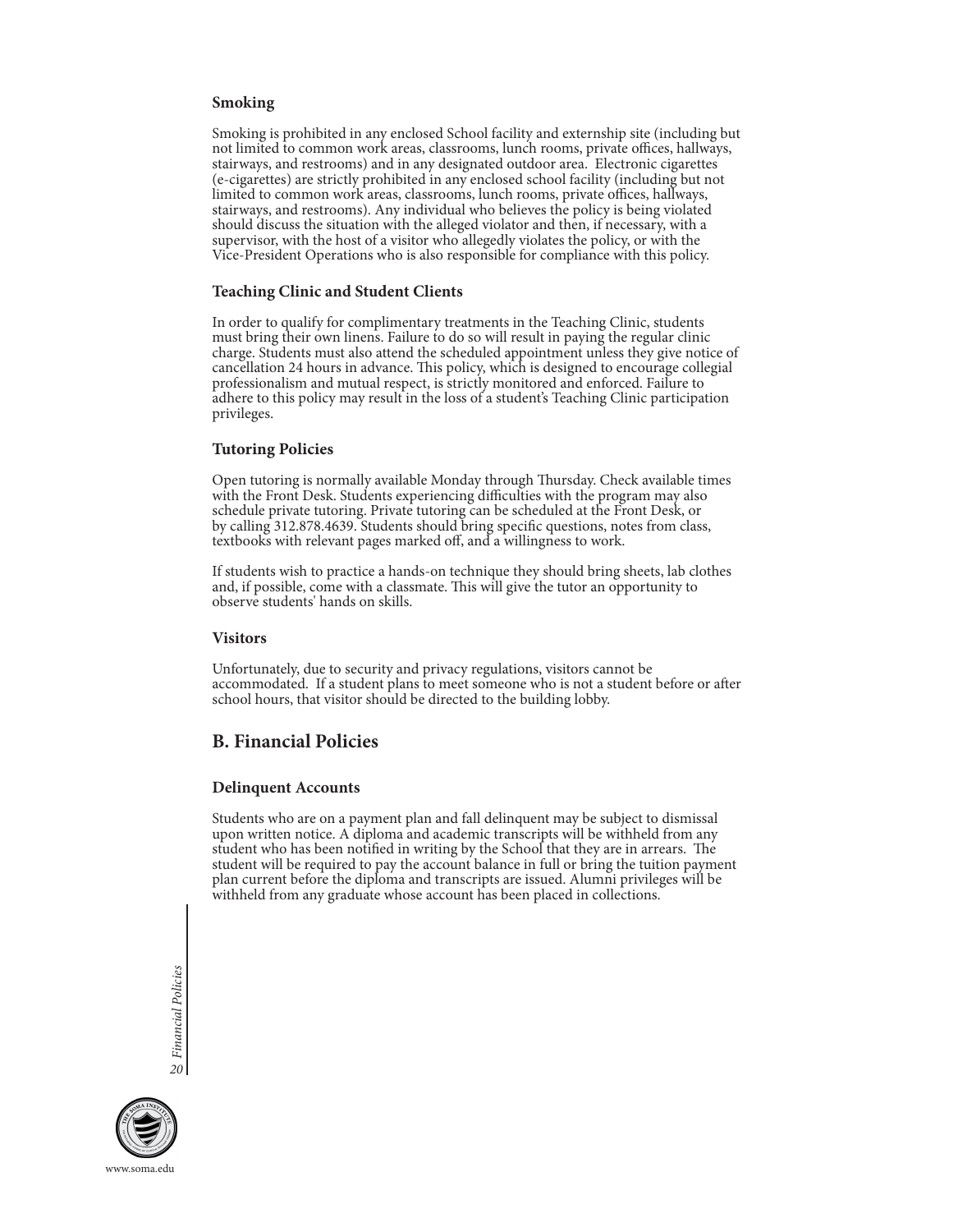# **Cancellation and Refund Policy**

Per Section 60 of The Private Business & Vocational Schools Act 2012 as administered by the Illinois Board of Higher Education, "[s]chools that are accredited by an accrediting body recognized by the U.S. Department of Education and approved to participate in offering Federal Title IV student financial aid may apply the required federal refund policy as long as the same policy is applied to all students even if they are not eligible for federal financial aid." For all students, therefore, The Soma Institute adheres to a refund policy which is in accordance with the Accrediting Council for Continuing Education and Training (ACCET). A copy of the Refund Policy is an integral part of the enrollment agreement.

### **Policy of the Accrediting Council for Continuing Education & Training (ACCET)**

### **General Requirement:**

**An institution must not obligate a student for more than twelve (12) months at a time. Refund computations must apply to the stated charges attributable to the given period of financial obligation.** 

### **Refund Due Dates:**

- 1. If an applicant never attends class (no-show) or cancels the contract prior to the class start date, all refunds due will be made within forty-five (45) calendar days of the first scheduled day of class or the date of cancellation, whichever is earlier.
- 2. For an enrolled student, the refund due will be calculated using the last date of attendance (LDA) and be paid within forty-five (45) calendar days from the documented date of determination (DOD). The date of determination is the date the student gives written or verbal notice of withdrawal to the institution or the date the institution terminates the student, by applying the institution's attendance, conduct, or Satisfactory Academic Progress policy. If a student provides advanced notice of withdrawal such that the 45-day window for refund processing ends before the last date of attendance, the refund must be paid within forty-five(45) calendar days from the last date of attendance.

### **Rejection and Cancellation Before the Start of Class:**

- 1. If an applicant is rejected for enrollment by an institution, or if a prospective international student has his/her visa application rejected, a full refund of all tuition monies paid will be made to the applicant less a maximum application/ registration fee of \$200, if such charges are clearly noted in the enrollment agreement as being non-refundable
- 2. If an institution cancels a program subsequent to a student's enrollment, the institution will refund all monies paid by the student.
- 3. If an applicant accepted by the institution cancels prior to the start of scheduled classes or never attends class (no-show), the institution will refund all monies paid, less a maximum application/registration fee of \$200, if such charges are clearly noted in the enrollment agreement as being non-refundable. The only exception is for an international student recruited from outside the United States or its territories, receives an I-20 from the Institution, enters the country, and subsequently cancels prior to the start of class or is a no-show. In this event, an institution may retain a maximum total of \$500 for any non-refundable charges clearly identified in the enrollment agreement, including any application/ registration fee, courier fees, and travel cancellation insurance.

### **Cancellation after the start of class (optional student trial period):**

An institution may consider a withdrawal as a cancellation or no show (for example, within the first 15 calendar days of the program schedule) provided this process is fully

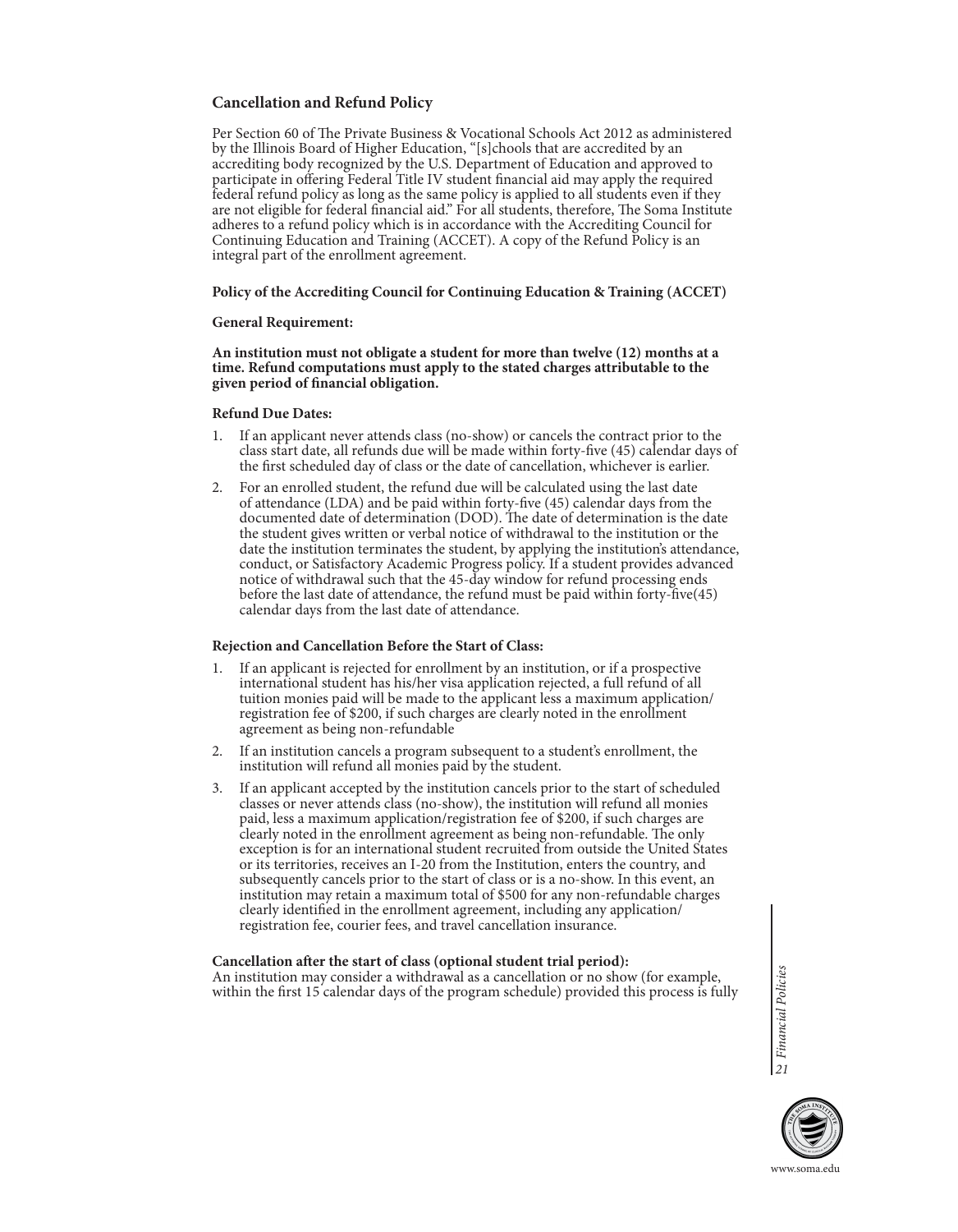delineated in writing as part of the refund policy and provided to all students at or before enrollment. A student who is considered a cancellation or no show under such a policy must have all charges refunded and all payments returned to the individual or the applicable funding source less the maximum allowable application/registration fee of \$200.00, if such charges are clearly noted in the enrollment agreement as being non-refundable.

# **Withdrawal or Termination After Start of Class and After the Trial Period: Programs greater than or equal to 300 clock hours or equivalent**

For programs of study that are greater than or equal to 300 clock hours in length, the institution will establish, at a minimum, the following refund policy:

- a. Refund amounts must be based on the number of scheduled clock hours completed as of the student's last date of attendance (LDA).
- b. After the first 15 days and through fifty percent (50%) of the period of financial obligation, tuition charges retained will not exceed a pro rata portion of tuition for the training period completed, plus ten percent (10%) of the unearned tuition for the period of training that was not completed, up to a maximum of \$1000.00.
- c. After fifty percent (50%) of the period of financial obligation is completed, the institution may retain the full tuition.
- NOTE: The tuition amount to be used in the calculations under (b) and (c) above will be the full tuition of \$14,315.00 regardless of whether it is being paid in full, by loans, and/or by payment plans.

### **Return of Title IV Funds Policy**

Students who receive financial assistance from Title IV programs (Federal Pell Grant, Stafford loans, PLUS loans) and withdraw from school are subject to the Return of Title IV Funds requirements of the U.S. Department of Education.

### **(a) Procedure for Return of Title IV Funds**

- i. Determine the percentage of the payment period the student completed. To determine the percentage, the total number of clock hours comprising the payment period for which assistance is awarded (i.e., 375 hours) is divided into the number of clock hours, scheduled to be completed in that period as of the day the student withdrew. The total number of clock hours in the payment period does not include any hours in which the student was on an approved leave of absence.
- ii. Determine the amount of aid earned by the student. The amount of aid the student earned for the payment period is determined by multiplying the percentage derived from Step 1 by the total amount of Title IV aid that was disbursed or that could have been disbursed as of the student's last date of attendance (see Post Withdrawal Disbursements Policy). After the 60 percent point in the payment period, a student is deemed to have earned 100 percent of the Federal Student Aid funds awarded for the period.
- iii. Compare the amount earned to the amount disbursed. If less aid was disbursed than was earned, the student may receive a post withdrawal disbursement for the difference. If more aid was disbursed than was earned, the difference is refunded back to Title IV programs.

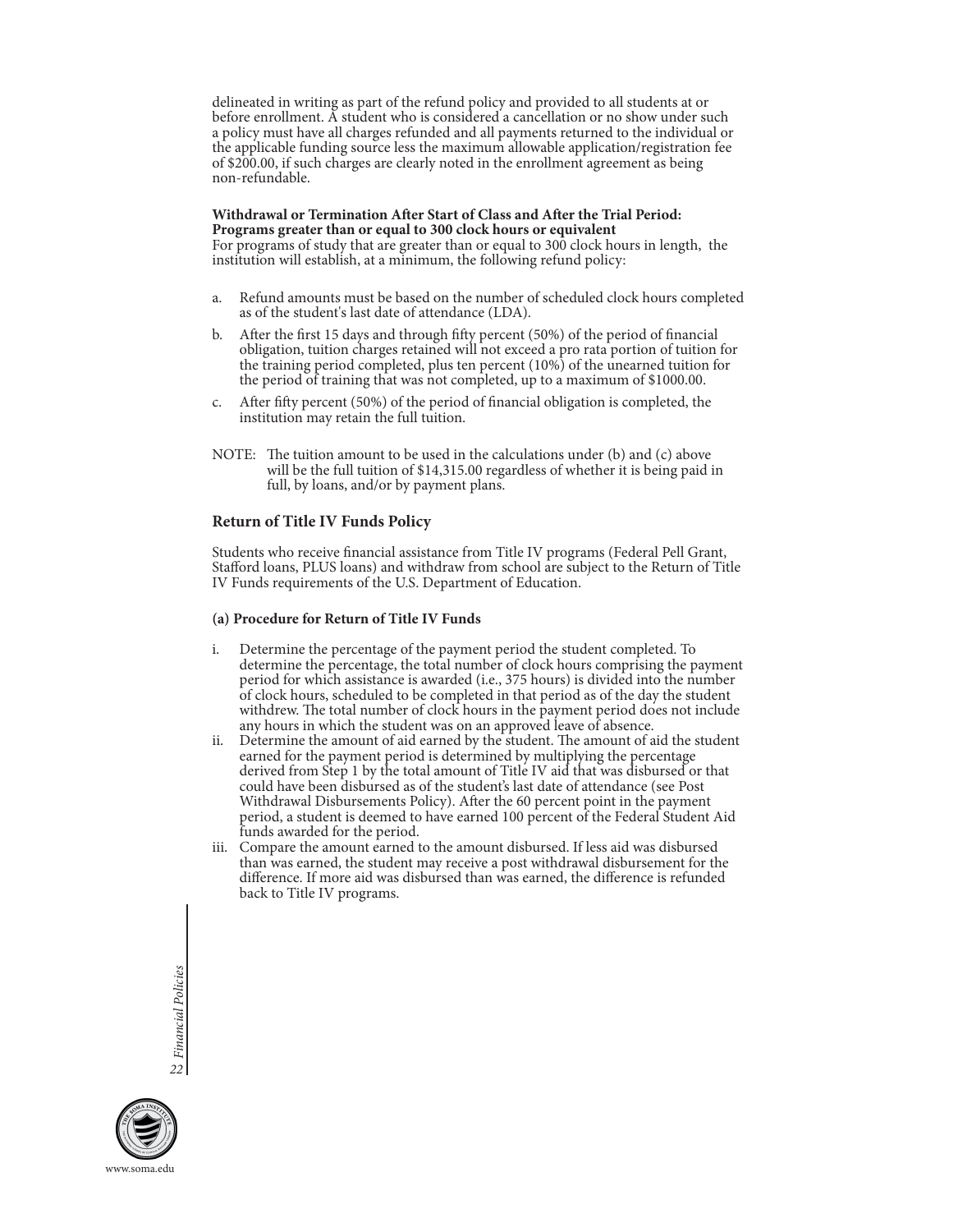- iv. Allocate responsibility for returning unearned aid between the School and the student. Students who receive living expenses are responsible for repayment of any unearned aid. If the student share of the unearned funds that must be returned is attributable to a Title IV loan program, then repayment will still be based on the terms and conditions of the promissory note. If the student share of the unearned funds that must be returned is attributable to a Title IV grant program, the initial amount to return will be reduced by 50 per cent.
- v. Distribute the unearned aid back to the Title IV programs following the Refund Timeline and Refund Allocation policy.

Note: These calculations may result in the student owing the school money based on the ACCET Refund Policy described above.

### **(b) Refund Timeline and Refund Allocation**

The School will make refunds within 45 calendar days of the date the student officially withdraws, or the date the School determines that the student has unofficially withdrawn. An official withdrawal will be the date the student gives written or oral notice. For constructive (unofficial) withdrawals, if a student is not in attendance for 14 calendar days, the 14th day of absence will be used as the date of determination.

Refunds will be returned in the following order:

- 1. Unsubsidized Federal Stafford Loans/Direct Stafford Loans
- 2. Subsidized Federal Stafford Loans/Direct Stafford Loans
- 3. Federal PLUS Loans/Direct PLUS Loans
- 4. Federal Pell Grant Program
- 5. Other Federal, State, private or institutional assistance
- 6. The student

### **(c) Post Withdrawal Disbursements**

If a student was eligible to receive federal aid but for some reason did not receive it prior to withdrawing, that is aid that could have been disbursed and is considered a withdrawal disbursement. For Pell Grants, the School must have received a valid ISIR or SAR and verification must be complete. For Stafford loans, a first time first year student must have completed the first 30 days of attendance and the School must have certified the loan application. For PLUS loans, the loan must be certified prior to the student's last date of attendance.

The School must provide written notification of an offer for student/parent to receive any post-withdrawal disbursements within 30 days of the date of determination of withdrawal. The parent or student must respond within 14 days to request some or all of the funds, at which time the School must disburse the funds that were requested within 90 days of the determination date of withdrawal. If no response is received, no disbursement will be made. If a response to make the disbursement is received after the 14 days, the School may choose whether or not to make the disbursement. Borrowers will be notified in writing if no disbursement was made.

### **(d) Exit Interviews**

All students who received federal loans are required to attend a mandatory exit interview. This interview is done one-on-one at the Federal Aid Office. A student who withdraws, takes a leave of absence, or graduates from Soma, is required to attend one of these interviews. During this interview the counselor will explain the student's rights and responsibilities. Each student will be required to complete forms stating address, next of kin, personal references, and other pertinent information needed for loan collections.

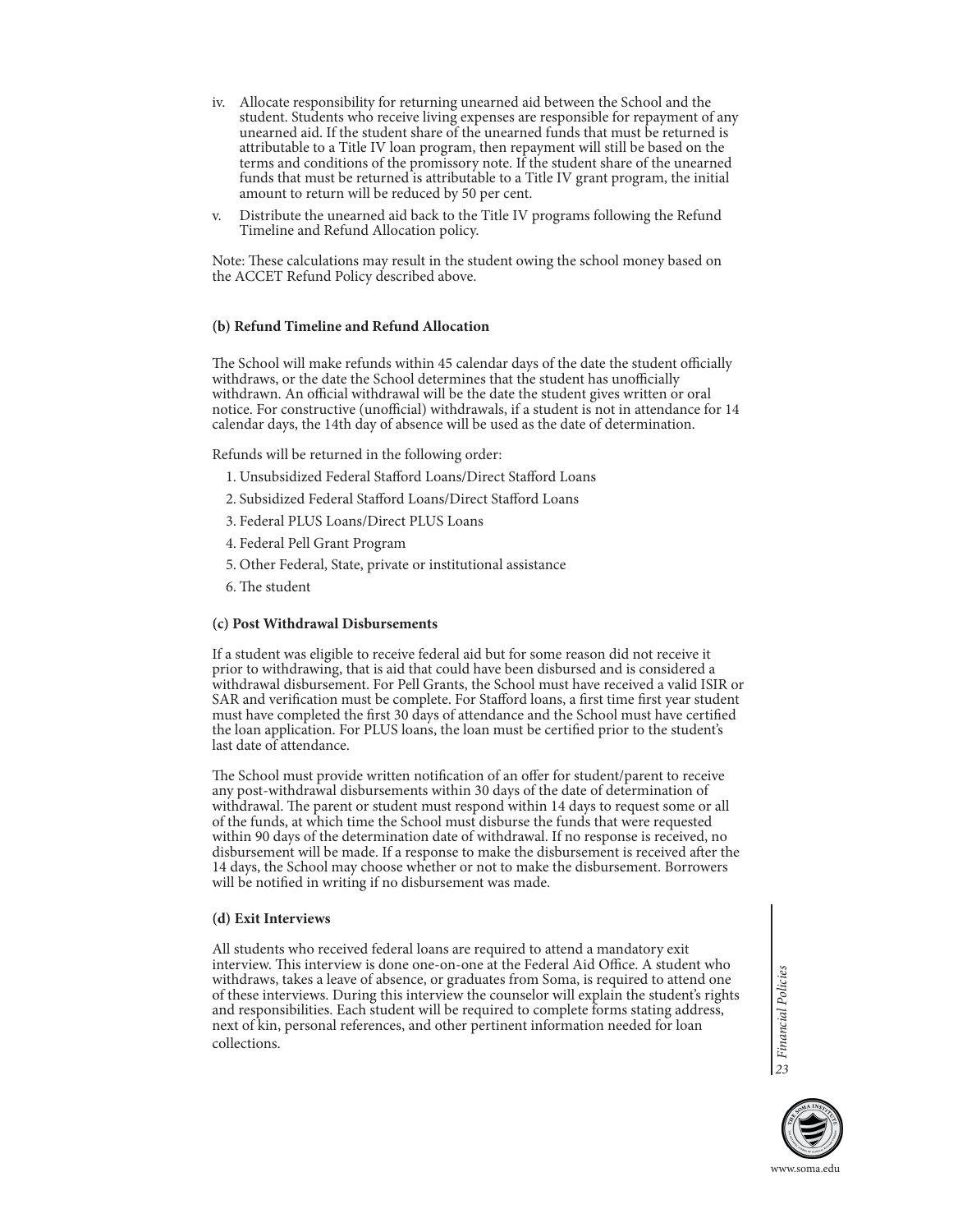# **C. Academic Policies**

### **Satisfactory Academic Progress**

The Soma Institute's Clinical Massage Therapy Diploma Program is 750 clock hours. While regular monthly reviews are done with a view to counseling students who may be experiencing difficulties in the program, Satisfactory Academic Progress (SAP) is formally evaluated once--at the midpoint (375 hours) of the program.

### **How Satisfactory Academic Progress is Measured**

A student must be meeting all three requirements of the following to be considered as progressing satisfactorily.

- 1. Qualitatively: The grade average is reviewed per course to ensure that the student is meeting the minimum 70 percent grade average.
- 2. Quantitatively: The attendance rate is reviewed to ensure that the student is maintaining a cumulative attendance rate of at least 80 per cent of the scheduled clock hours.
- 3. Against Maximum Time-frame: Overall progress is checked against a maximum time-frame of 125 per cent of the program length, measured in weeks. For day students, the maximum time-frame in which they may successfully complete the program is 60 weeks. For evening/weekend students, maximum time frame is 78 weeks. If it is determined that a student will exceed the maximum time-frame, they will be administratively withdrawn.

### **Satisfactory Academic Progress and Incomplete Courses**

Incomplete grades are not given.

### **Satisfactory Academic Progress and Failed Courses**

Students must normally repeat any classes in which they earn less than a 70 percent grade average. Students must sign up for any repeat course no later than 15 calendar days from receipt of the final (official) F grade or be subject to dismissal with a right of appeal. Students who have more than one final (official) F grade at any time will be subject to dismissal with a right of appeal. The lowest grade will be dropped and the highest grade will be used to calculate the academic average. Course work repeated may adversely affect a student's academic progress in terms of the maximum time frame as the repeat course counts as attempted hours.

### **Satisfactory Academic Progress Warning**

Students will be notified in writing when they are placed on warning. Students will also receive attendance or academic counseling from the President, or her designate, when they are placed on warning. The student's file will be reviewed again on the last scheduled class date. If the student achieves the SAP objectives of an 80 percent cumulative attendance rate and a 70 percent cumulative weighted grade average, the student will be removed from warning status. Should the student not achieve the SAP requirements, they will be notified in writing that they have been dismissed with the right of appeal

### **Appeal of Academic Dismissal**

The student may submit a written appeal of his/her dismissal within five calendar days of receipt of the dismissal notice. The appeal should be addressed to the School President. The appeal must be accompanied by documentation of the mitigating circumstances that have led to their dismissal and evidence that changes have occurred **Example 10 Academic Disinissal**<br>
The student may submit a written appeal of his/her dismissal within five calendarys of receipt of the dismissal notice. The appeal should be addressed to the stress. President. The appeal

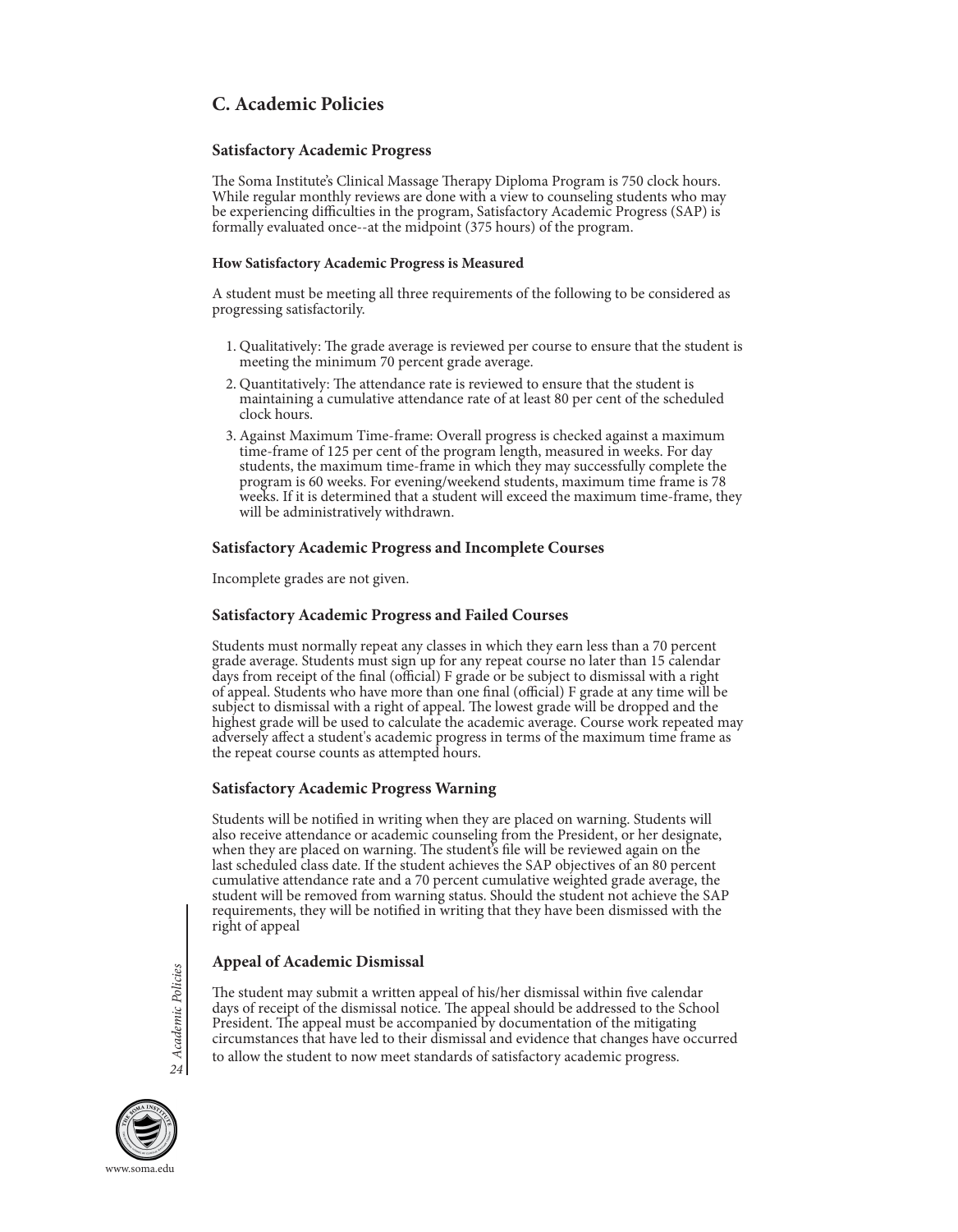Only extraordinary circumstances will be considered, such as death or severe illness in the immediate family. Before an appeal may be granted, a written academic plan must be provided to the student which clearly identifies a viable plan for the student to successfully complete the program within the maximum time-frame allowed. The student will be sent the President's written decision within five days of receipt of the appeal. The decision is final. Students reinstated upon appeal are on a probationary status for the next term, during which time they must meet the terms and conditions set out in the President's letter granting the appeal.

### **Grades of Withdrawn Students**

Students who withdraw or are dismissed from the program will receive a grade of zero percent in each class interrupted by the withdrawal or dismissal. All interrupted classes must be repeated should the student be readmitted to the institution.

### **Transfer and Readmitted Students**

Transfer students from outside the institution will be evaluated qualitatively only on the work completed while at the Institute. The maximum time frame is reduced for transfer students, based upon the remaining length of the program in which they enroll. If the student transfers in 510 hours and therefore must complete 240 hours at the Institute (240/16 hours per week = 15 weeks), the maximum time frame is 15 weeks x 125% or 18.75 weeks.

### **Reinstatement of Financial Aid**

A transfer or readmitted student's Title IV aid eligibility will be reinstated if the student regains satisfactory academic progress status by meeting the qualitative and quantitative requirements within 90 days of transfer or re-admittance.

### **Federal Financial Aid Disbursement Rules**

For those students receiving Federal Financial Aid, 375 clock hours of scheduled class time marks the completion of Payment Period 1. Funds for Payment Period II cannot be disbursed, however, until the student, even if making SAP, has attended at least 90 percent or 337.5 clock hours and earned passing grades for courses totaling 375 clock hours.

### **Attendance Policy**

The Soma Institute expects students to attend school every day and assumes that active and informed participation in class discussions and laboratories is essential to the development of intellectual and technical skills. Daily attendance records are maintained and regularly reviewed. Students must maintain a cumulative 80% monthly attendance average. The minimum acceptable attendance is an 80% attendance rate for completion/graduation.

Attendance is reviewed monthly and students who fail to maintain a minimum of 80% cumulative attendance will be placed on attendance probation for 60 days to provide an opportunity to achieve satisfactory attendance progress. Student progress toward achieving 80% is monitored monthly during the probationary period.

Students who achieve the cumulative 80% attendance in less than the probationary period may be removed early from attendance probation and returned to good attendance standing. If satisfactory attendance is not achieved at the conclusion of the 60 day probationary period, the student is subject to dismissal. The President may extend the probationary period if it can be documented that the student, with improved attendance, has the ability to achieve the cumulative 80% attendance requirement for graduation on or before the last day of regularly scheduled classes. If, at any time during the probation extension it is determined that the student will not achieve the 80% cumulative attendance requirement, the student will be terminated from the program.

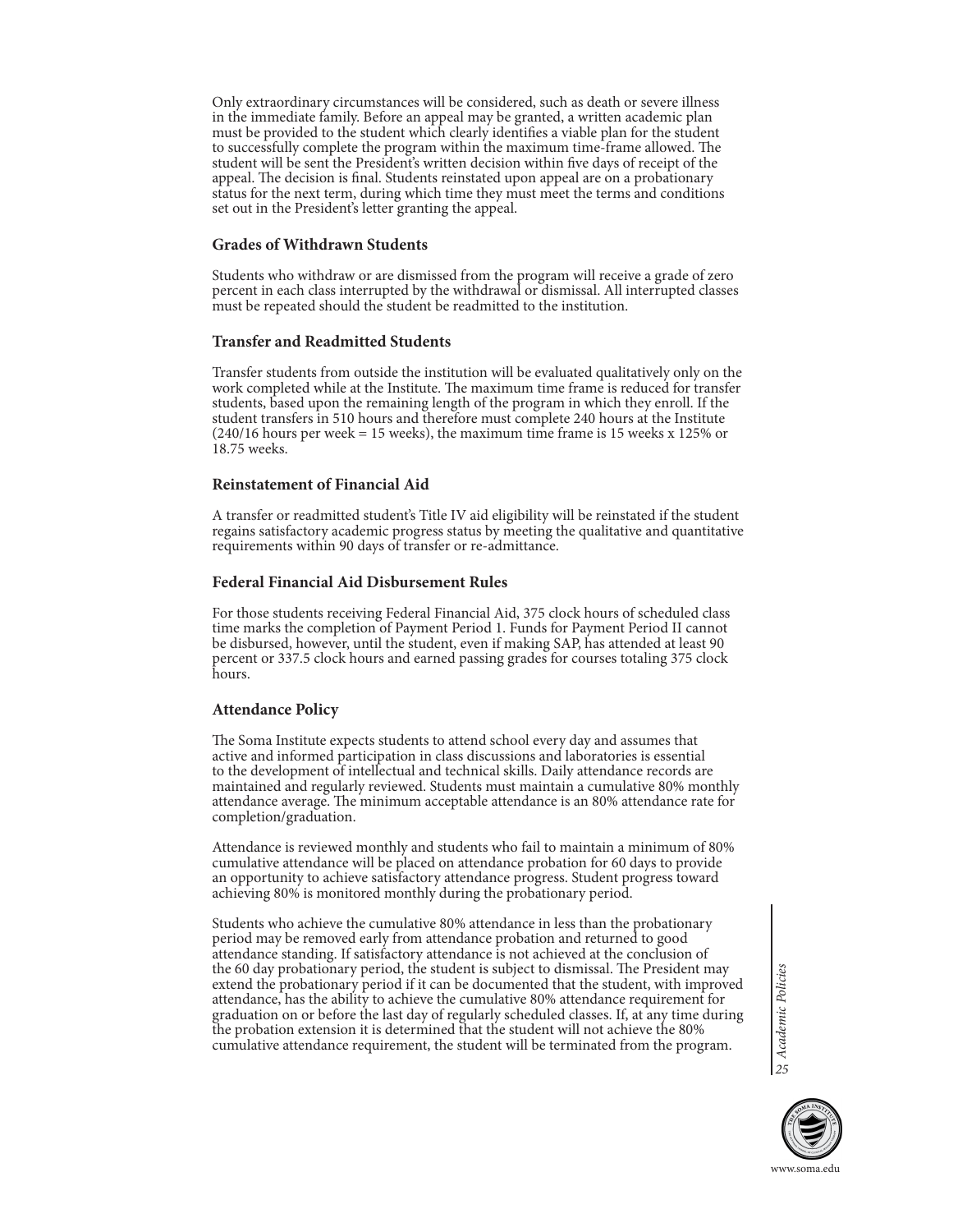The maximum number of consecutive absences that will result in students being withdrawn from the program is fourteen (14) calendar days.

### **Reporting an Absence**

Students are expected to call Student Services at 312.939.2723 if they will not be in attendance, so the instructor can be advised. Reporting an absence, however, will not excuse that absence.

### **Attendance Reports**

Each day instructors submit the class attendance records to Student Services where the data are recorded in the student's electronic records. The attendance rate information is contained in the Progress Report, which also includes final course grades. If a student does not agree with any of the attendance data, they must submit a written appeal within 7 days of the Progress Report distribution. At the end of the month after progress report distribution, the attendance data become permanent and can no longer be challenged.

### **Tardiness and Early Departures**

The Soma Institute expects students to be in class on time every day. Being late for or leaving early from class is disruptive to both teachers and students and diminishes the learning experience and the development of professional behaviors. Accordingly, being tardy and leaving early are documented on the attendance sheets. They are calculated into the attendance percentage based on the following credit scheme:

 Late or leave early (up to 15 minutes): • receive credit for 75% of clock hours Extra late (15 minutes or more up to 50 minutes):

• receive credit for 50% of clock hours

Leave early (after 50 minutes):

• receive credit for 50% of clock hours

Leave early (before 50 minutes):

• receive no clock hour credit

### **Leave of Absence**

A leave of absence is a temporary break in a student's attendance during which she or he is considered to be continuously enrolled. Such a leave must comply with the following requirements:

- i. A student must request the leave of absence in writing. Forms are available from Student Services. The request must be made in advance of the beginning date of the leave of absence, unless unforeseen circumstances prevent the student from doing so. Retroactive leaves are only granted in case of extreme emergencies.
- ii. The leave of absence is limited to 180 calendar days in one calendar year, or onehalf the published program length, whichever is shorter.
- iii. The student must sign and date the leave of absence request, specify a reason for the leave, and provide supporting documentation.
- iv. The student must attest to understanding the procedures and implications for
- returning to their course of study. v. Students receiving Federal Financial Aid may need to meet with the Financial Aid Office prior to being granted a leave of absence, unless unforeseen circumstances prevent the student from doing so, and upon their return from the approved leave.

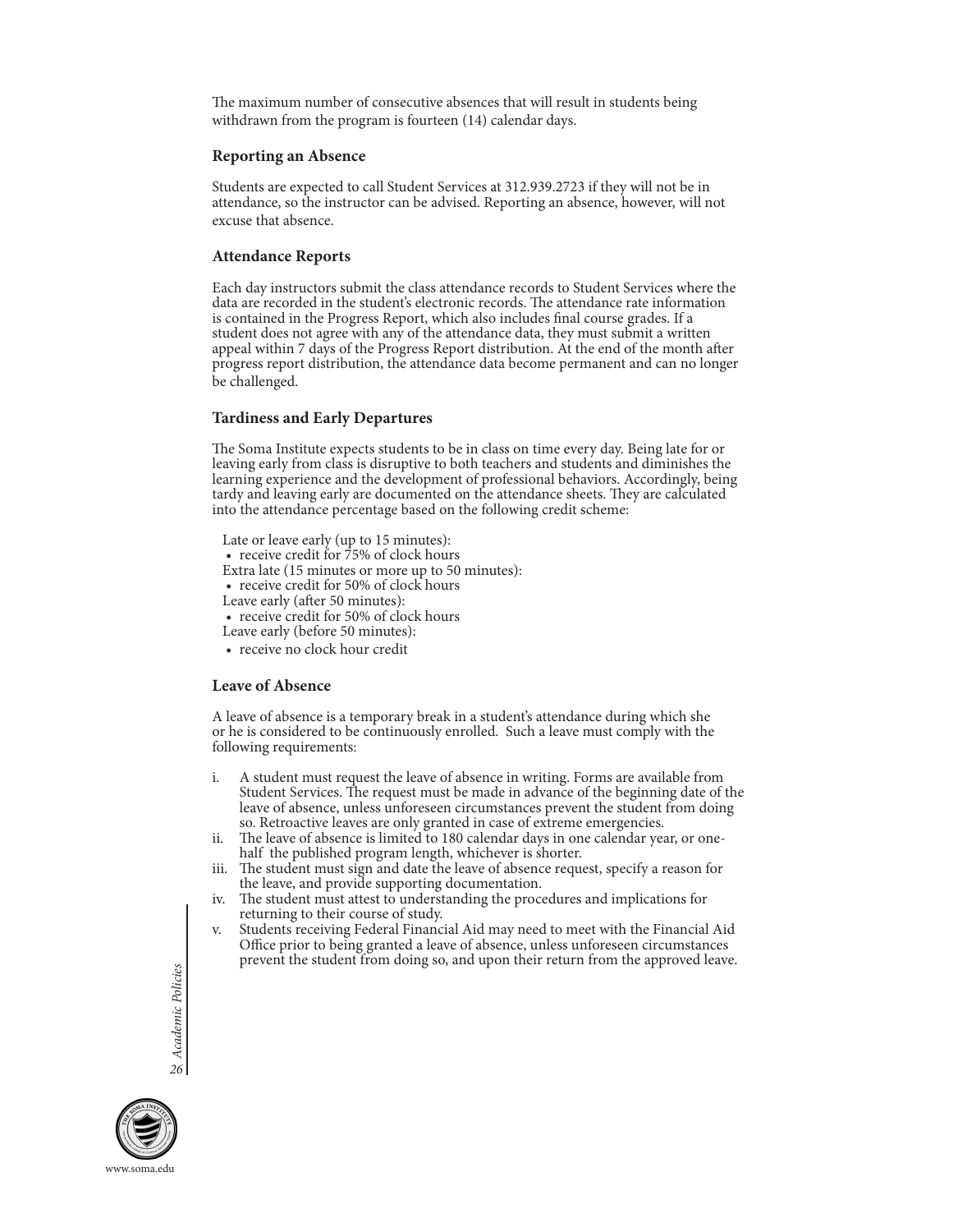- vi. A student must contact Student Services to advise of their return to class and to set an appointment to determine what, if any, coursework needs to be made up and to complete a make-up schedule.
- vii. A student who is not in class on their scheduled return date will be withdrawn from the School.

### **Jury Duty**

The need to attend school is not a permissible excuse from jury duty. A student may apply for a Leave of Absence in the case of jury duty. In the State of Illinois, a prospective juror may be excused if he/she:

- 1. Has a physical or mental disability that would prevent him/her from serving. The prospective juror will be required to provide a doctor's note verifying the disability.
- 2. Must provide actual and necessary care for another and alternate arrangements are not feasible.
- 3. Is unable to read or understand the English language.

### **Grading and Evaluation System**

Students receive a syllabus in each course which states the basis of evaluation for the course. The passing grade for the complete course of study and for each course is 70 per cent.

The grading system is as follows:

| $A = 90 - 100\%$        | $I = Incomplete$                          |
|-------------------------|-------------------------------------------|
| $B = 80 - 89\%$         | $W = With drawn$                          |
| $C_{\rm t} = 70 - 79\%$ | $P/F = Pass/fail$ (not calculated in GPA) |
| $F =$ below 70%         | $T/C =$ Transfer of Credit                |

### **(a) Grade of Withdrawal**

Withdrawn courses will count toward attempted hours but not earned credits. The withdrawal is part of a student's permanent record.

#### **(b) Grade Appeals**

Any student may appeal a grade by the following procedure:

**Step 1:** Meet with the instructor who rendered the grade decision within seven (7) calendar days of the release of the grade. If a resolution cannot be reached, the student may proceed to Step 2 within seven (7) calendar days immediately following the meeting with the instructor.

**Step 2:** Submit the appeal in writing to the Program Director or, in the case of a conflict, to Student Services for assignment to a designated faculty member. The appeal should include copies of materials supporting the appeal (tests, transcripts, etc.). A written response will be issued within seven (7) calendar days of receipt of the appeal. If the response is considered unsatisfactory, the student may proceed to Step 3.

**Step 3:** The written appeal may be submitted to the School President within five (5) school business days of receiving the Step 2 response. The School President will provide a written response within seven (7) calendar days. This decision is final.

#### **(c) Final Grade Appeals**

The written appeal may be submitted to the School President. The School President will provide a written response. The decision is final.

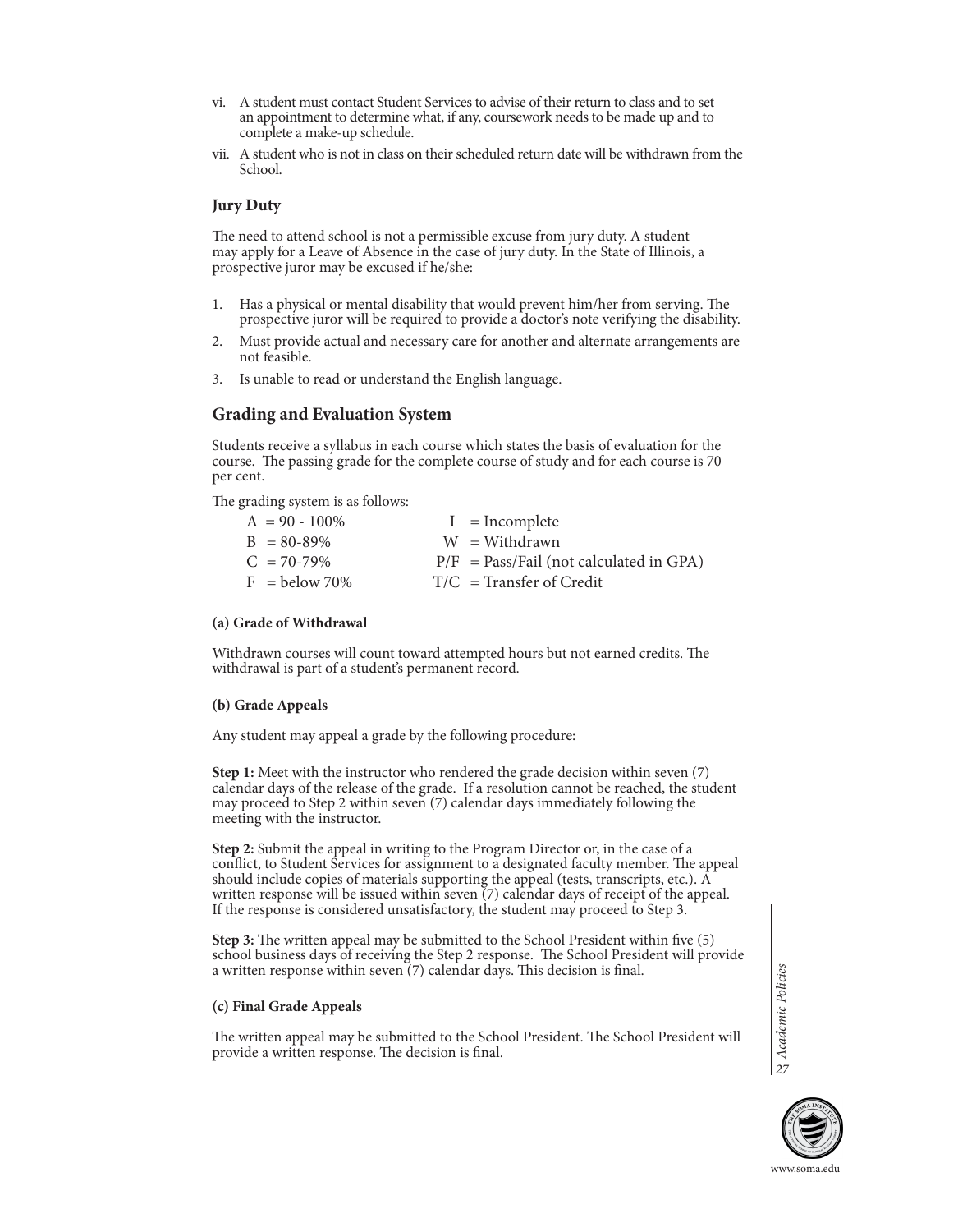### **(d) Make-up Policy**

### **In-class Tests and Quizzes**

In order to train students to work in the massage therapy industry, The Soma Institute expects students to conduct themselves in a professional manner. This means students must be in class and take tests and quizzes the day they are given. Any student who misses an in-class test or quiz, for any reason other than an approved leave of absence, will not normally be permitted to make the test up. In classes that have more than one test, quiz or in-class assignment students will be permitted to drop the lowest score before the final grade is tallied.

### **Clinical Education 1: Competency Clinics**

If a student does not attend the Clinical Education 1 competency clinic exam they will receive a grade of F. The student will be given one opportunity to take the exam at the next available testing time. If the student fails to show up for the exam or earns below a 70% on the exam then they fail the course and must repeat the course the next time it is offered.

### **Missed Classes**

Students, at the discretion of the President, may be permitted to make up hours for absences only. Makeup classes must be comparable to the content, time, and delivery of the classes missed. Make-up hours cannot exceed 10% of the total program hours.

### **(e) Failed Coursework**

A student who fails a course will receive a grade of "F" and will normally be required to retake the course. Students must sign up for any repeat course no later than 15 calendar days from receipt of the final (official)  $\vec{F}$  grade or be subject to dismissal with a right of appeal. Students who have more than one final (official) F grade at any time will be subject to dismissal with a right of appeal. The failure will be part of the student's permanent academic record. A new grade will be given for the repeated course. The "F" previously received will remain on the student's record but will not be calculated into the grade percentage.

A student who fails a course a second time may be allowed to retake the failed course again only if it is determined that the program can be completed within the maximum time frame allowed.

A student who fails a course a third time will not be allowed additional retakes and will be administratively withdrawn from the program. No course repetitions can exceed the maximum time frame for the program in which the student is enrolled (150% of program hours).

### **(f) Failed Coursework and Tuition**

Students must pay for repeat courses (see tuition & fees).

### **(g) Grade Notification**

Grades are available to students in the form of unofficial progress reports. In most cases, the process of scoring and notification takes seven (7) calendar days. Federal regulations outlined in the Buckley Amendment restrict the reporting of grades via telephone, fax, or email.

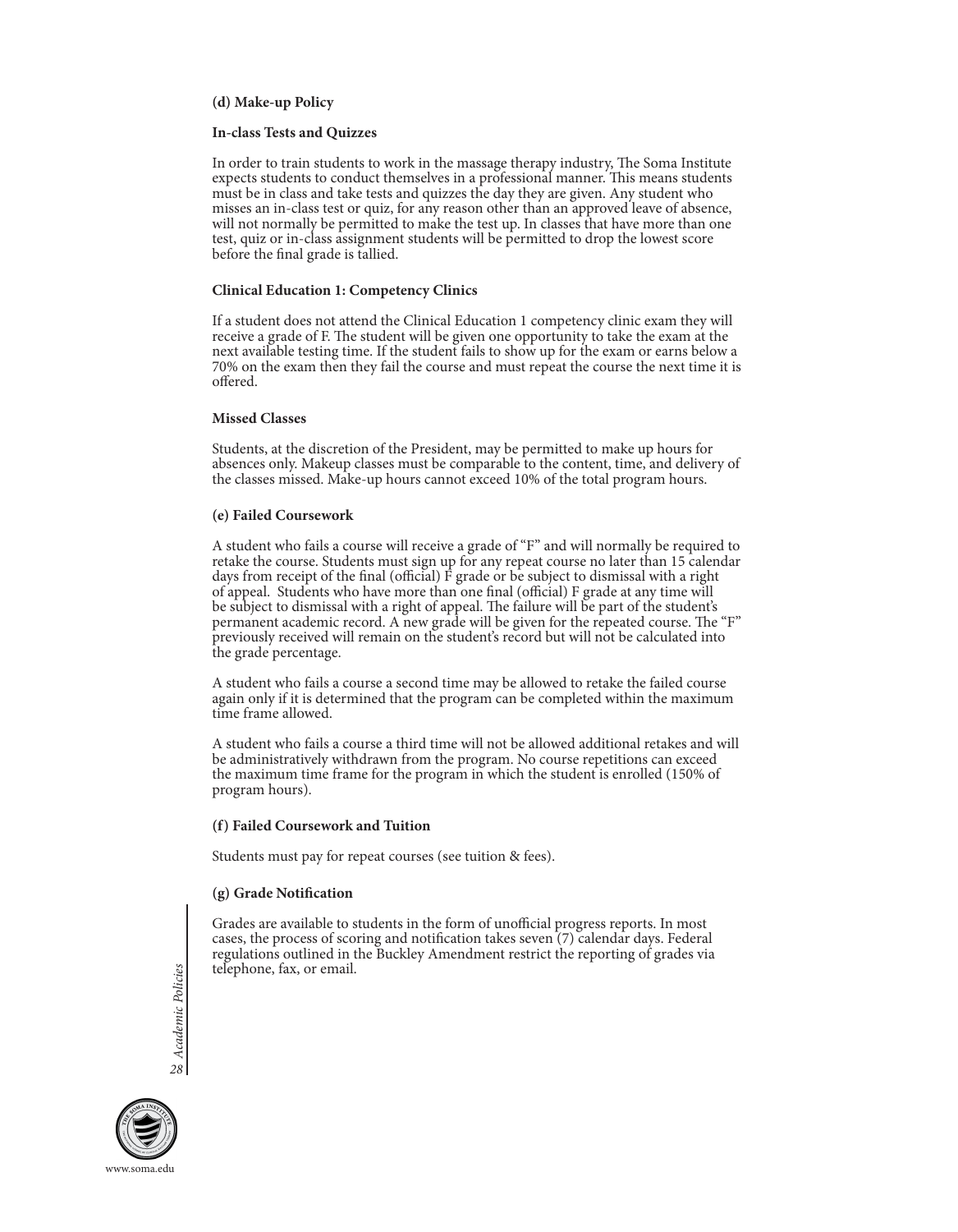# **(h) President's Honor List**

Students with outstanding records are named to the President's Honor List if they meet both of the following standards:

- 1. earned an overall weighted average of 90% or more; and
- 2. attended at least 90% of scheduled class hours

# **(i) Cohort Valedictorian**

The cohort valedictorian is the graduate with the highest overall weighted average calculation and with attendance over 90% on the expected completion date for the class.

# **Withdrawal**

Students wishing to withdraw from the program may do so at any time by giving notice, which may be in writing, to a School official of their intention to terminate enrollment. The date of withdrawal will be the date a verbal notice is received, the letter is postmarked, the facsimile, email, Facebook or Twitter transmission is received, or, if hand-delivered, the date the notice is delivered. Within 15 calendar days of the date of withdrawal, a written acknowledgment will be mailed out. Any refund due will be issued within 45 calendar days of the notice of withdrawal and the calculation of the refund will be based upon the last day of attendance.

# **(a) Constructive Withdrawal**

The absence of a student from the School for more than 14 consecutive days without an approved Leave of Absence shall constitute constructive notice of cancellation to the School.

For purposes of cancellation, the date shall be the last date of attendance. Any refund due under the refund policy will be issued within 45 calendar days of the date which is deemed to constitute constructive notice of cancellation.

# **(b) Withdrawn Students with Tuition Balance Due**

For students who have withdrawn with balances due to the School, payment in full within 30 calendar days of the issuance of the tuition due notice is required or the account will be referred to an outside collection agency.

# **Graduation Requirements**

In order to receive a diploma in clinical massage therapy, a student must satisfy all of the following:

- complete all required courses with a minimum average in each course of 70 per cent, and within the maximum time-frame;
- attend at least 80 per cent of the scheduled 750 program class hours;
- meet all the terms and conditions of any probation (if applicable);
- complete all financial aid exit forms, if applicable;
- pay all tuition fees and any incidental administrative charges due to the School in accordance with the terms and conditions outlined in their enrollment agreement.

# **State Licensing**

The School makes no representation that a student who successfully completes their program of study and graduates from The Soma Institute will be eligible for licensing in the State of Illinois or any other state. For requirements of licensure, students should refer to the Illinois *Massage Licensing Act* or the applicable statute in the state in which they intend to obtain certification.



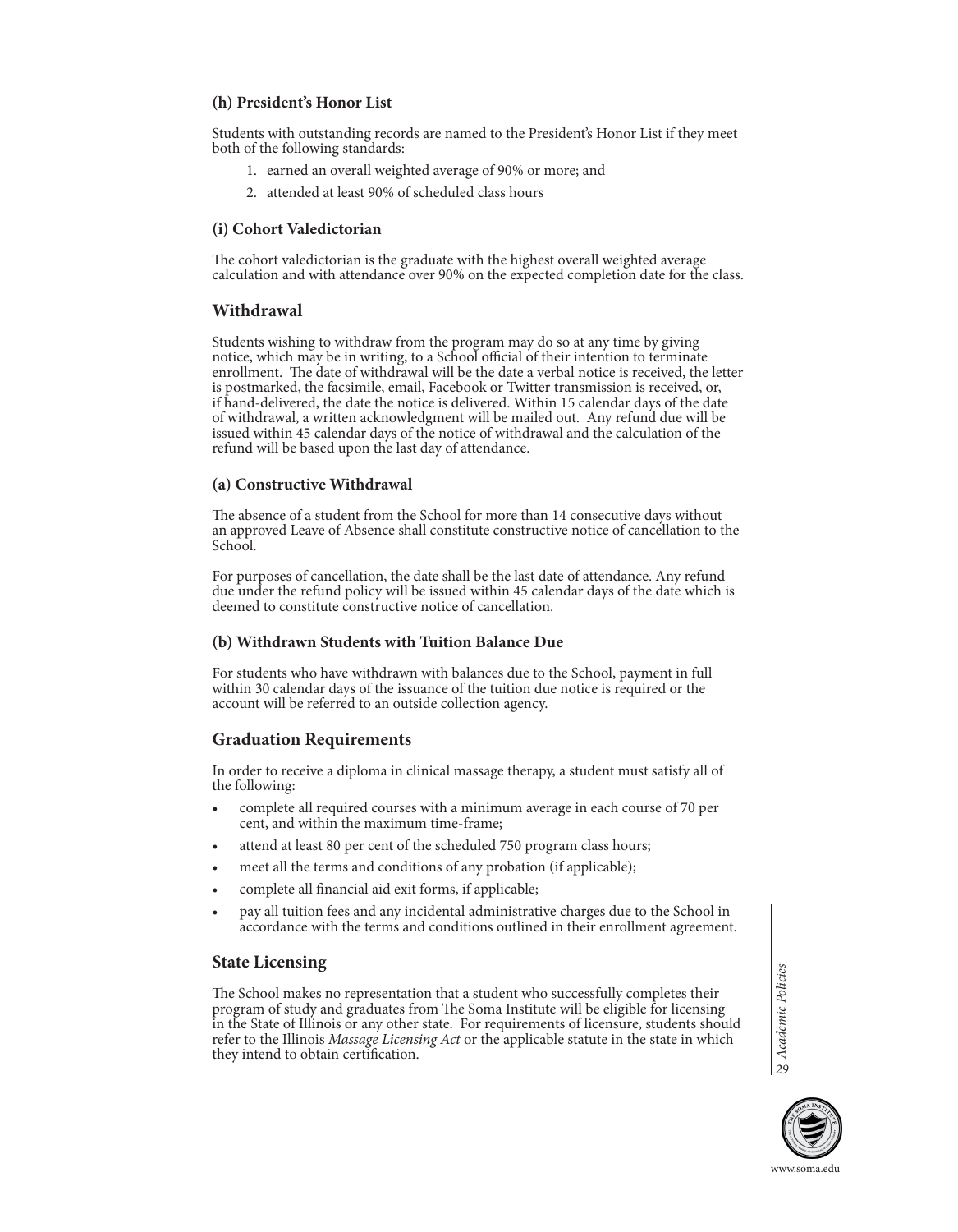### **Student Records and Confidentiality**

The Soma institute adheres to the provisions of the Family Educational Rights and Privacy Act of 1974 (FERPA) as amended. Any student wishing to inspect his or her records, including grades and attendance, should arrange an appointment with the Student Services to view the records. The student shall receive access within 45 days of the request. If a student wishes to amend a record they believe is inaccurate they should appeal in writing to Student Services. If the school decides not to amend the record as requested, the school will notify the student in writing of the decision and the student's right to a hearing regarding the request for amendment. Additional information regarding the hearing procedures will be provided to the student when notified of the right to a hearing.

### **(a) Authorizing Release**

Student records are confidential and no unauthorized person may view those records or be given information from them without the express written permission of the student. A form authorizing release of the information can be obtained from Student Services.

### **(b) Rules of Disclosure**

Information may be released from a student's record without written consent of the student to the following:

- Soma Institute officials who have legitimate interest in the records. These officials are persons employed by the School in an administrative, supervisory, academic, or support staff position as well as a person or company with whom the School has contracted (such as an attorney, auditor, or collection agent). A School official so defined has a legitimate educational interest if the official needs to review an education record in order to fulfill his or her administrative responsibility;
- officials of another school, upon request, if the student seeks or intends to enroll at that institution;
- certain officials of the U.S. Department of Education, the Inspector General, or state or local educational authorities in connection with state or federally supported educational programs;
- organizations conducting certain studies for, or on behalf of, the School in order to: develop, validate, or administer predictive tests, administer student aid programs, or improve instruction;
- accrediting commissions to carry out their functions;
- parents who claim the student as a dependent for income tax purposes; or parents of a student regarding the student's violation of any Federal, State, or local law, or of any rule or policy of the school, governing the use or possession of alcohol or a controlled substance if the school determines the student committed a disciplinary violation and the student is under the age of 21;
- appropriate parties to comply with a judicial order or lawfully-ordered subpoena;
- appropriate parties in health and safety emergencies; school must document rationale for student record;
- in connection with financial aid for which the student has applied, or which the student has received, if the information is necessary to determine eligibility for the aid, determine the amount of the aid, determine the conditions of the aid, or enforce the terms and conditions of the aid;
- a victim of an alleged perpetrator of a crime of violence or a non-forcible sex offense, in which the disclosure may only include the final results of the disciplinary proceeding with respect to that alleged crime or offense regardless of the findings;
- the general public, the final results of a disciplinary proceeding, if the school determines the student is an alleged perpetrator of a crime of violence or nonforcible sex offense and the student has committed a violation of the school's rules or policies with respect to the allegation made against him or her. *<sup>30</sup>*

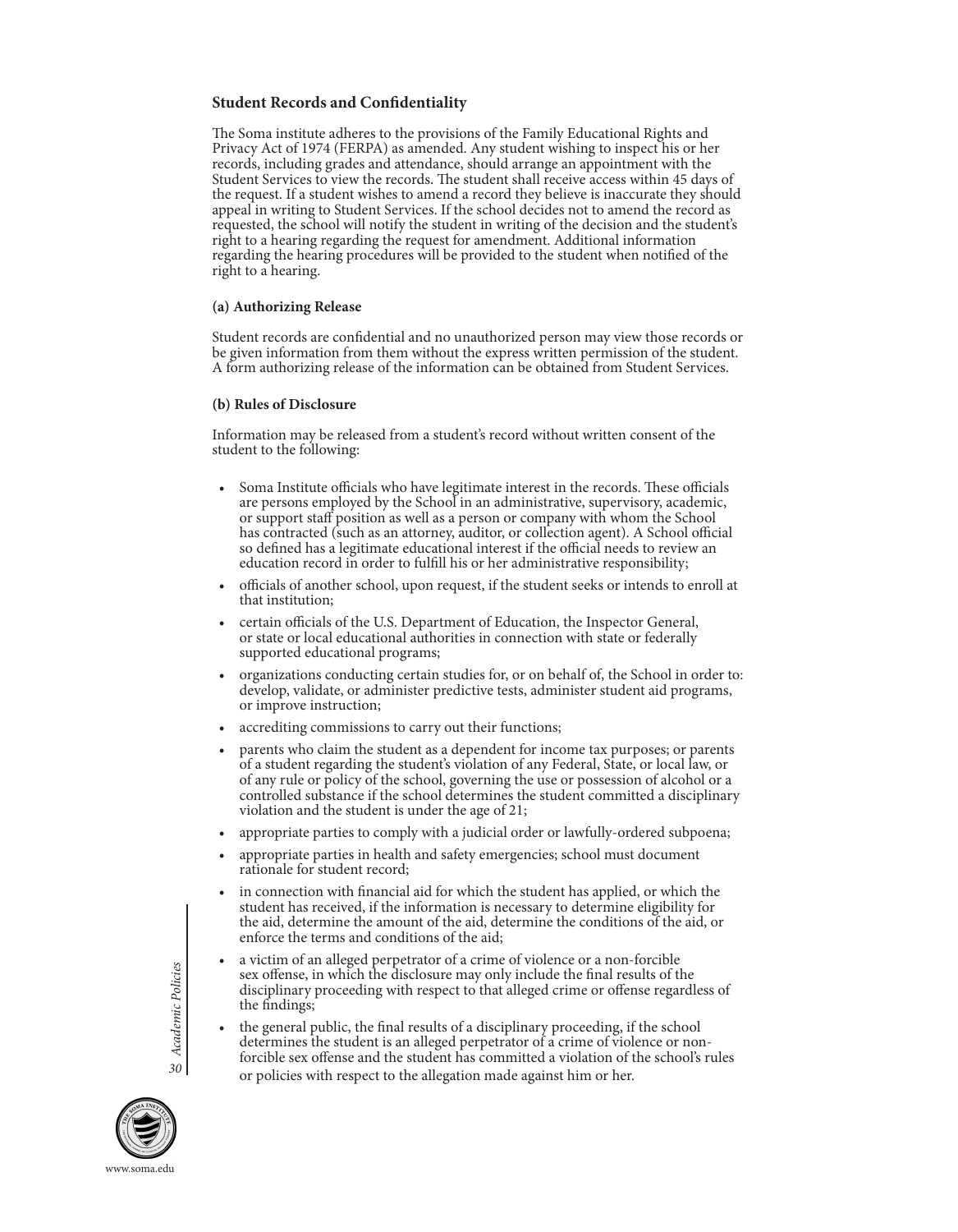The School may disclose, without consent, "directory" information such as a student's name, address, telephone number, date and place of birth, honors and awards, and dates of attendance. If students do not wish such information to be disclosed, they should advise the School accordingly. The opt-out continues in place after a student leaves the School.

The student has the right to file a complaint with the U.S. Department of Education concerning alleged failure by the Soma Institute to comply with the requirements of FERPA. Correspondence should be addressed to:

 Family Policy Compliance Office U.S. Department of Education 600 Independence Ave., SW Washington, DC 20202-4605

### **(c) Address Updates, Telephones, and Email Changes**

It is the responsibility of the student to keep the School informed of up-to-date permanent and local address, telephone, and e-mail information. All changes must be reported promptly. We will ensure that records are updated accordingly.

### **(d) Official Transcripts**

Each Student who is in good academic and financial standing receives two official academic transcripts at the completion of the course of study. Additional transcripts may be requested in writing. Students who have withdrawn and are in good financial standing may request a transcript in writing.

# **Classroom and Clinical Education Standards**

### **(a) Class Participation Policy**

Clinical massage therapy is a skill acquired through supervised practice and instruction. Students, therefore, are expected to participate in every class. Students may not stay in class when they are unable to participate in hands-on classes. The attendance requirement for graduation applies to all absences due to non-participation. Students, at their sole discretion, may refuse to act as a client in laboratory classes. They will, however, have to work as a therapist and are subject to the Class Participation Policy.

### **(b) Professional Dress Code**

Students are expected to maintain a neat and well groomed appearance during all activities associated with the Clinical Massage Therapy Program. A student's appearance must not distract from the professional image the School promotes, nor should it attract undue attention from those around. Accordingly, hats, hoods, etc. may not be worn.

### **(c) Professional Hygiene in Laboratory Classes and Clinics**

Proper grooming and personal hygiene are important characteristics for professionals and students alike. It is, therefore, imperative that students observe the following standards: breath should be fresh; body odors should be pleasant; perfumes, colognes, or body sprays may not be worn; clothing should be free of smoke and other offensive odors; facial hair, if kept, should be neatly trimmed; fingernails must be short and free of nail polish; rings on fingers, watches or bracelets on wrists, and long necklaces and earrings are inappropriate.

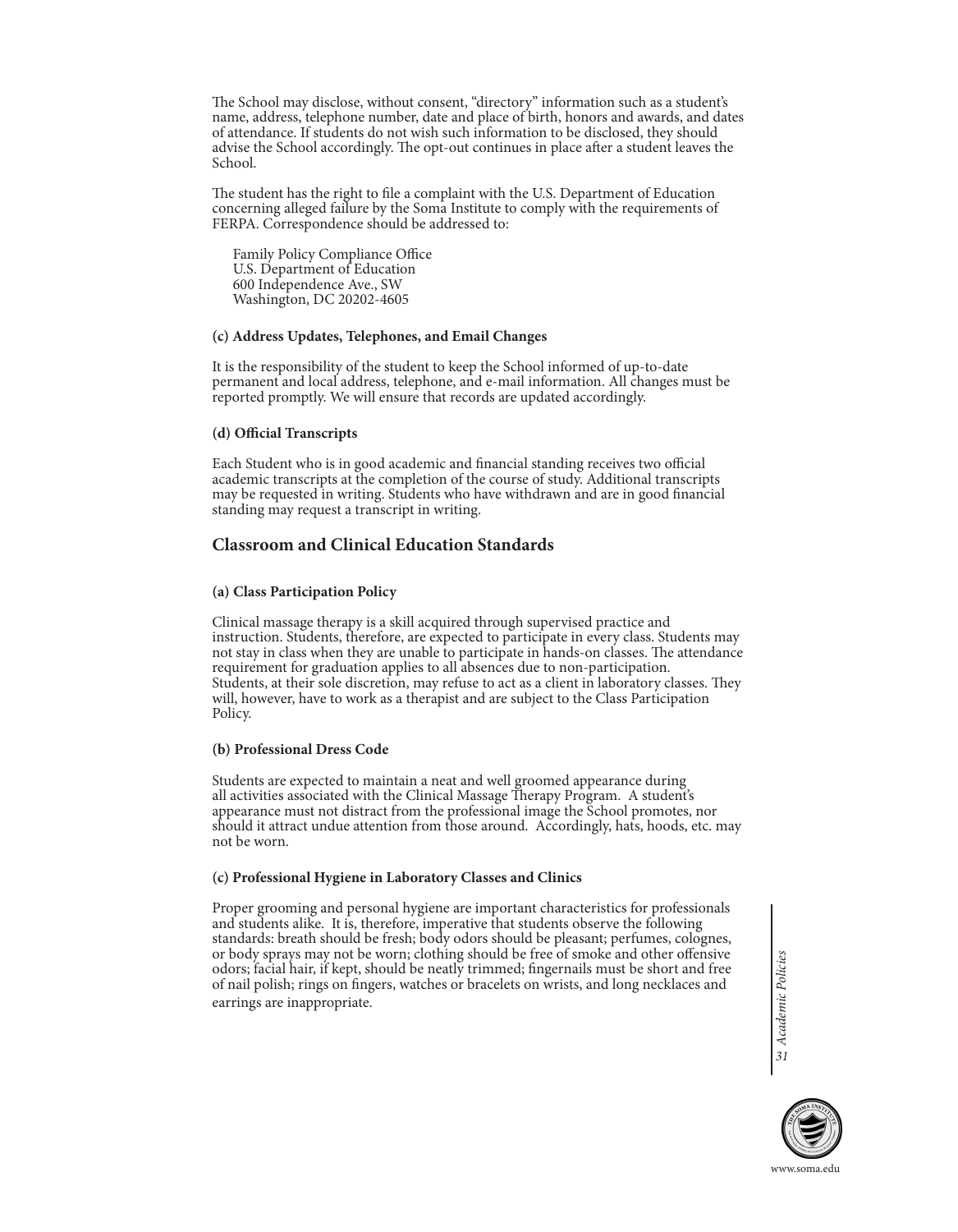### **(d) Professional Dress Code in Laboratory Classes**

For laboratory classes, students are required to wear athletic shorts and a plain crewneck T-shirt or Soma T-shirt. Women may be required to wear a sports bra. No sandals, high heels, open-toed or open-heeled shoes are to be worn. Athletic shoes are strongly recommended.

### **(e) Professional Dress Code in Clinical Education 1, 2 and 3**

For all Clinical Education classes, clothing is expected to be clean, wrinkle free, and void of holes or frayed edges. Students must wear a Soma-issued polo shirt. They must also wear long pants, worn no lower than waist high. Jeans, excessively tight or baggy pants, bell bottoms, capris, shorts and sweat pants are not permitted. Tennis or athletic-type shoes must also be worn. Facial jewelry is strictly forbidden. Hats, hoods, scarfs, bandannas or any other head coverings are not to be worn indoors. Students not following the clothing, uniform, and hygiene guidelines will be dismissed from the clinical education rotation.

### **(f) Laboratory Classroom Hygiene**

In order to provide a clean and hygienic learning environment, food and drink are not permitted in any laboratory classroom. Water, however, is allowed in laboratory classrooms in clear, closable containers.

### **(g) Disciplinary/Reporting Actions in Clinics**

Clinic supervisors may remove a student from the clinical rotation, at any time, if the supervisor feels that the student has (a) behaved in an inappropriate manner; (b) placed a client in a potentially harmful situation; (c) violated the site's guidelines; or (d) violated the guidelines included in this catalog/handbook.

### **(h) Transportation to Clinical Sites**

Students are responsible for obtaining transportation to and from all clinical education site assignments at the student's expense. This includes, but is not limited to, the expenses associated with fuel and parking. The Soma Institute is not responsible for costs or damages incurred while traveling to or from the clinical education sites.

### **(i) Compensation for Massage Therapy**

The *Massage Therapy Licensing Act of Illinois* (Section 25d) prohibits students from accepting or receiving money/ compensation for massage therapy before the student is licensed to practice massage therapy. Students in violation of this policy are subject to disciplinary action up to and including dismissal from The Soma Institute.

# **(j) Cell Phones**

Cell phones must be turned off during scheduled classes. Ringing and buzzing electronic devices are a distraction to students and instructors, and disrupt the learning process. Students in violation of this policy are subject to disciplinary action up to and including dismissal from class. Moreover, if a student is found with an electronic device that is not turned off or if a device rings during an examination, the student will receive a zero for the examination.

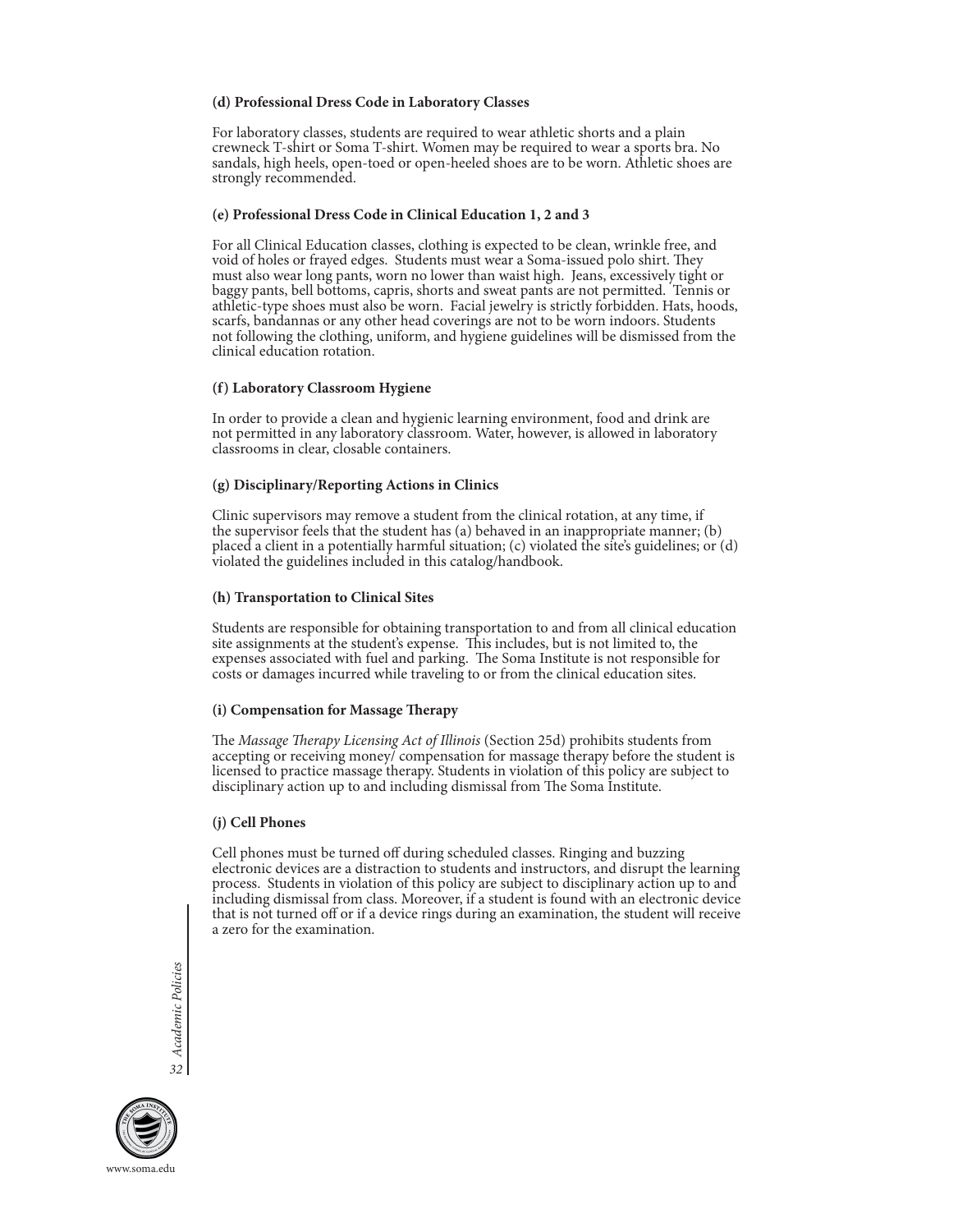### **(k) Recording Devices in Class**

Students may make voice recordings of science and laboratory classroom sessions. To protect the privacy and confidentiality of students, videotaping and still photography of classes by students is strictly prohibited.

### **(l) Translation Dictionaries for Examinations**

In conformity with Federation of State Massage Therapy Board Examination (MBLEX) rules, translation dictionaries of any type are not allowed to be used when taking exams and quizzes.

### **(m) Auditing a Course**

Students may register to audit courses which they have successfully completed in order to review and build on acquired knowledge and skills. Students auditing a course do not write examinations and do not participate in class discussions unless otherwise directed by the course instructor. They do not appear on the class roll. No grade or attendance credit is awarded for audited courses. Courses taken on an audit basis fulfill no curricular requirements. Clinical Education 1, 2 & 3 cannot be audited. Any student actively enrolled in the program may audit a course without additional charges. To schedule an audit, the student must complete a Course Audit Enrollment Agreement and present a duly executed copy of the form to the course instructor each time they audit a class. Participation in laboratory classes is subject to space availability.

### **(n) Scantron Test Grading**

All written tests normally use Scantron answer sheets and they are graded on Scantron test scoring machines. It is therefore imperative that students carefully read and adhere to the Scantron Answer Sheet instructions making sure that all markings are done and recorded, using a No. 2 pencil, and that changed answers are completely erased. Failing to comply with these instructions will invalidate test results. Damaged, discolored, creased, folded or mutilated, Scantron answer sheets will be rejected. Photocopies or facsimiles are also not acceptable.

### **(o) Academic Integrity**

Students enrolled at The Soma Institute are expected to adhere to the School's standards of academic integrity. Questions about the acceptability of specific behavior should be addressed to the appropriate faculty member or Program Director. The following is a non-exhaustive list of types of behavior that violate the standards of academic integrity.

- Cheating: using unauthorized notes, study aids, or information on an examination; altering a graded work after it has been returned, then submitting the work for regrading; allowing another person to do one's work and submitting that work under one's own name.
- Plagiarism: submitting material that in part or whole is not entirely one's own work without attributing those same portions to their correct source.
- Fabrication: falsifying or inventing any information, data, or citation; presenting data that were not gathered in accordance with standard guidelines defining the appropriate methods for collecting or generating data and failing to include an accurate account of the method by which the data were gathered or collected.

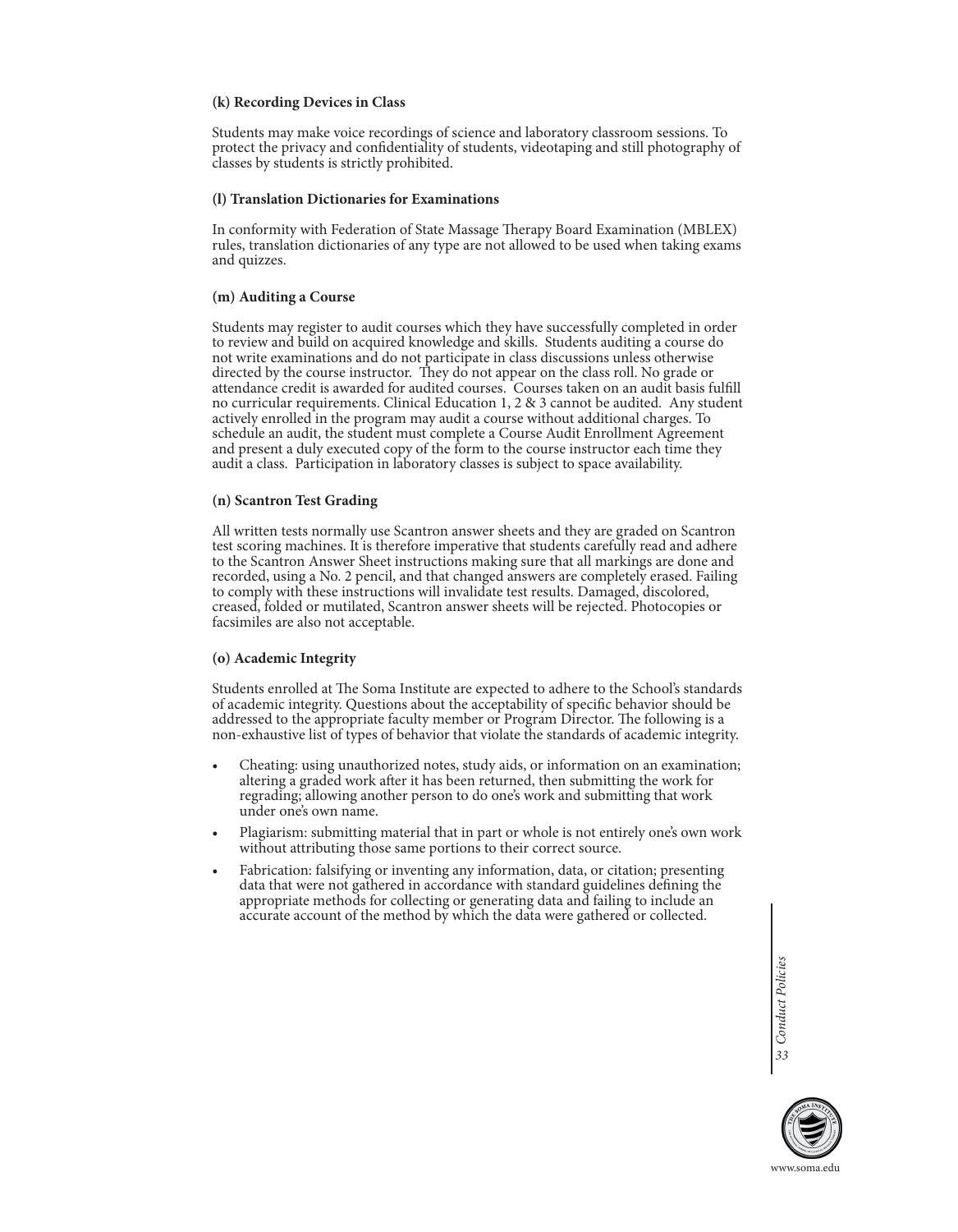- Obtaining an unfair advantage: (a) stealing, reproducing, circulating, or otherwise gaining access to examination materials prior to the time authorized by the instructor; (b) stealing, destroying, defacing, or concealing learning resource materials with the purpose of depriving others of their use; (c) unauthorized collaborating on an academic assignment; (d) retaining, possessing, using, or circulating previously given examination materials, where those materials clearly indicate that they are to be returned to the instructor at the conclusion of the examination; (e) intentionally obstructing or interfering with another student's academic work; or (f) otherwise undertaking activity with the purpose of creating or obtaining an unfair academic advantage over other students' academic work.
- Aiding and abetting academic dishonesty: (i) providing material, information, or other assistance to another person with knowledge that such aid could be used in any of the violations stated above; or (ii) providing false information in connection with any inquiry regarding academic integrity.
- Falsification of records and official documents: i.e., altering documents affecting academic records or forging signatures of authorization or falsifying information on an official academic document, grade report, petition, ID card, or any other official document.
- Unauthorized access to computerized academic or administrative records or systems: (a) viewing or altering computer records, (b) modifying computer programs or systems, (c) releasing or dispensing information gained via unauthorized access, or (d) interfering with the use or availability of computer systems or information.

### **Implementation of Academic Integrity Policies**

In order to implement these principles of academic integrity, the administration and faculty will ensure the following rules are obeyed:

- i. In no event should students be given custody of, or other responsibility over, examinations prior to their administration.
- ii. Where feasible, efforts will be made to place students in alternate seats during examinations. In circumstances where it is known in advance that this will not be possible, other measures, such as the use of alternating examination formats, will be used.
- iii. Instructors will inform students of the academic requirements of each course. Such information may appropriately include (a) notice of the materials that may be used during examinations and on other assignments; and (b) whether electronic devices such as cell phones may be brought into an examination.
- iv. All examinations will be proctored.
- v. Faculty members will ensure that their teaching assistants understand and are able to carry out the policies set forth herein.

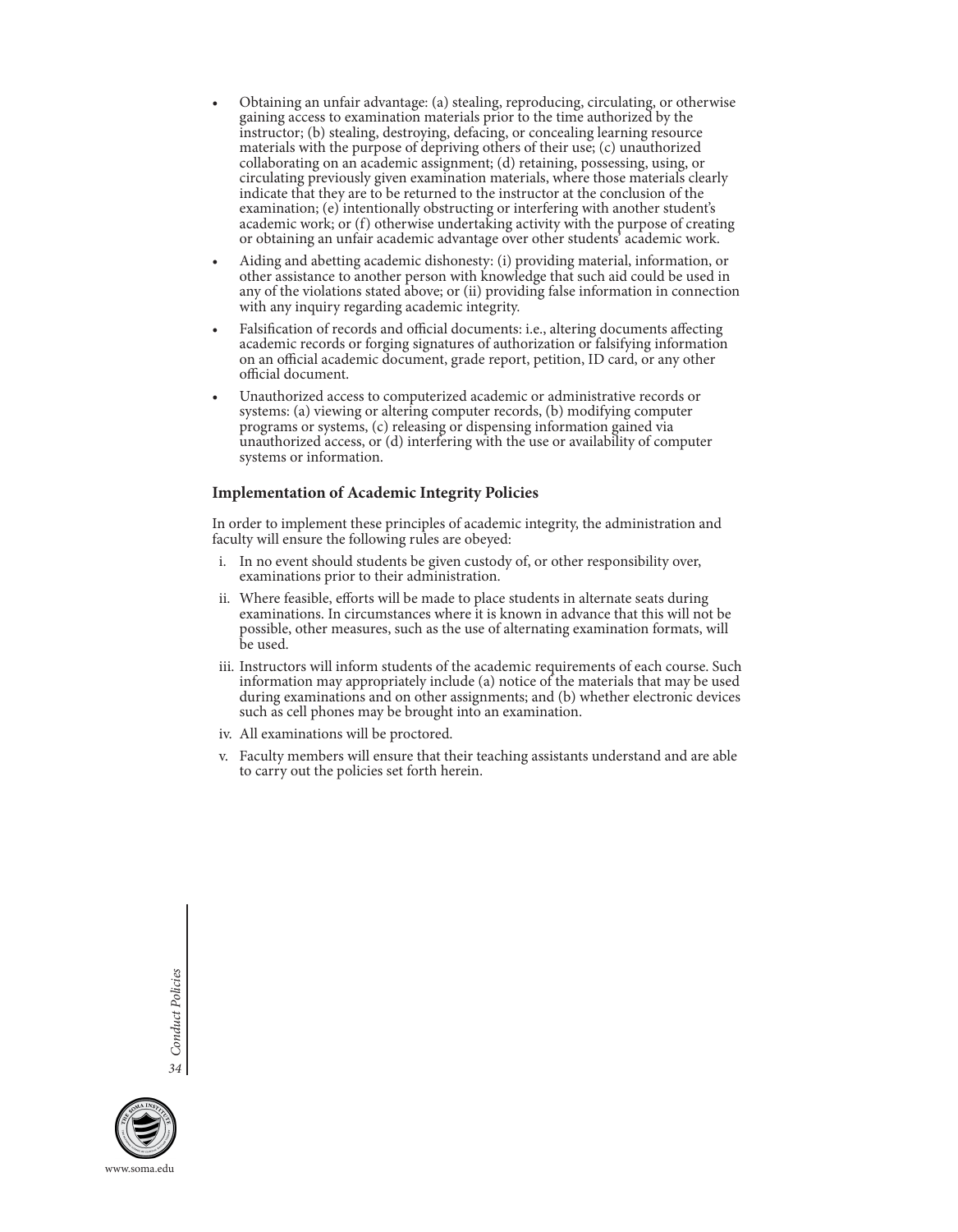# **D. Conduct Policies**

# **Shared Responsibility**

The Soma Institute is a diverse community of students, faculty and staff that celebrates a strong sense of shared community values and responsibility. Students who enter this community acknowledge that working within a community requires compromise and sensitivity to others. A strong community depends on respect for the rights of others, considerate behavior, and good judgment. Students are expected to maintain high standards of personal conduct; behavior should reflect maturity and respect for the rights of all members of the community. Students and their rights are protected by the Bill of Rights, the Illinois Human Rights Act, the Chicago Human Rights Ordinance, and the School's policies and procedures. A notice to students of their rights under the Illinois Private Business and Vocational Schools Act is posted at the School.

### **Rules of Student Conduct**

Students are expected to conduct themselves in accordance with commonly accepted standards of behavior, federal, state, and municipal laws and to observe School policies on attendance, on satisfactory academic progress, and on unprofessional conduct. Students are responsible for their own actions at all times. Ignorance of School policies or the law is not a defense against disciplinary action. Lack of intention to violate a School policy will not generally excuse an infraction. Committing one or more of the following offenses subjects the student to the possibility of facing the School's disciplinary procedures:

- Dishonesty, such as cheating, plagiarism, academic dishonesty, or knowingly furnishing false information to the School.
- Forgery, unauthorized alteration, or misuse of school documents, records, or identification.
- Obstruction or disruption of teaching, research, administration, security, disciplinary procedures, or other school activities, or fire, police or emergency services.
- Causing physical harm to any person or verbal or physical threats, intimidation, or coercion of any member of the School community or any other conduct which threatens or endangers the health, safety, or well–being of any such person.
- Failure to comply with directions of School officials acting in the performance of their duties, and/or failure to identify oneself to these persons or to security staff when requested to do so.
- Attempted or actual theft of or damage to school property or services or property of others while on school premises; knowing possession of stolen property.
- Unauthorized entry to or use of The Soma Institute's facilities, equipment, or resources; or unauthorized possession, duplication, or use of keys to any school premises.
- Practicing massage therapy in contravention of state or local ordinances.
- Entering into dual relationships with faculty, administrative staff (e.g., friendships, socializing, dating, client/therapist relationship).
- Unlawful use of alcohol on any School property or as part of any School activity except as expressly permitted by the School's alcohol policy.
- Use, manufacture, distribution, or possession of illegal drugs on School property or as part of any School activity.
- Being on School property in a drunken condition or under the influence of illegal substances.

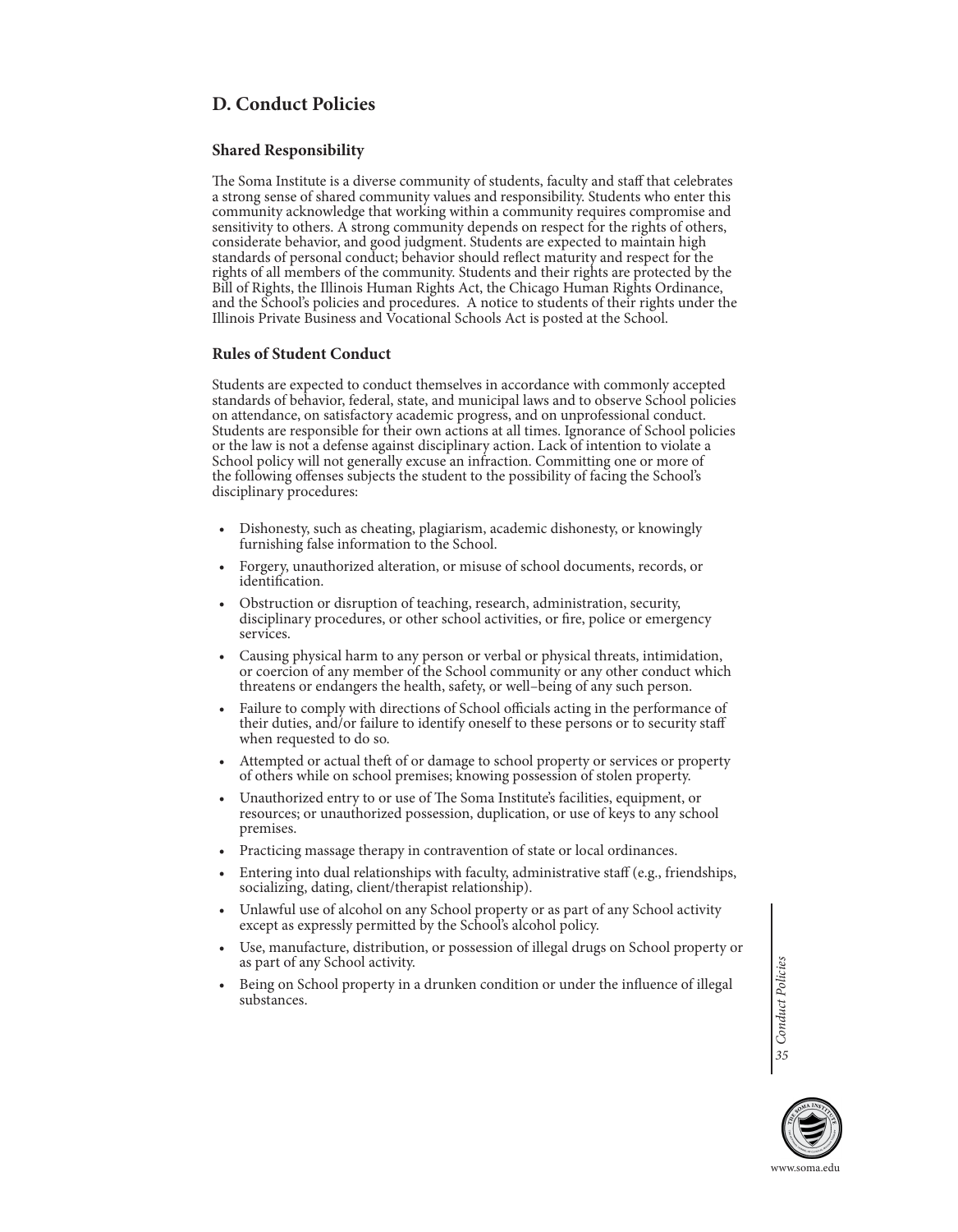- Misuse or abuse of over-the-counter or prescription medication or of alcoholic beverages.
- Possession of any firearms, weapons, fireworks, explosives, ammunition, or abuse of any flammable substance on School property. The term weapon may be defined as any object or substance designed to inflict a wound, threaten injury, cause injury or incapacitate. Weapons may include, but are not limited to, all firearms, pellet guns, slingshots, stun guns, martial arts devices, switchblade knives, and clubs. Items used for other purposes (such as kitchen knives, scissors, etc.) may also be defined as a "weapon" if an individual engages in behavior which uses such an object in a threatening manner.
- Behavior which is self-destructive, threatening the safety of the individual.
- Sexual assault or sexual harassment, as defined in School policies on sexual assault and sexual harassment.
- Knowingly violating the terms of any disciplinary sanction imposed in accordance with this Catalog.

### **Clinical Education Code of Conduct**

The Soma Institute subscribes to the following code of conduct:

- i. Nondiscrimination: It is unethical for a student to refuse to participate in the care of a person based on race, religion, ethnicity, socioeconomic status, gender, age, or sexual orientation. It is also unethical to refuse to participate in the care of a client solely because of medical risk, or perceived risk, to the student. It is not, however, unethical for the pregnant student to refuse to participate in activities that pose a significant risk to her fetus.
- ii. Confidentiality: The client's right to the confidentiality of his or her medical record is a fundamental tenet of care. The discussion of problems or diagnoses of a client in public violates patient confidentiality and is unethical. Under no circumstances can any client file be removed from the School, nor is photocopying of the record permitted.
- iii. Professional Demeanor: The student should be thoughtful and professional when interacting with clients. Inappropriate behavior includes the use of offensive language, gestures, or remarks with sexual overtones.
- iv. Honesty: Students are expected to demonstrate honesty and integrity in all aspects of their education and in their interactions with clients, staff, faculty, and colleagues. They may not cheat, plagiarize, or assist others in the commission of these acts. The student is bound to know, understand, and preserve professional ethics and has a duty to report any breach of these ethics by other students.
- v. Compensation: Money, tips, gifts, or hospitality may not be accepted under any circumstances.
- vi. Criticism of Colleagues: It is unethical and harmful for a student to disparage without good evidence the professional competence, knowledge, qualifications, or services of a colleague to staff, students, or a client. It is also unethical to imply by word, gesture, or deed that a client has been poorly managed or mistreated by a colleague without tangible evidence.

### **Disciplinary Procedures and Sanctions**

The student disciplinary process is not a criminal proceeding. Student disciplinary proceedings can take place before, during, or after criminal and civil proceedings relating to the same incident.

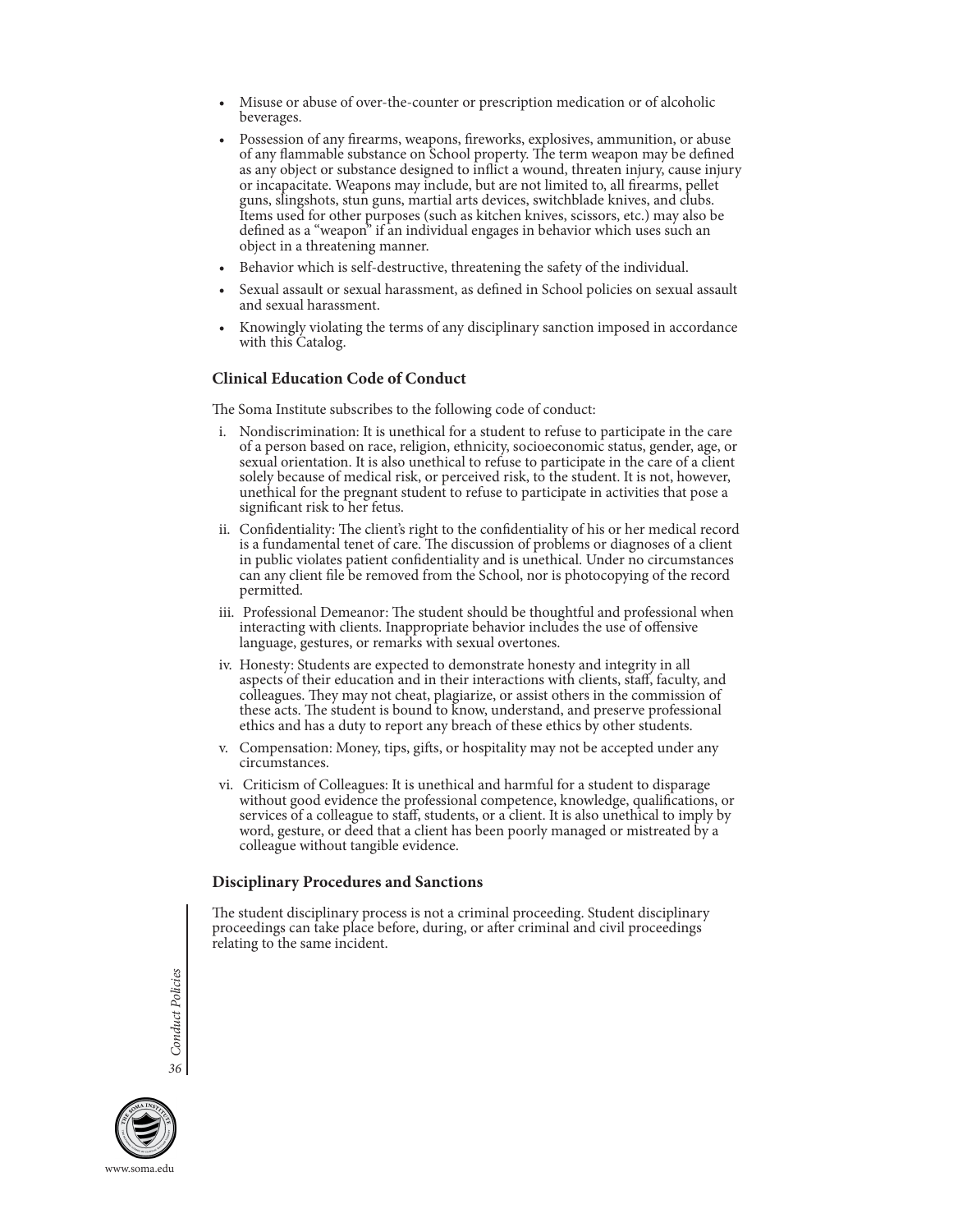### **(a) Disciplinary Proceedings**

### (i) Initiation of Disciplinary Proceedings

Any administrative official of The Soma Institute, any member of the faculty, or any student of the School may file a complaint, either written or oral, against any student of the School for misconduct. The complaint should be made to the President. All complaints must be filed within 10 calendar days from the date of the alleged violation.

- After receiving notification, the President shall promptly obtain whatever information is necessary from those persons involved in the incident in order to understand the nature of the incident and to determine whether any immediate action is needed relating to the health or safety of the person or persons involved, as well as the health or safety of other students, faculty, or staff.
- The President shall then cause an investigation to be made of the charges. At any time during this investigation, the President may determine that the charges may be resolved administratively. An administrative disposition is one which does not involve use of a hearing, described later. During any investigation of any charge, the President may seek to interview anyone, including the accused, whom the President believes may have knowledge of the matter. Any student who agrees to provide information must provide truthful information. If a student provides information that is not truthful, that conduct may be the basis for a complaint and disciplinary action.
- Pending action on the charges, the status of a student should not be altered, or his or her right to be present on the premises or attend classes suspended, except for reasons relating to his or her physical or emotional safety, the physical or emotional safety of the accuser, the well-being of members of the School community, or preservation of School property.
- If the President determines that the alleged misconduct requires the institution of disciplinary proceedings, she shall send a written Notice of Charges to the accused. The Notice shall identify the charges and state the date, time, and place for the hearing.
- Within five (5) calendar days after receipt of the Notice of Charges, the accused shall respond in writing to the President if he or she wishes to oppose the charge. The student's written response shall also state whether the student intends to bring an adviser to the hearing and if so, the adviser's occupation and his or her relationship to the student. If the student fails to respond, the President will decide on an appropriate resolution based on all information available to her.

### (ii) Conduct of Hearing

The Hearing Committee will consist of the President and an administration or faculty designee. A hearing may be conducted in the absence of the accused and accuser, if either or both fail to appear.

- Admission of any person to the hearing shall be at the discretion of the President. A student's prior or ongoing disciplinary notations will be reviewed during the Hearing process. The hearing shall be private.
- Information at the hearing shall be presented only at the discretion of the President. The Hearing Committee's determination shall be made on the basis of whether it is more likely than not that the accused student violated the Rules of Conduct or other School policies, rules, or regulations.

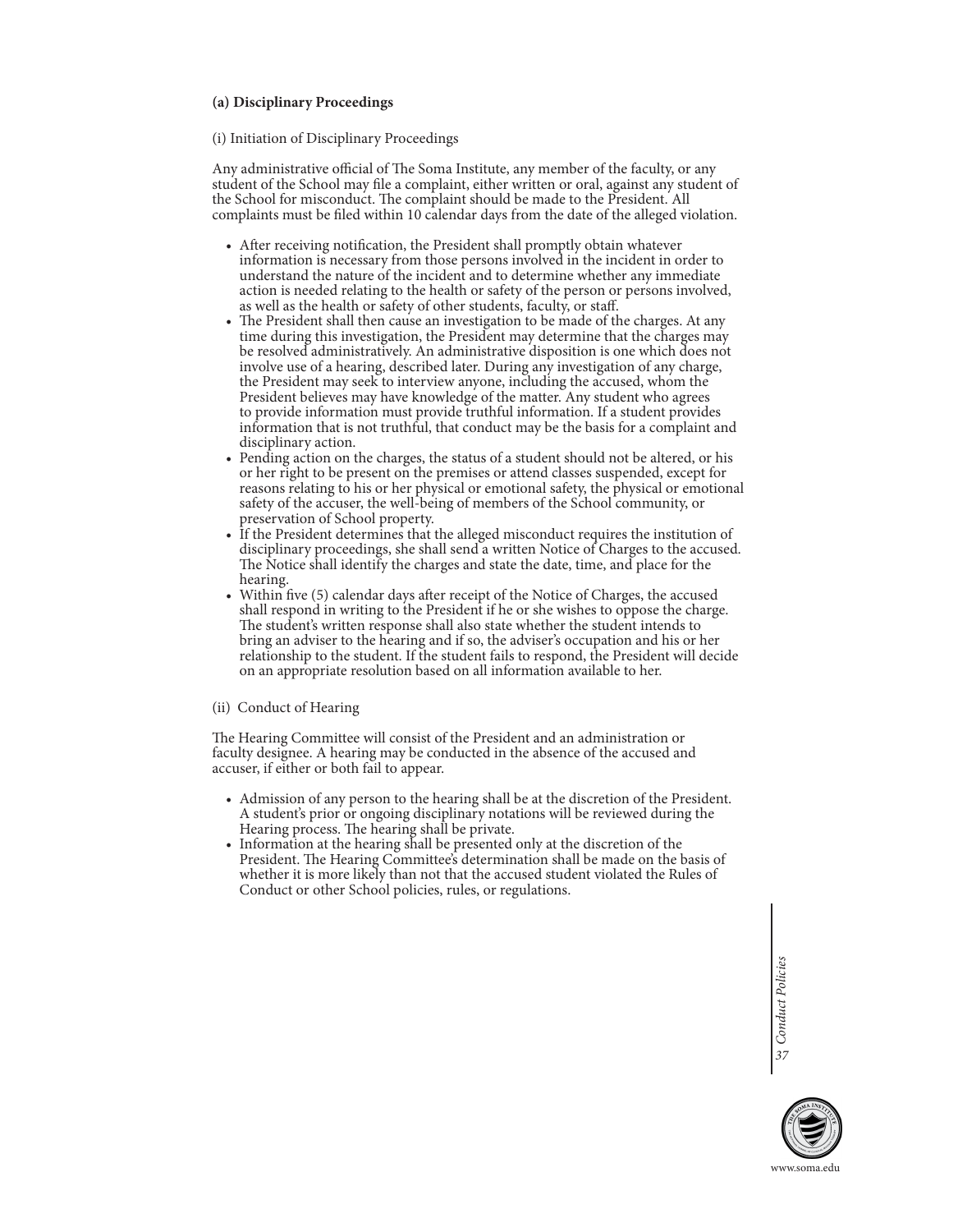- Both the accuser and the accused may have an adviser with them at the hearing. The adviser may be a student or an individual from outside of the School. The accuser and the accused, however, are responsible for presenting their own cases. The accuser and the accused may consult with their advisers before, during, and after the hearing, but the advisers may not present information, question witnesses or the President or administration designee, or make statements or arguments during the hearing. The adviser may only be present in the Hearing at such times that the person he or she is advising is permitted to be present. Given the limited role of an adviser and the compelling interest of the School in concluding the matter expeditiously, the work of a Hearing will not, as a general practice, be delayed due to the unavailability of an adviser.
- No recommendation for the imposition of disciplinary penalties shall be based solely upon the failure of the accused to answer the charges or to appear at the hearing. During the Hearing Committee's deliberations, the only persons who shall be present shall be members of the Hearing Committee, and any advisers to the Hearing Committee if invited by the Hearing Committee.
- The accused, the accuser, and their advisers, if any, shall not be present during deliberations. At any time during the proceedings, including during the deliberations, the Hearing Committee has the discretion to ask for additional information from any person, including persons who have previously appeared before the Hearing Committee and persons who have not appeared.

The Hearing Committee shall make a final written report of its decision, including any recommended sanctions, and the reasons therefore. The President shall notify both the accuser and the accused of the decision and implement the sanctions, if any.

(iii) Appeals

Either the accuser or the accused may appeal the Hearing Committee's decision within five (5) calendar days of receiving notice of the decision. An appeal must be made in writing, must be submitted to the President, and must state the basis for the appeal.

Appeals are only permitted to proceed if the written notice of the appeal indicates that there is new information which was not available at the time of the hearing. If the notice indicates that there is such new information, the President will reconvene the Hearing Committee and notify the accuser and the accused of the date, time, and place for the Hearing Board to consider the new information. The Hearing Committee will consider the new information using the procedures set forth above for the Hearing Committee and reach a decision.

(iv) Record of the Proceedings

The President shall make a written record summarizing all Hearing Committee proceedings; on occasion, at the School's discretion, tapes may be used. All minutes and tapes are confidential and remain in the custody of the President.

### **(b) Sanctions**

The Soma Institute will impose sanctions on students for behavior which, in its judgment, contributes in any way to the disruption of the orderly course of educational processes at the School. Sanctions will be imposed if the School finds that it is more likely than not that the Rules of Conduct, policies contained in this Catalog, other applicable rules and regulations have been violated. These sanctions are defined below:

- Admonishment: An oral reprimand to the offender.
- Warning: A written reprimand to the offender.

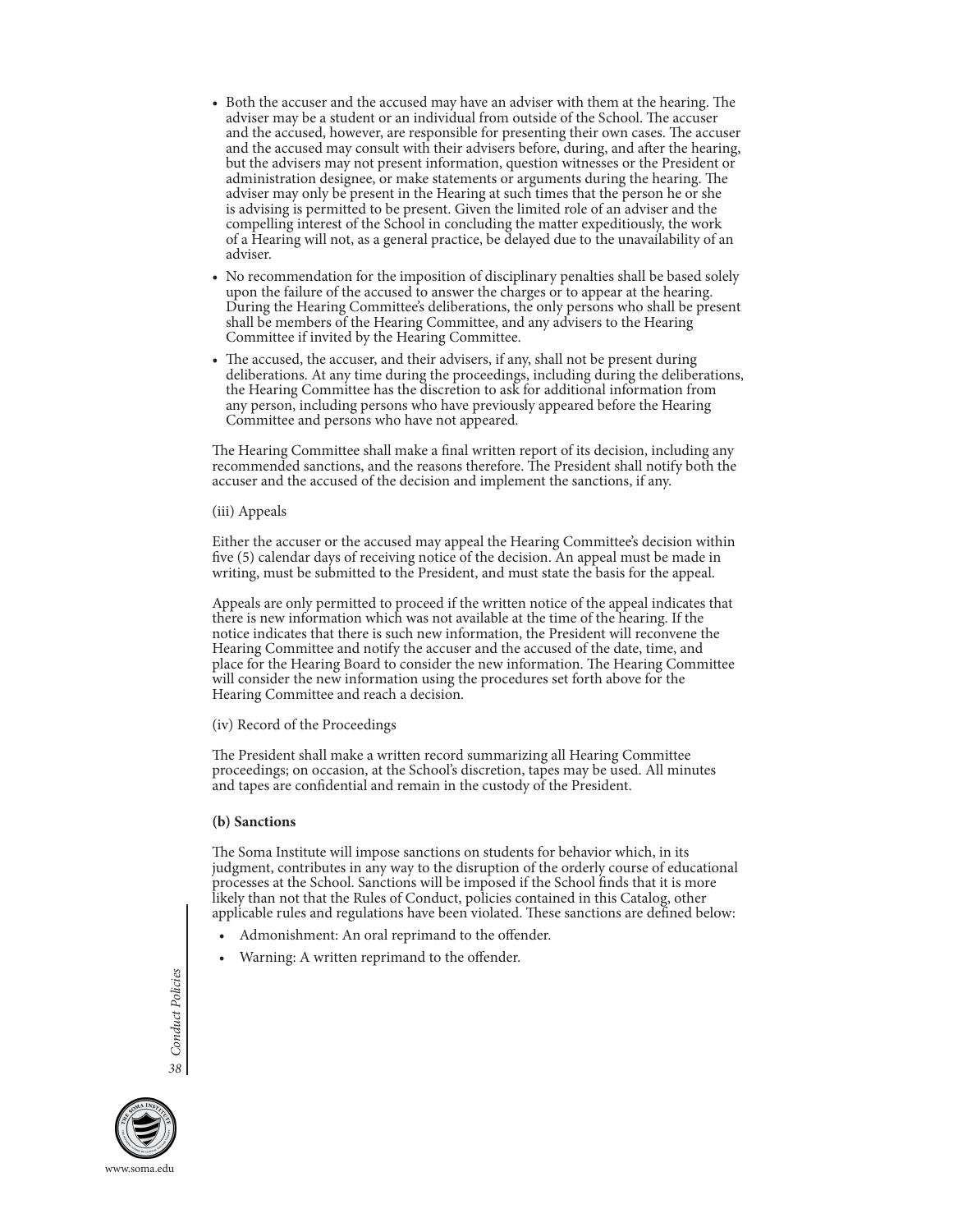- Disciplinary Probation: A probationary status for a specified period of time, during which the offender must demonstrate behavior acceptable to the School. Additional restrictions or conditions may be imposed. Violations of the terms of the Disciplinary Probation, or any other violations of School policy, rules, or regulations during the period of probation may result in suspension or expulsion from the School.
- Loss of Privileges: Denial of specified privileges for a designated period of time.
- Suspension: Exclusion for a period of time from one or more classes, School premises and/or other privileges or activities as set forth in the notice of suspension. Notice of a Suspension may appear on the student's academic transcript for up to two years after the date the Suspension is concluded.
- Expulsion: Permanent separation of the student from the School and termination of student status and exclusion from School premises, privileges and activities. An expulsion will be recorded on the student's permanent academic transcript. Any refund due under the refund policy will be issued within 30 calendar days of the date of expulsion. If the expelled student owes money to the School, it must be paid within 30 calendar days of the date of the expulsion.

### **Policy on Sex Discrimination**

### **(a) Policy**

The Soma Institute will not allow any student, on the basis of sex, to be excluded from participation in, be denied the benefits of, or be subjected to discrimination under any educational program or activity at the School. The Soma Institute has designated the President as responsible for coordinating its efforts to comply with and carry out this policy, which is consistent with Title IX of the Federal Educational Amendments of 1972. In addition, the School has adopted a grievance procedure for students who believe they have been subjected to sex discrimination. Any student enrolled in the program is eligible to bring a grievance forward.

### **(b) Grievance Procedure**

A grievance is a complaint stating that The Soma Institute or its employees have discriminated on the basis of sex in any of the following areas: admissions; access to programs and courses; access to School facilities; counseling; graduation requirements; student rules, regulations, and benefits; financial assistance; and most other aid, benefits, or services.

Step One: The student will meet with the Title IX grievance counselor and state the grievance. Grievances must be presented within 10 calendar days of the occasion of the grievance. If he or she wishes, the grievant may have any advisor present throughout the grievance process. Either the grievant or the advisor, or both, may discuss the grievance with the counselor. The counselor will initiate further discussion between the grievant and the party against whom the grievance is being brought (the respondent), in the hope of resolving the grievance at this point.

Step Two: If the grievance is not settled within 10 calendar days between the grievant and the respondent, the grievant and his or her advisor will prepare promptly and present to the respondent a written Notice of Grievance. Copies of the Notice of Grievance will be sent by the grievant to the President of the School.

The Notice of Grievance should contain:

- The matter of the original grievance;
- The action taken by the respondent; and
- The remedy or correction sought.

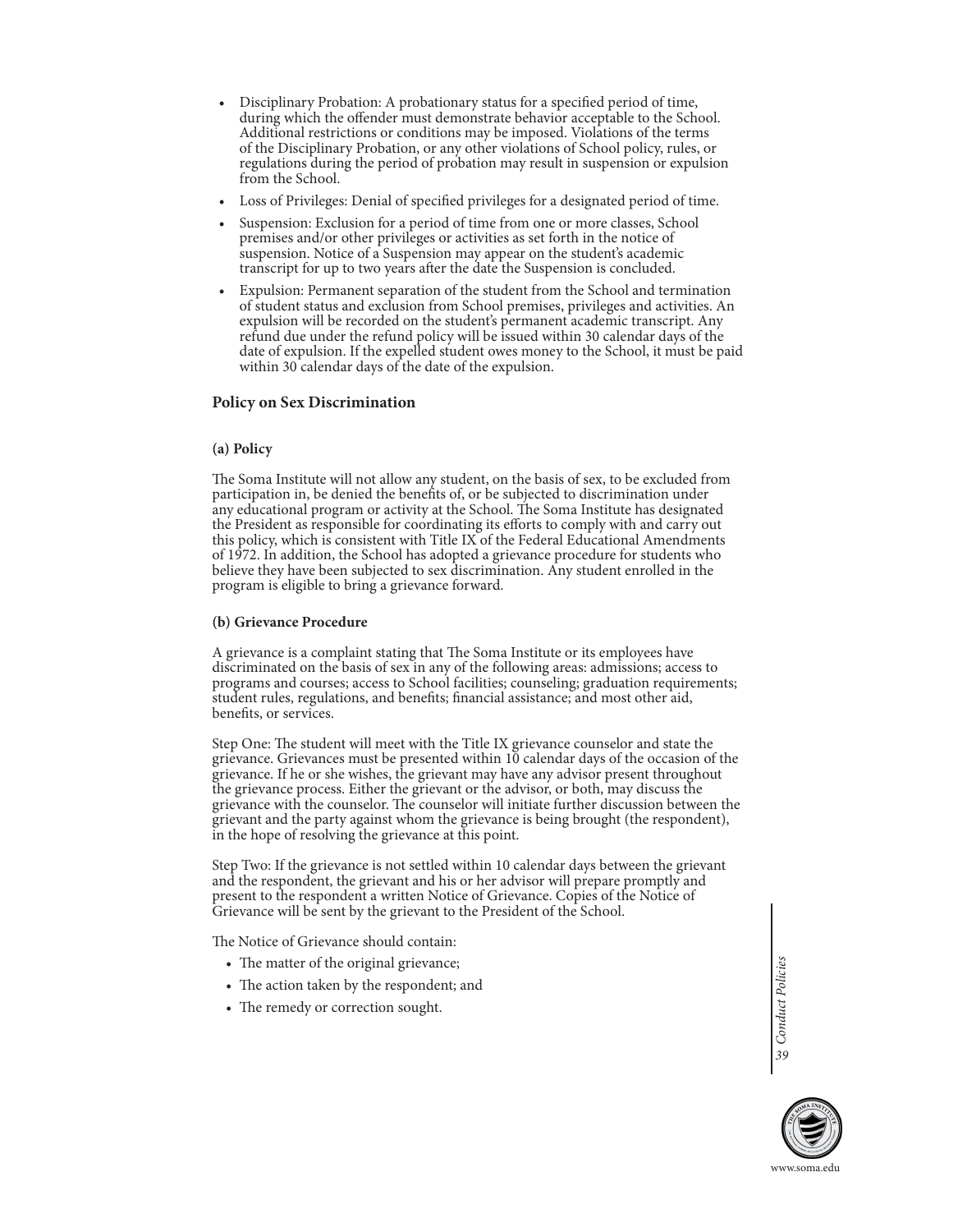The counselor will initiate discussions with the respondent to make every effort to settle the grievance with the grievant and his or her advisor by a settlement agreement signed by all parties. Should a settlement agreement be agreed to by the grievant and the respondent, a written copy of the agreement will be forwarded by the counselor to the President. If such an agreement is not reached within 10 calendar days after the presentation of the Notice of Grievance, or within a mutually agreed upon further extension of time, the third step will be taken.

Step Three: If the grievance is not settled at the second step, the counselor will promptly establish a Review Committee of three members, with the President serving as a permanent member of the committee. The other members one from Faculty/Staff and one from Students, will be selected from a list of volunteers.

The Review Committee will conduct a hearing or hearings. At these hearings, it is the right of the grievant and/or the respondent to be represented by an attorney or otherwise, to call witnesses, and to cross-examine witnesses.

Within 10 calendar days and after the conclusion of the hearing(s), the committee will submit three copies of written recommendations: one copy to the grievant, one to the respondent, and one to be retained on permanent record by the Title IX grievance counselor.

Within 10 calendar days after receipt of the Review Committee's recommendations, the President will notify all parties in writing of the disposition of the grievance. If not contrary to applicable law or regulations, the decision of the President will be final.

If either the grievant or the respondent feels, after a reasonable amount of time, that the terms of the settlement or other disposition are not being adhered to, then the matter may be discussed with the Title IX grievance counselor, who in turn will bring it to the attention of the President.

### **Policy on Harassment**

#### **(a) No Tolerance Policy**

The Soma Institute is committed to creating and sustaining an environment conducive to learning and working in which each student has the opportunity to grow, develop, learn, and contribute fully to our collective success. Accordingly, we will not tolerate sexual harassment or harassment or intimidation between students, or between faculty/ staff and students based on race, color, national origin, religion, creed, gender, sexual orientation, age, disability, veteran, marital or any other status protected by federal, state or local law. Any student, faculty or staff found to have engaged in conduct inconsistent with this policy will be subject to discipline up to and including expulsion and/or termination from The Soma Institute.

### **(b) Identifying Harassment**

#### (i) Sexual Harassment

Sexual Harassment can take a variety of forms, ranging from subtle pressure to engage in sexual activity to verbal abuse to physical assault. While most sexual harassment involves a male harassing a female, sexual harassment may also involve persons of the same sex or a female harassing a male.

Sexual harassment by students, faculty or staff may involve an explicit or implicit threat of submitting to sexual advances, requests for sexual favors or other verbal or physical conduct of a sexual nature that is an expected or required term or condition of an individual's employment, advancement, or academic success. It may also include a tangible adverse job or academic action, such as a significant change in employment or academic status or benefits.

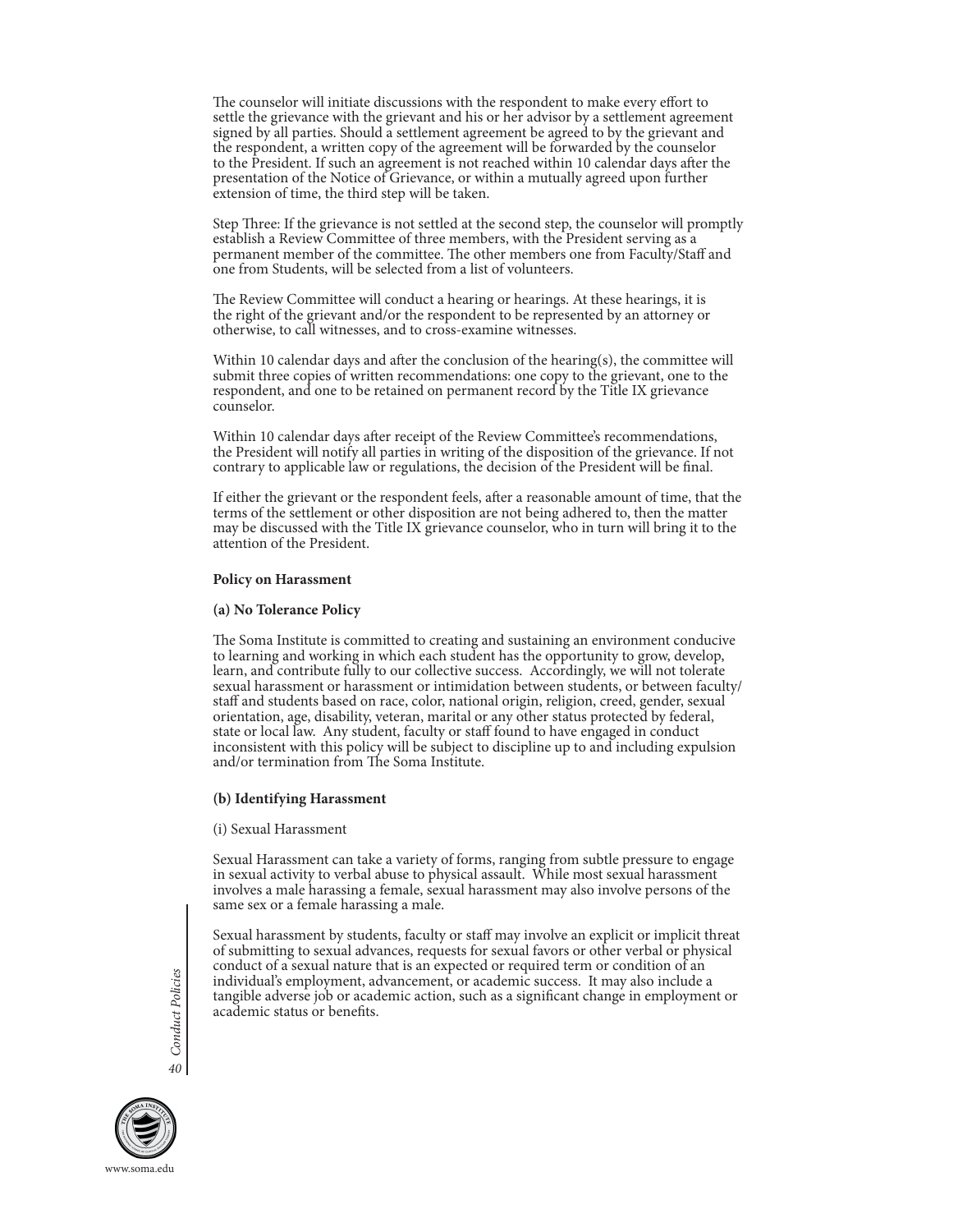More generally, sexual harassment occurs whenever unsolicited and unwanted conduct of a sexual nature creates a hostile or offensive work or learning environment, unreasonably interferes with the person's work or academic performance or otherwise adversely affects the person's employment or academic opportunities. The following are examples of behaviors that may be considered sexual harassment. None of these behaviors will be tolerated at The Soma Institute:

- *• Unwanted physical contact or touching of a sexual nature, including "accidental" brushing against someone*
- *• Unwanted flirtations, persistent requests for dates, sexual advances, requests for sexual favors or propositions*
- *• Sexual gestures or verbal abuse, including offensive jokes, sexual innuendos, degrading language*
- *• Repeated unwanted compliments about appearance or dress*
- *• Sexually suggestive photographs, drawings, graffiti and computer-related visual materials, including screen savers and Internet graphics*
- *• Sexually offensive letters, voice mail messages, calls, memoranda, e-mails Describing sexual exploits, questioning others about their sexual life or activities*
- (ii) Other Types of Harassment

Harassment other than sexual harassment generally involves a demonstration of hostility or aversion towards an individual because of his or her race, color, national origin, religion, creed, gender, sexual orientation, age, disability, veteran, marital or other status protected by law that (1) creates a hostile or offensive work or learning environment, (2) unreasonably interferes with the person's work or academic performance, or (3) otherwise adversely affects the person's employment or academic opportunities. As mentioned previously, when harassment involves a student, faculty or staff member it may also include a tangible adverse action, such as a significant change in employment or academic status or benefits.

The following are examples of behaviors that may be considered harassment. None of these behaviors will be tolerated at The Soma Institute:

- *• Epithets, disparaging remarks, slurs, demeaning stereotyping or "jokes" Whether spoken, accessed on the internet, written on walls, used in memos or e-mails, left on voicemail messages, etc. and Whether expressed as words or in the form of photographs, drawings, graffiti or computer-related visual materials*
- *• Hostile or intimidating acts or threats, such as stalking, blocking someone's path or hostile gestures*
- *• Mocking, teasing or taunting (e.g., someone's accent, stutter, or religious beliefs)*
- *• Persistently excluding someone from normal work-related or academic-related activities, informal communication channels, daily assistance and support, or team assignments*
- *• Pranks (e.g., hiding someone's crutches)*
- *• Deliberate degradation of someone's possessions (e.g., wiping feet on a prayer rug)*

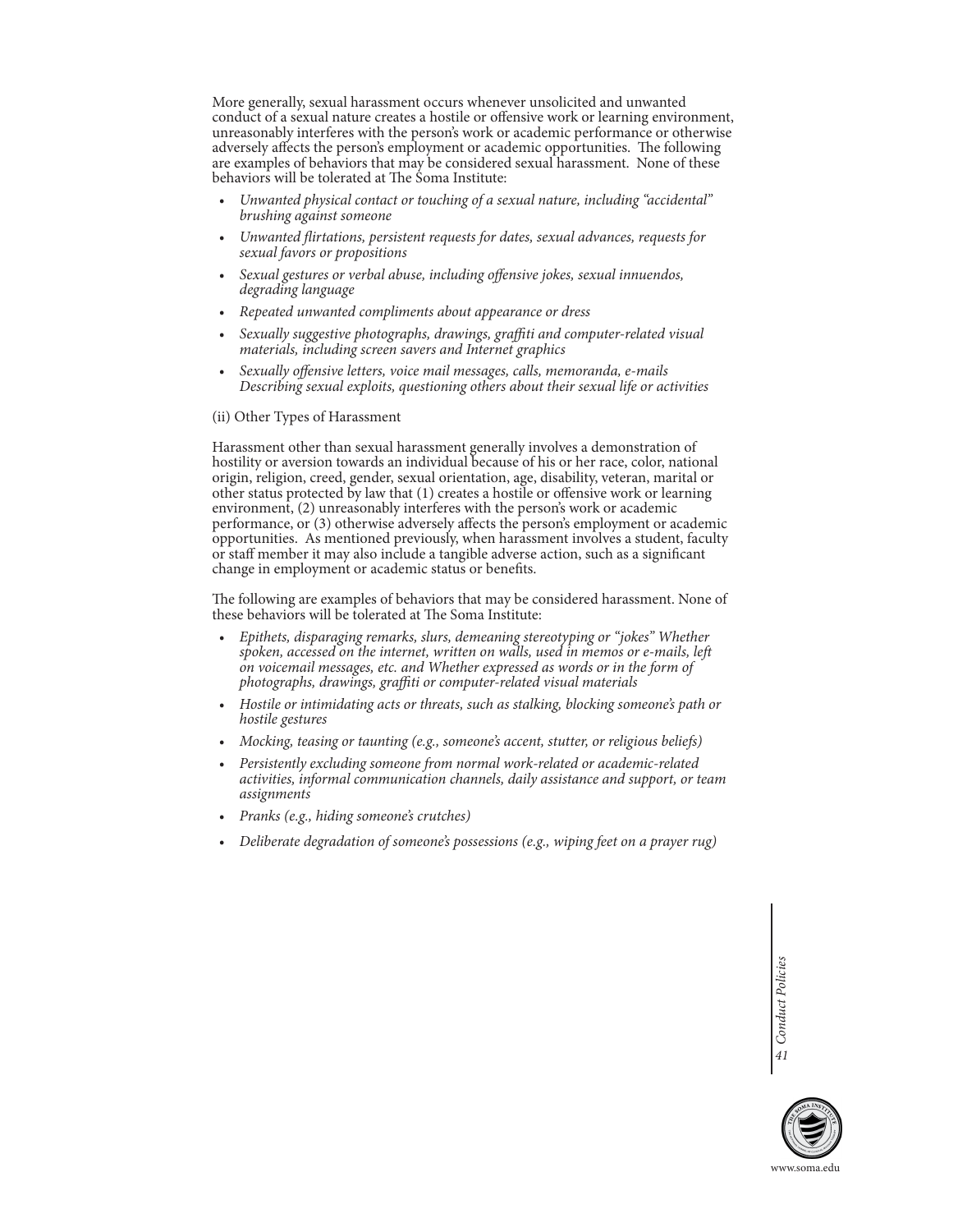### **(c) Creating A Harassment-Free Environment**

The Soma Institute expects students, faculty and staff to interact with each other and anyone conducting business with The Soma Institute in a professional and respectful manner. Regardless of specific legal definitions of sexual harassment and harassment, if your conduct could reasonably be offensive to another, then that conduct is not appropriate to a work or academic relationship. When discussing matters personally important to you, such as religious beliefs, you are expected to be sensitive to others.

### **(d) Responsibilities and Investigations**

### (i) Reporting

The Soma Institute encourages reporting of all perceived incidents of harassment or retaliation, regardless of the offender's identity or position. Prompt reporting is encouraged so that constructive action may be taken before relationships become unduly strained. While no fixed reporting period has been established, early reporting and intervention are the most effective means for resolving actual or perceived incidents of harassment. Perceived retaliation should be reported immediately. All reports should be made to the President.

Besides making a report, if you believe you or another individual is being harassed, we encourage you to let the offender know that behavior or action you perceive as offensive or biased and ask that it be stopped or corrected, depending on the situation. Often, this action alone will resolve the problem. We understand, however, that an individual may prefer to report a particular incident through the reporting procedures.

Faculty and staff Managers and supervisors are required to promptly report to the President all complaints of discrimination, harassment or retaliation they receive (including formal and informal complaints, as well as reports made by students other than the target of the conduct).

### (ii) Investigations & Confidentiality

The Soma Institute will make every reasonable effort to resolve all complaints. Any complaint received will be investigated promptly. The investigation may include individual interviews with the parties involved and, where necessary or believed appropriate, interviews with others who may have observed the alleged conduct or have relevant knowledge.

Confidentiality will be maintained throughout the investigatory process to the extent possible while allowing The Soma Institute to conduct an appropriate investigation and take corrective action or legal action, as The Soma Institute determines is necessary or prudent.

### (iii) Resolution

Conduct found to be inconsistent with or in violation of The Soma Institute's Equal Employment Opportunity and anti-harassment policies will be dealt with appropriately. Responsive action may include, for example, training, referral to counseling and/or disciplinary action, such as warning, suspension, expulsion or termination as The Soma Institute believes appropriate under the circumstances. The Soma Institute also will take corrective action, as appropriate, to remedy the effects of any harassment or retaliation and prevent its re-occurrence. A knowingly false complaint or complaint that is both false and intentionally made for an improper reason may result in appropriate disciplinary action. This does not include complaints which, even if erroneous, are made in good faith.

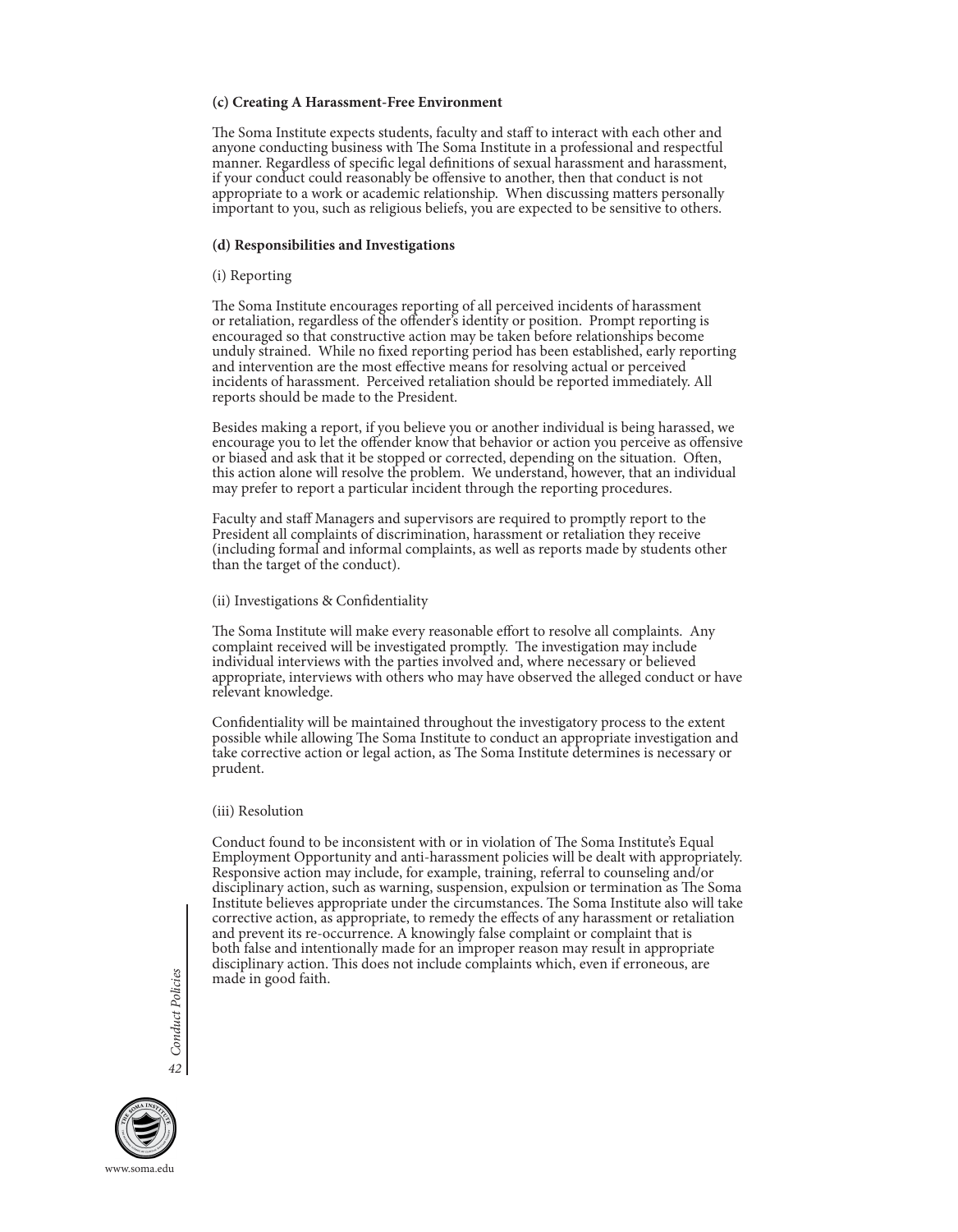### (iv) Safeguards/No Retaliation

Harassment, intimidation, threats, coercion, discrimination or retaliation in any other form is strictly prohibited against anyone for: (i) making a good faith internal complaint of conduct violating this policy, (ii) filing a complaint allowed by any equal employment opportunity law or regulation ("EEO laws"); (iii) participating in an investigation or any other activity undertaken by The Soma Institute or any governmental agency related to compliance with this policy or any EEO law; (iv) opposing in good faith any act or practice that violates any EEO law; or (v) exercising any right under any EEO law.

(e) The Soma Institute Rules Strictly Enforced

All students, faculty and staff are expected to treat each other with respect. The success of the School depends upon students, faculty and staff practicing the professionalism which fosters the most conducive learning environment.

# **E. Drug Free Schools Statement**

### **(a) Policy**

The Soma Institute, as required by The Drug-Free Schools and Communities Act Amendment of 1989, Public Law 101-226 and the Drug-Free Workplace Act of 1998 has adopted and implemented a program to prevent the unlawful possession, use, or distribution of illicit drugs and alcohol by students and employees. In addition to the health risks, there are heavy penalties under federal law for the use, possession, and distribution of illegal substances which will result in fines and imprisonment. Full details on the legal penalties and health risks can be found in the School's Campus Crime Report.

### **(b) Standards & Sanctions**

All students and employees of The Soma Institute may not illegally use, sell, possess, manufacture, or distribute any substance prohibited by local, state or federal law. This includes, but is not limited to, illegal drugs and controlled substances, including cannabis, narcotics, cocaine, heroin, prescription medications, synthetic cannabinoids, or other drugs and any chemical substantially similar to a controlled substance.

Please note that federal laws require The Soma Institute to prohibit the use and possession of cannabis on campus, regardless of state law, therefore cannabis remains an illegal drug under this policy.

Students and employees may not be on School property in a drunken condition or under the influence of illegal substances, including cannabis. Any student or employee found in violation of these prohibitions shall be subject to disciplinary action, which action might include expulsion for students and dismissal for employees.

As a provision of the Drug-Free Workplace Act of 1998, all employees, including student employees, who are convicted of a workplace-related drug offense shall notify the President within 5 (five) working days following the conviction or be subject to immediate suspension without pay by their supervisor and subject to immediate termination by the President. If the employee so convicted is engaged in a federally funded program, the appropriate federal funding agency shall be notified of the conviction with 10 (ten) working days after receiving notice of the employee's conviction.

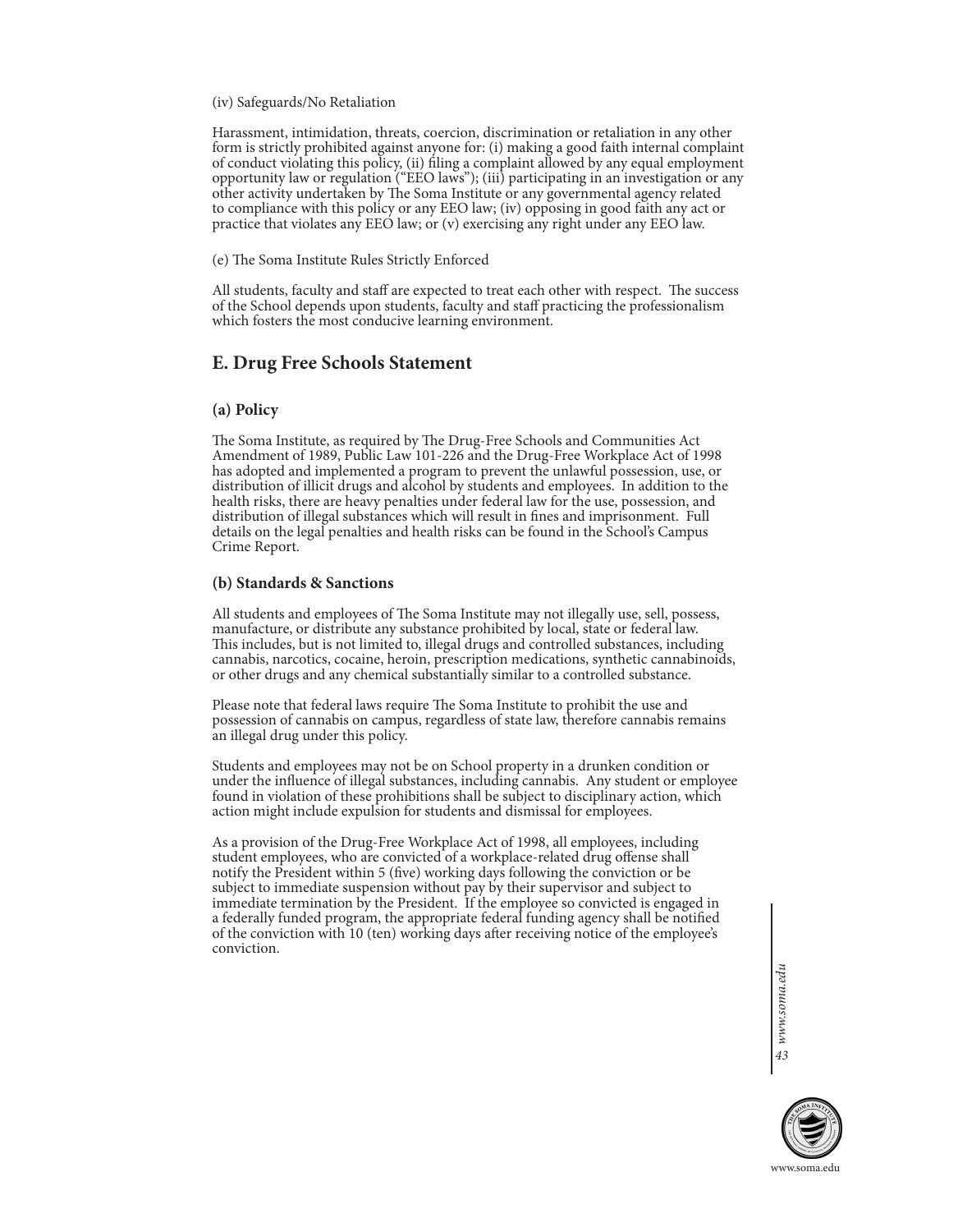### **(c) Counselling Resources**

Students and employees who think they need assistance with a drug or alcohol problem, or know someone who does, are encouraged to call the hot lines listed below:

# **F. Complaints Procedure**

- a. At The Soma Institute, all staff and faculty endeavor to make the student learning experience a positive one. Nonetheless, a student with complaints about any aspect of the School's operation that cannot be resolved through a meeting with either a faculty member or a School official may put the complaint in writing to the President. The President will ensure that a response, also in writing, is forwarded to the student within 10 calendar days of receipt of the complaint.
- b. A student who is not satisfied with the President's response may file a written complaint with one of the School's two regulatory agencies. Please direct all such inquiries to:

 Accrediting Council for Continuing Education & Training (ACCET) Complaint Administrator 1722 N. Street, N.W. Washington, D.C., 20036 Telephone: 202.955.1113 www.accet.org

OR

 Illinois Board of Higher Education (IBHE) Private Business and Vocational Schools Division 1 N. Old State Capitol Plaza, Suite 333 Springfield, Illinois 62701-1377 Telephone: 217.782.2551 https://complaints.ibhe.org

Formal notices of complaint procedures for ACCET and IBHE are posted at the School and copies kept on file in the President's Office.

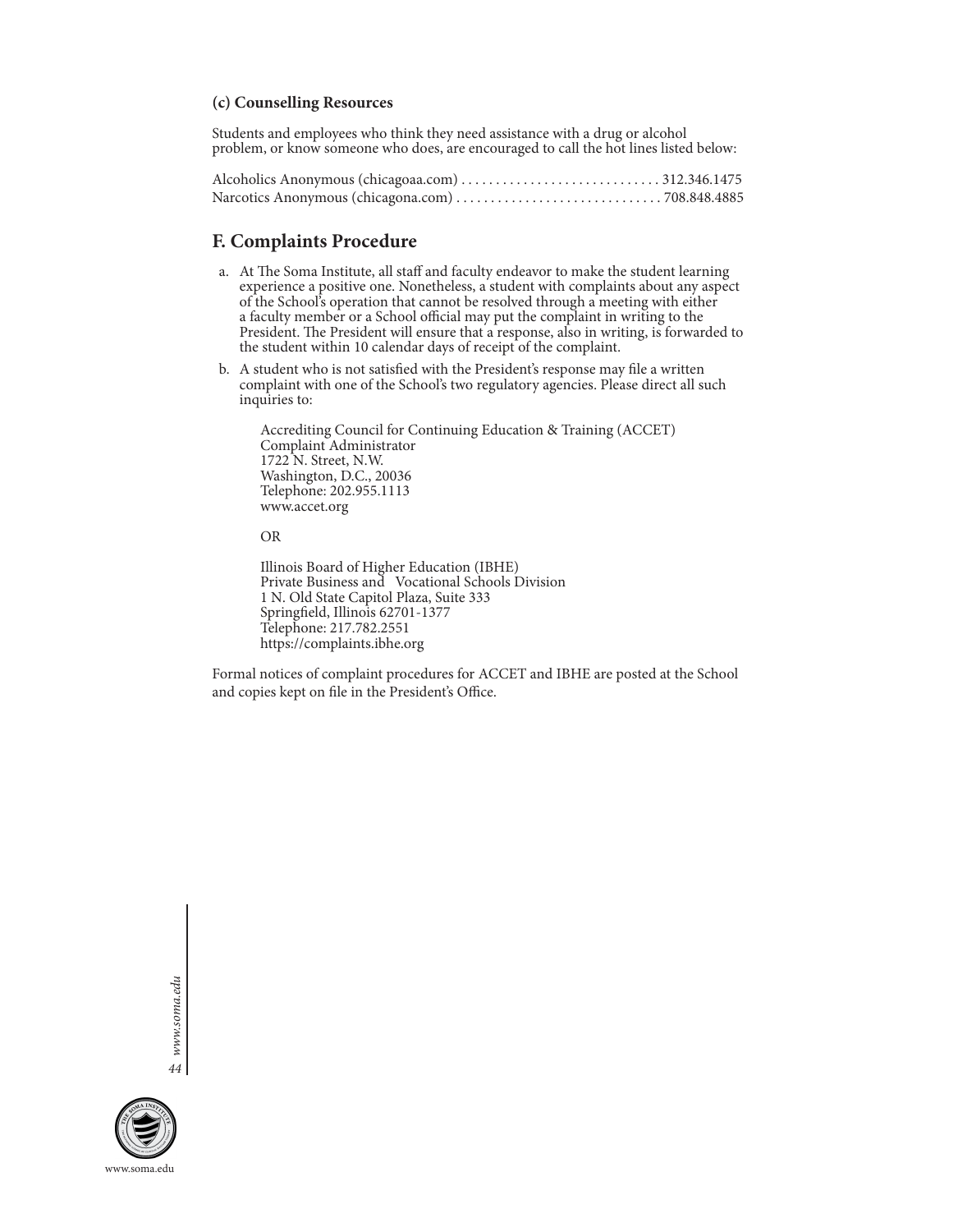# **Administration**

**President & Founder**  Joan L. Hannant joanhannant@soma.edu

**Vice-President, Admissions & Marketing**  Stanley Kozik, B.A. stanleykozik@soma.edu

**Vice-President, Operations & Financial Aid**  James Cussen, B.B.A. jcussen@soma.edu

**Vice-President, Business Office**  Helen J. Robinson, B.A., M.A., Ph.D. hrobinson@soma.edu

**Program Director,**  Michael A. Hovi, B.S.E., L.M.T. mhovi@soma.edu

**Student Records Director** Tilda M. Williams twilliams@soma.edu

**Career Services and Health & Wellness Coaching Program Director** Katharine Tafel, B.A. ktafel@soma.edu

**Career Services** Brooke Chothen, D.I.P., C.M.T. bchothen@soma.edu

**Admissions** Naomi Griffin, D.I.P., C.M.T. ngriffin@soma.edu

**Administrative Assistants** Angela Bowman, abowman@soma.edu Kathleen Walton O'Neil koneil@soma.edu

# **Faculty Members**

Sarah McBride, D.I.P., C.M.T., L.M.T. Abbey Breckling, M.S., B.S., C.M.T., L.M.T. Sara Caris, DIP., C.M.T., L.M.T. Michael A. Hovi, B.S.E., L.M.T. Stephen Kelly, DIP, C.M.T., L.M.T. Janis Kim, M.P.T., P.R.N. Jill Leary, B.S.,R.D., DIP, C.M.T., L.M.T. Erica Mortenson, DIP., C.M.T., L.M.T. Kaitlin Owen, DIP., C.M.T., L.M.T. Deborah Piegza, A.A., DIP., C.M.T., L.M.T. Luis Ramirez, DIP., CMT, D.C. Alejandro Salinas, DIP, C.M.T., L.M.T. Dewana Smith, A.A., DIP, C.M.T., N.C.T.M.B ., L.M.T. Aaron Westbrooke, B.S, M.S. Francoise Widmaier, B.Ed., DIP CMT, LMT Michele Zambardino, D.O., DIP, C.M.T., L.M.T.